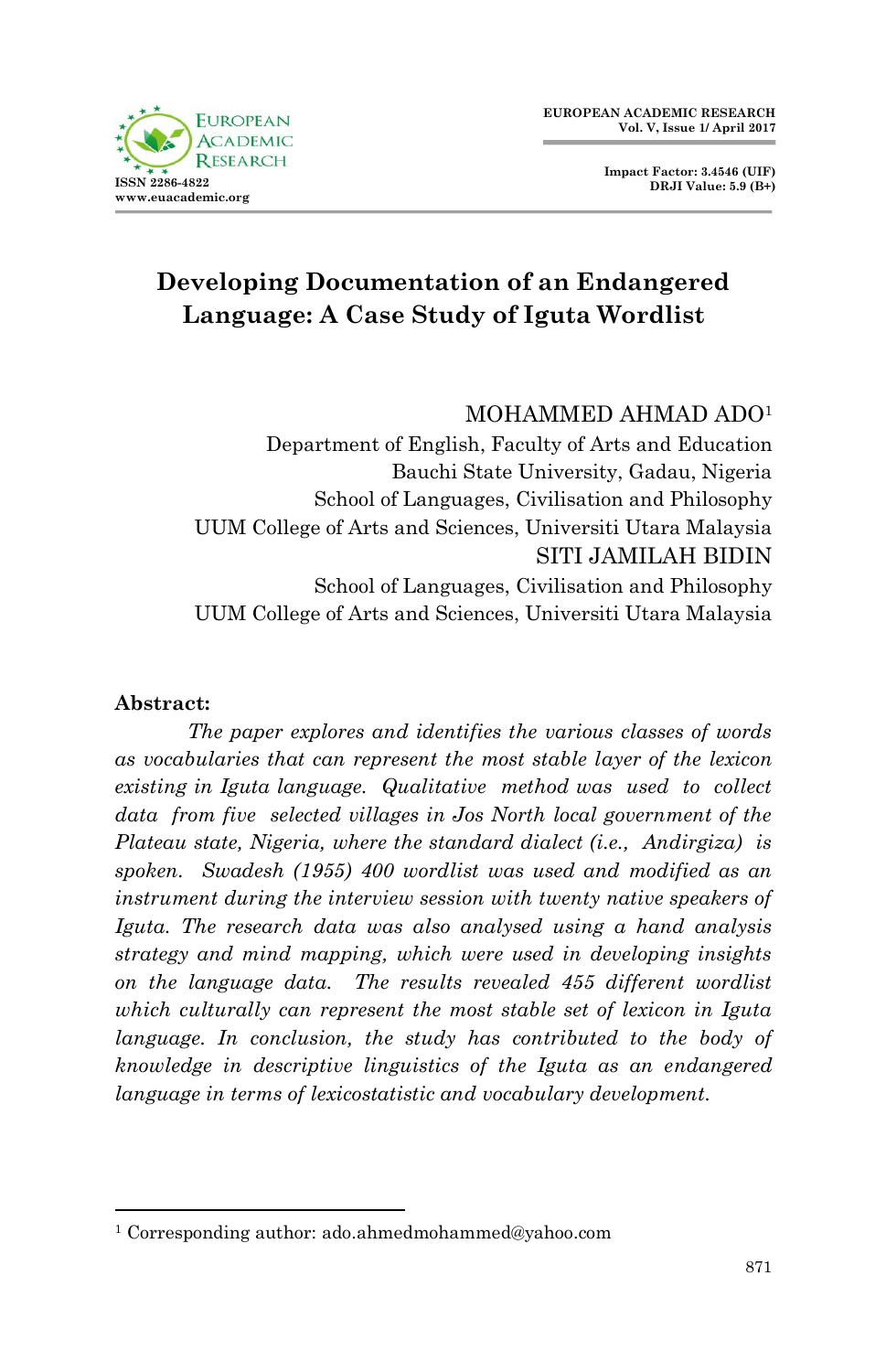**Key words**: Endangered, Swadesh, documentation, Iguta, lexicostatistic

## **1.1 Introduction**

The speedy endangerment and death of many smaller languages of Nigeria is an issue of widespread concern, not only among linguists but also those concerned with the questions of cultural identity in an increasing globalised communities since the cultural tradition connected to the ethnic groups and the socio-cultural or even ethnic independence of the groups that speak these ethnic languages very often perish with it. Yet, it is a common phenomenon in Nigeria and more especially the northern part of the country that the ethnic languages of minority groups go into extinction dragging down with them their social identity. If the existing trend is allowed to continue, by the end of the  $21<sup>st</sup>$  century, only a small proportion of the ca 500 languages or so languages will be safe from the threat of disappearance. We therefore need to begin to think of what to do to save the remaining minority languages before they become extinct (Haruna, 2014). Therefore the present study explores the various classes of words as vocabularies that can represent the most stable layer of the lexicon existing in Iguta.

Iguta is one of the minority endangered languages of Plateau state in the central part of Nigeria and the Iguta language has neither been documented nor has it been studied, especially in linguistics related disciplines. The origin of Anaguta (speakers of Iguta), like any other ethnic groups in Nigeria, has been a source of debate among historians and anthropologists (Greenberg, 1970; Williamson, 1989; Williamson & Blench, 2000).

Anaguta experienced a demographic dislocation as a result of war. The Anagutas have migrated from Rimin Zayan of Toro Local Government Area of Bauchi State to the present Jos North Local Government Area of the Plateau State. They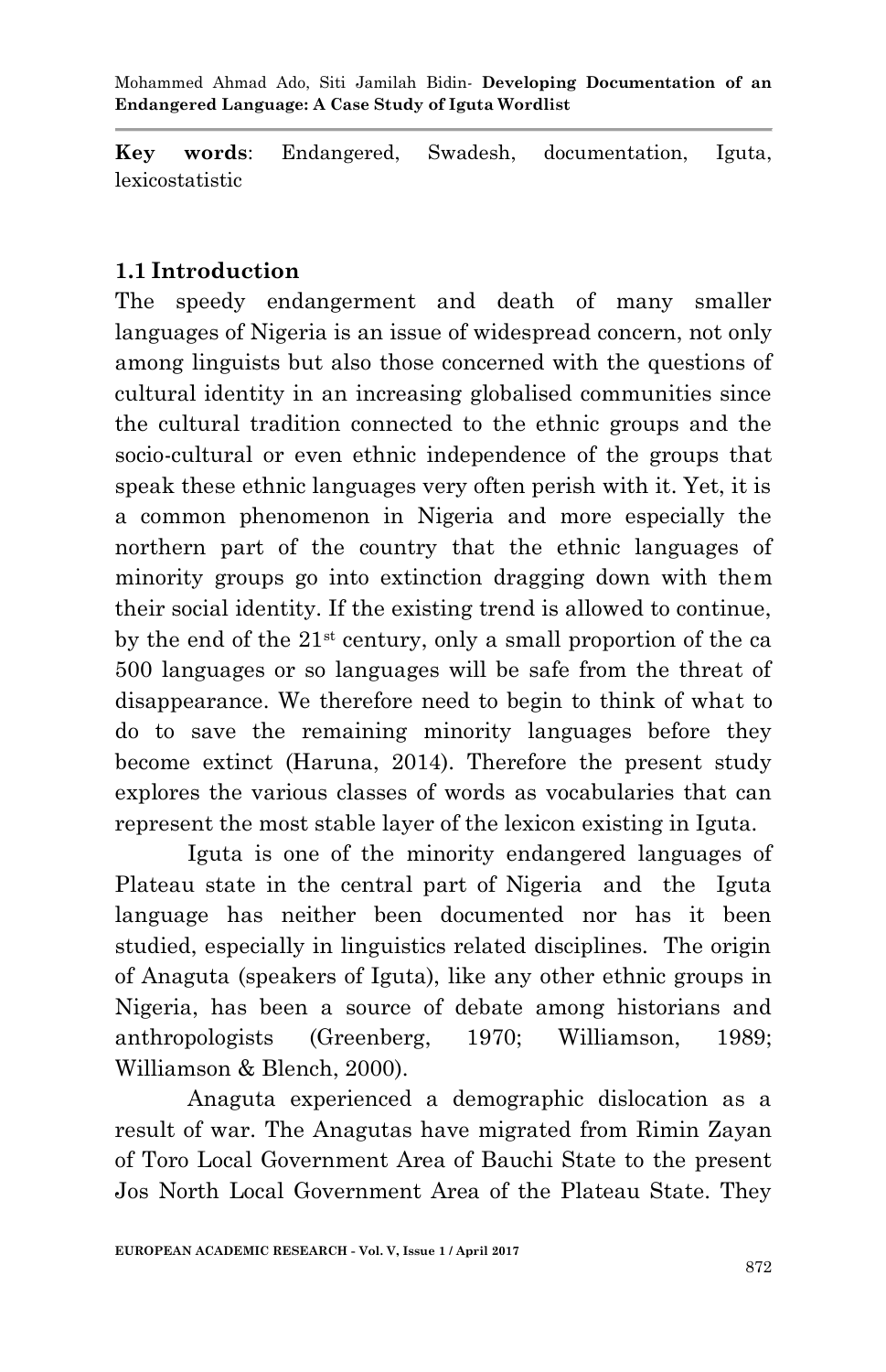now occupy Naraguta, Kunga, Babale, Rafin Jaki, Zakaliyo, Rukuba Ring-Road, Maza, Tagir or Arai, Fadama, Hwoll and other nearby settlements (Isichei, 1991).

According to Diamond (1960), Anagutas are wonderful people of the middle belt of Nigeria with vast lands suitable for agricultural purposes. Their population is estimated to be about 2500 and they live in a dispersed settlement within the horticultural rugged hills of Gwong District, in Jos Division of Plateau Province in Nigeria. Sil (1977) reported that Anaguta had an estimated total number of 3,000 speakers. However, based on the 1990 Nigerian population census, their population had risen to the estimated number of 6,123 speakers.

In an attempt to accomplish a credible justification of endangered languages of West African Sub-Region, Blench (2007) assigned a status to each and every language of West Africa in the database. Blench (2007) argues that the status assigned was due to the ethnologies' limitation in terms of information dissemination on the West African endangered languages. The new allotted status according to Blench (2007) is that:

- a) Any language with more than 50,000 speakers is considered 'not threatened',
- b) Any language with below 400 speakers is considered definitely threatened',
- c) And language with less than 3000 speakers or with no data status should be regarded as a language with no information and should significantly be considered paramount for future research.

Iguta is a language that falls under the third category with less than 3000 speakers and with no data status, hence the need to develop the language through documentation.

## **1.2 Problem Statement**

Iguta is a language with very few linguistic studies. The language still remains more or less in the spoken form which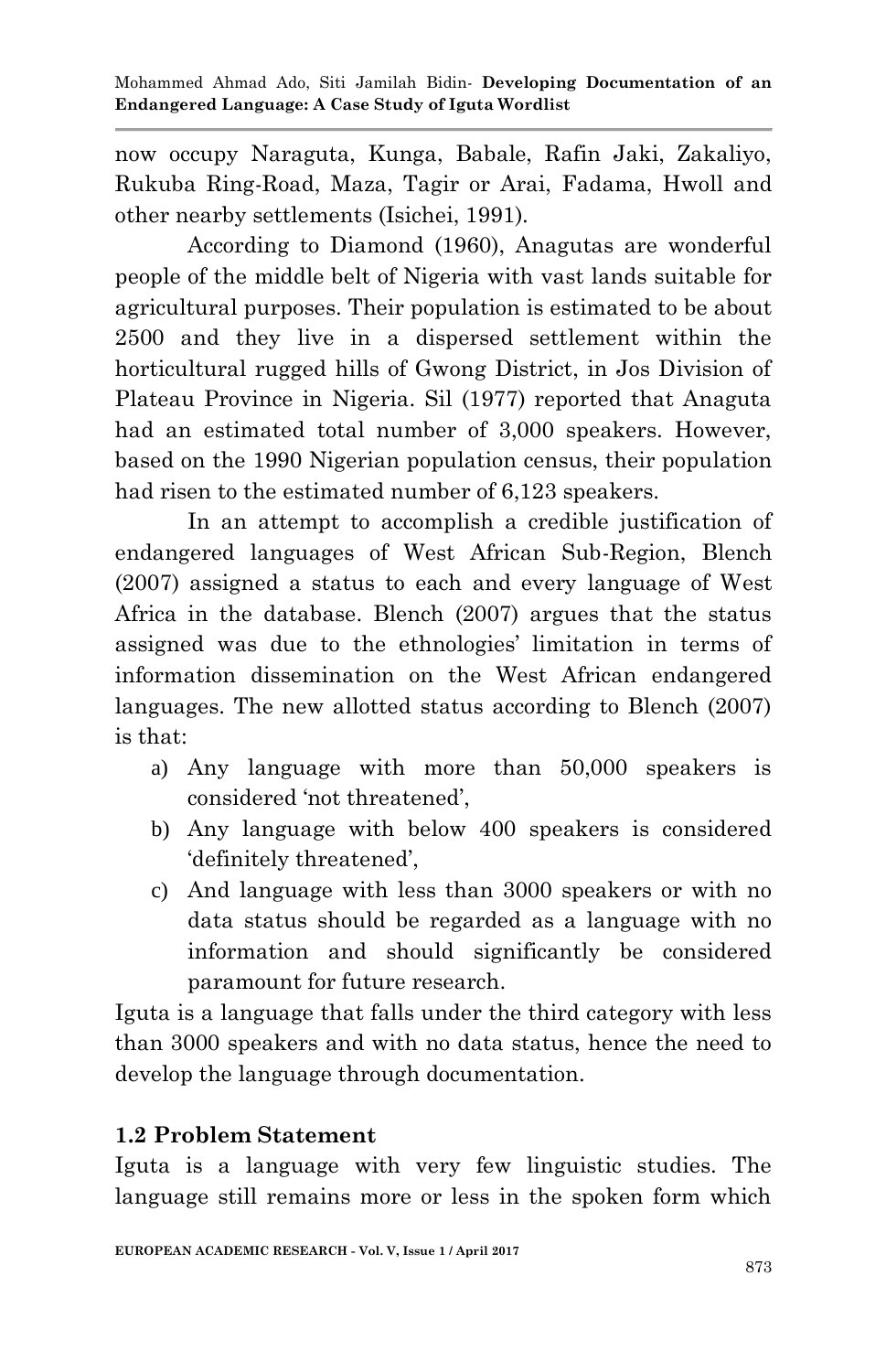has been passed down from generation to generation by oral tradition. Although there are some works written on the historical background of the people, not much has been done on the linguistic aspects of the language (Ames, 1934; Jungraithmayr 1963; Diamond, 1967; Gunn, 1953; Nyam, 1988; Gwon, 1983; Blench, 2007).

 Furthermore, the consideration of Iguta language as one of the endangered languages, especially in the Plateau state of central Nigeria as observed in a conference of ‗Endangered Languages of Plateau State' (Nigerian Bible Translation Trust: 2006) raised concerns. The National Bible Translation Trust (NBTT) reveals that within a period of ten years, the language will be extinct. Sands (2009), argued that most African languages will continue to be undocumented and remain endangered until serious attempts are made to document them. Therefore, working towards the documentation of the language to serve as a source material for future research is of great importance. The study will also contribute to the development of the language and prevent it from the threat of extinction.

## **1.3 Research Aim and Objectives**

The study aimed at developing a systematic linguistic document of Iguta language in order to avoid the language from becoming extinct. The objectives of the study are:

> 1. To provide a standard set of Iguta Wordlist that can be used for further linguistic related studies of the language; and

> 2. To identify and explore the various classes of words as vocabularies that can represent the most stable layer of the lexicon existing in Iguta language.

## **1.4 Research Questions**

The study is guided by the following research questions: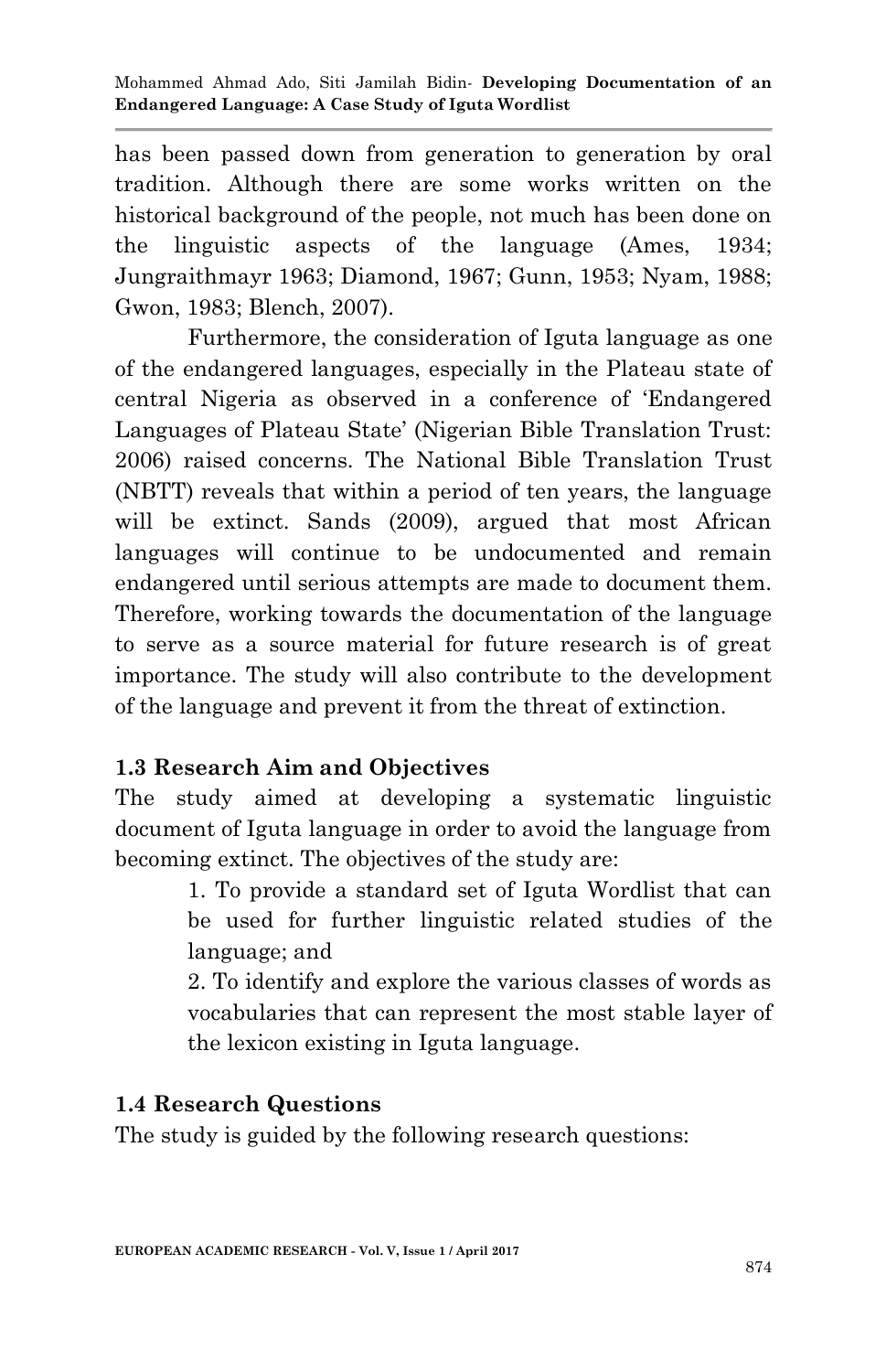1. What are the standard sets of Iguta Wordlist that can be used for further linguistic related studies of the language?

2. What are the various classes of words as vocabularies that can represent the most stable layer of the lexicon existing in Iguta language?

## **1.5 Significance of the Study**

The findings of this research will play a crucial role in the academic terrain, especially to future researchers, students and the Nigerian Association of Linguistics (NALS). It is hoped that this present study will inspire them to work on the language having dealt with the minimal but important aspect of the language. The work will serve as a pedagogical tool for the Iguta native speakers who wish to study the language, especially young people of Anaguta land to have the benefit of learning their language through the use of language learning and teaching strategy.

The study will also serve as a guide to policy makers in language policy making on education in Nigeria via documentation in the National Language Centre in Nigeria. It is hoped/predicted that this work will trigger enough interest among the literate Anagutas to embark on writing and producing resourceful materials on their history, culture and sound systems for the documentation of the various aspects of the language. Through this work, it is hoped to revive and improve the status of the language as well as its native speakers, since there is not much written material on the language.

## **1.6 Scope of the Study**

The participants of this study were Iguta native speakers between the ages of forty (40) to sixty-five (65). It is assumed that any person within this age range would be a matured user of the language. The research is focused on Andirgiza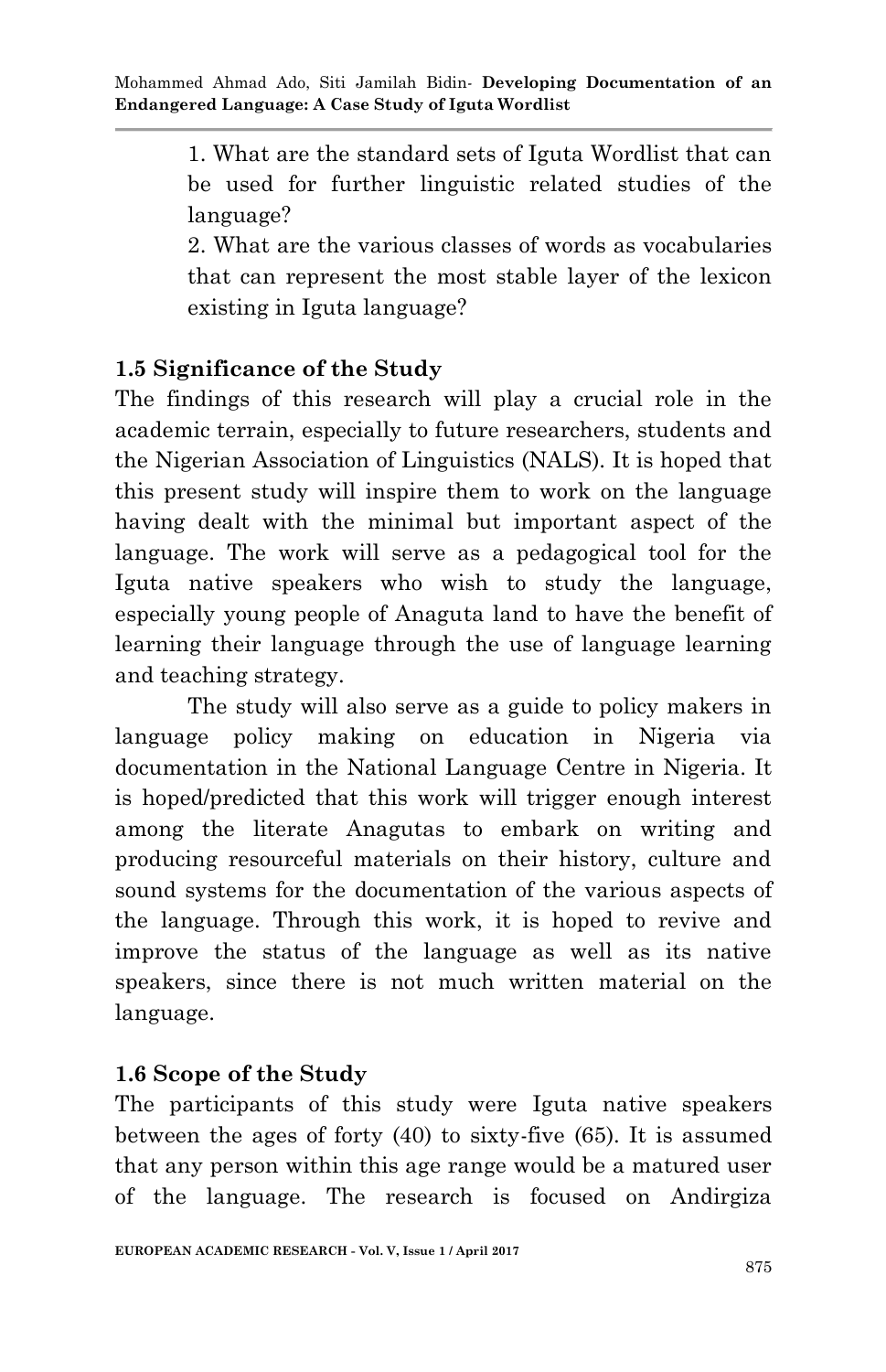(Targwong) dialect which is spoken in Naraguta village, part of Kunga, Zakaliyo, Rafin-Jaki Babale and Maza villages of Jos local Government Area of Plateau State of the central Nigeria. The rationale for choosing Andirgiza dialect is because it is the standard (central) dialect among the five dialects of the Iguta language. Therefore, this study explored and compiled 465 words in a wordlist that exists in the Andirgiza dialect of the language.

## **2.1 Language Death and Endangerment**

Language death means when there are no speakers of the language left or when it is no longer use as a medium of communication. In fact it is a situation when a language is not viable. However, language endangerment refers to the process of losing speakers of a particular language (Hale, 1992; Fishman, 1991; Ladefoged, 1992; Errington; 2003; Crystal, 2000; Mufwene 2004). In another view by Cahill et al. (1999), a language is endangered when it is in imminent danger of dying out. In his opinion, there are two ways to recognize when a language is on the verge of death. The first is when the children in the community are not speaking the language of their parents, and the second is when there are only a small number of people left in the ethnolinguistic community.

### **2.2 Level and Factors of Language Endangerment**

Endangerment is an underlying situation of losing speakers of a particular language. Wurm (1998 & 2003) and Crystal (2000) identified five stages of language endangerment. These are: potentially endangered, endangered, seriously endangered, moribund and extinct.

**Potentially endangered languages** are those that are under social, economic and political pressure to the extent that they begin to lose their child speakers. By economic, for instance Wurm (1998 & 2003) and Crystal (2000) mean that the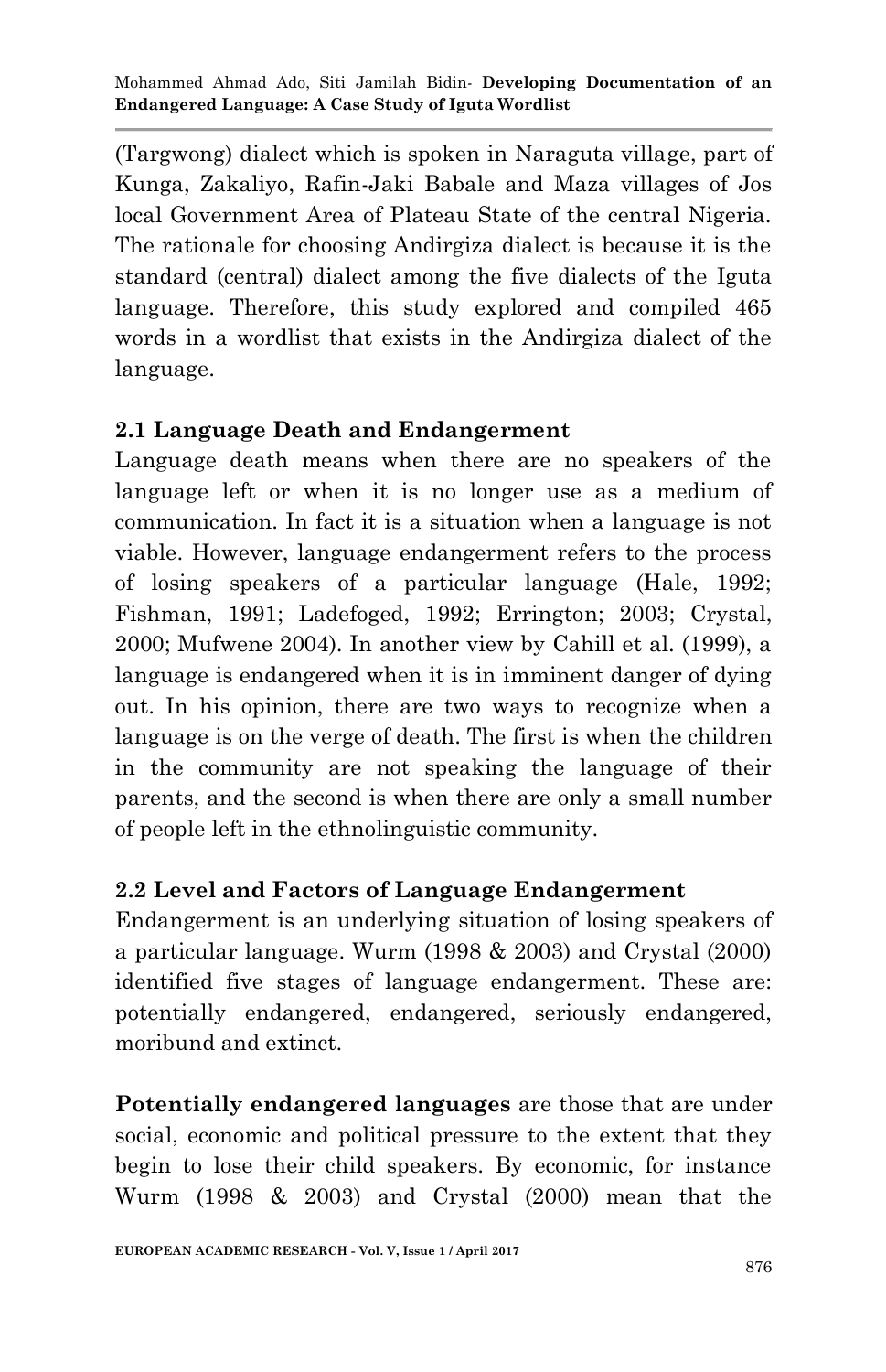speakers of the language/languages in question are economically dominated by other language speakers who live side by side with, and this resulted in the likelihood of being endangered. On the other hand, **endangered languages** refer to the languages that have no child speakers. The only fluent speakers of the language of this stage are the young adult ranging from 20 years to 40 years of age (Wurm, 1998; Crystal, 2000; Dansal, 2005). With regards to **seriously endangered languages,** Wurm (1998 & 2003) and Crystal (2000) claimed that these are languages where the fluent speakers are fifty years of age and above. In fact the youngest speakers are fifty years old. **Moribund** refers to a stage where a language has a handful of speakers and most of these speakers are very old. Crystal (2000) and Wurm (2003) also pointed out that moribund stands for any species that cannot reproduce anymore. Therefore, in this context any language that cannot be transmitted to another generation of users because of few numbers of speakers then it is considered moribund (Wurm, 1998 & 2003; Crystal, 2000). **A language is said to be extinct**  when there is no speaker left and also when it is not use as a medium of communication. The language becomes extinct when the last speaker dies (Wurm, 1998 & 2003; Crystal, 2000).

The Iguta language is considered as an endangered language (i.e., 2<sup>nd</sup> stage) because it lacks child speakers and the only fluent speakers of the language are mostly adults. Besides, there are many factors responsible for language endangerment or even death. These could be the result of external forces (UNESCO, 2003; Himmelmann, 2008; Dorian, 1998; Brenzinger, 1998 & 2007a; Bleambo & Emenanjo, 1996), speech attitude (Conrad & Fishman, 1991; Bleambo & Emenanjo, 1996; Fossi & Lambo, 2012) or the effects of bilingualism and social structures (Collin & Sylvia, 1998; Wiese & Garcia, 1998; Conrad & Fishman 1976; Hale, 1992, & Crystal 1997; Birnbaum, 1977& 1991).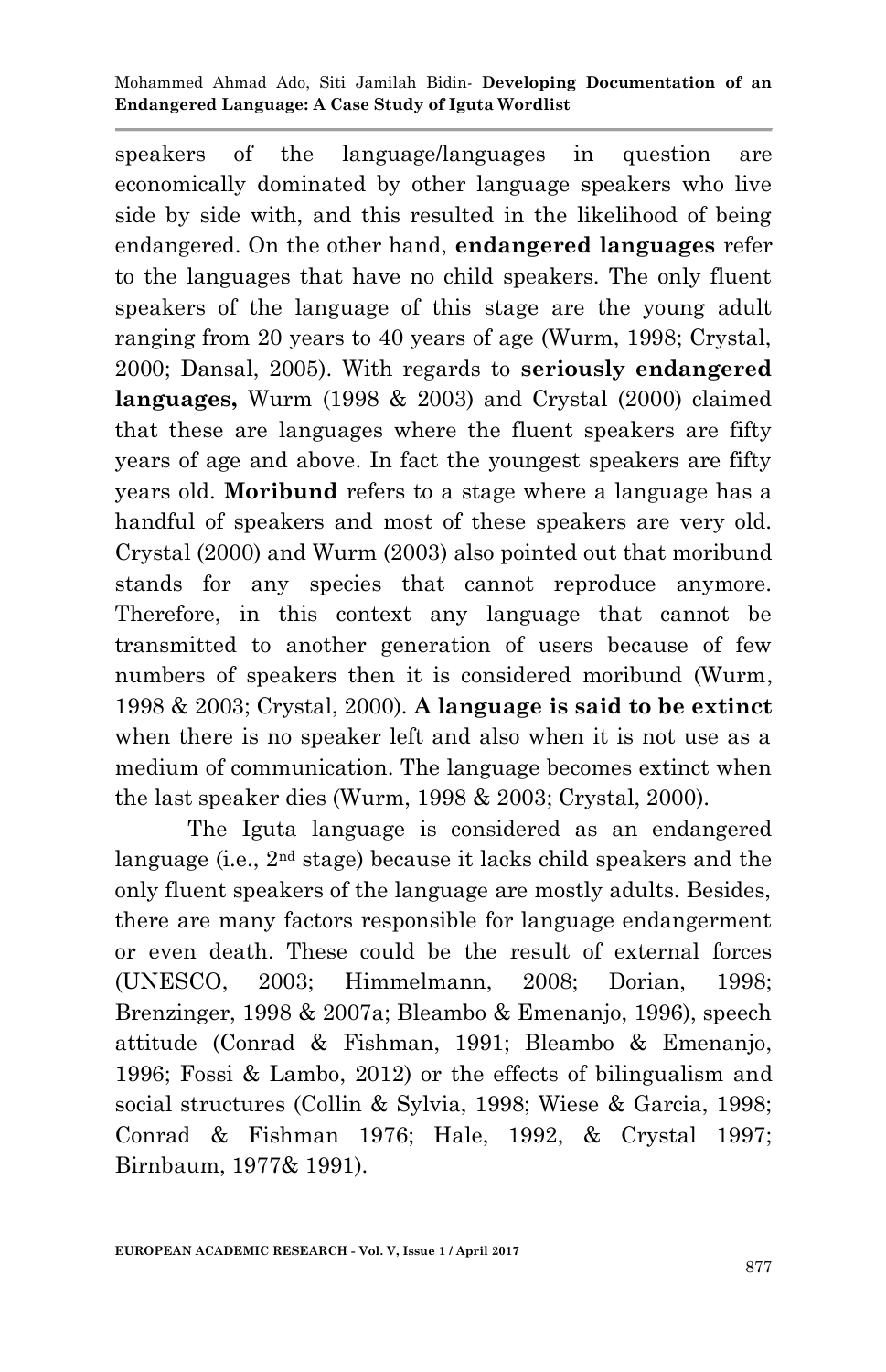In terms of Iguta language, the attitude of its speakers has led to it being rated as an endangered language. This is because they have abandoned the use of their language and uphold both Hausa and the English language in their daily communication, even in social and religious gatherings leaving the fate of Iguta in the hand of few adult illiterates using it. The bilingual situation of Anaguta community also contributes to the suffering of the Iguta language in terms of domination. The simple fact that there are many tribes in Jos North with their different ethnic backgrounds attribute much in the abandoning the use of Iguta language by its native. The culture and traditions of the Anaguta people are now influenced and dominated by those of Hausas and the English speaking people of Nigeria.

## **2.3 The Swadesh Wordlist**

An American linguist named Morris Swadesh in the mid-20t<sup>h</sup> century compiled 200 words as a wordlist in English which can represent the core basic vocabulary of the human language per excellence. The 200 wordlist was then reduced by Swadesh to 100 stablest items because of convenience. The basic wordlist serves as an instrument for establishing genetic relations between languages. Swadesh aims at generating a general method for the automatic reconstruction of language. Furthermore, the wordlist was compiled to be used for a general method to find relationship between languages, for comparative method, glottochronology and semantic reconstruction as well as for additive typology to lexicostatistics (Swadesh, 1955).

It is discovered that only in a few cases some languages lack equivalents of one or two items even in a shortened list. This occurs due to the absence of corresponding relia "i.e., cultural differences". It is therefore, recommended that researchers and students should conduct their own investigations to the extent practicable and generates more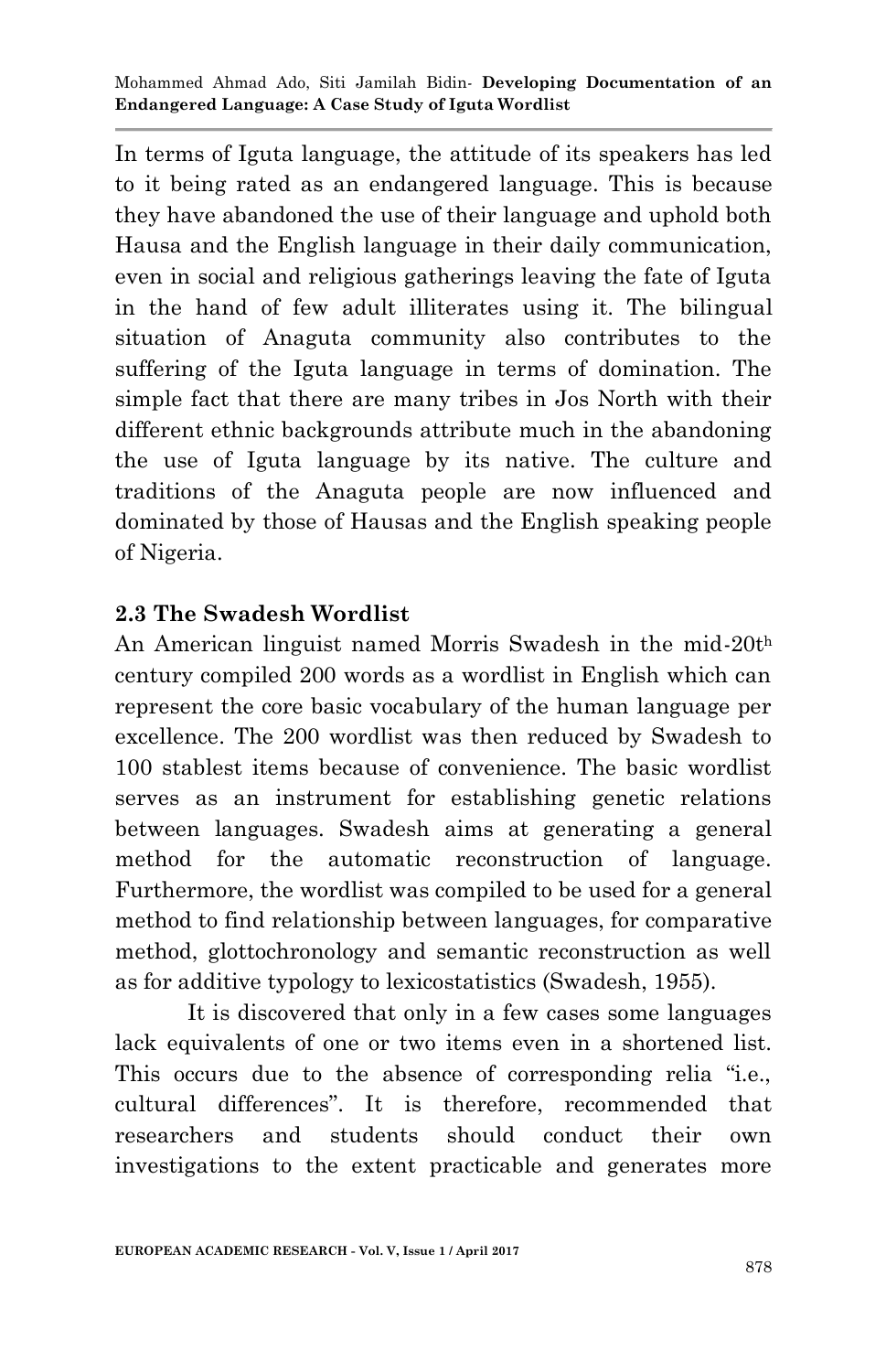lexicons to suit their research objectives (Rea, 1958; Hymes, 1960; Kassian et al., 2010).

 The Swadesh wordlist is proven worthy as a useful linguistic tool, and is presently widely applied in various lexicostatistical and glottochronolgical studies. Why it is popular among linguists is because of its relative simplicity and transparency (Rea, 1958; Kassian et al.; 2010).

## **2.4. The Lexicostatistics**

Crowley (1998) defined lexicostatistic as "a technique that allows us to determine the degree of relationship between two languages by comparing the vocabularies of the languages and determining the degree of similarity between them". One can use lexicostatistics to determine: time depth i.e. glottochronology, subgrouping, and the genetic relationship (Attila, 1972).

 Campbell (2000) claimed that when comparing two languages, it is assumed that the words on the Swadesh list have not changed significantly from their original form. This is because the 100 English words are the lexical items that resist cultural influences and therefore are not easily affected by neighbouring languages.

 Some linguists such as Campbell (2000) challenged this aspect of lexicostatistic methodology for lack of culture-free basic vocabulary in a language. However, Nelson (2001) ascertained that there are lexical items in a vocabulary that are less likely to have been borrowed from other languages. It was further established that using lexicostatistic approach, one can subgroup large language families that could have close geographical proximity with relatively limited lexical data available for analysis (Nelson, 2001).

 Nelson (2001) used the lexicostatistic approach in analysing the languages among the Islanders of the Philippines. The area is about the size of New Mexico, with roughly eighty-five to one hundred known languages. The study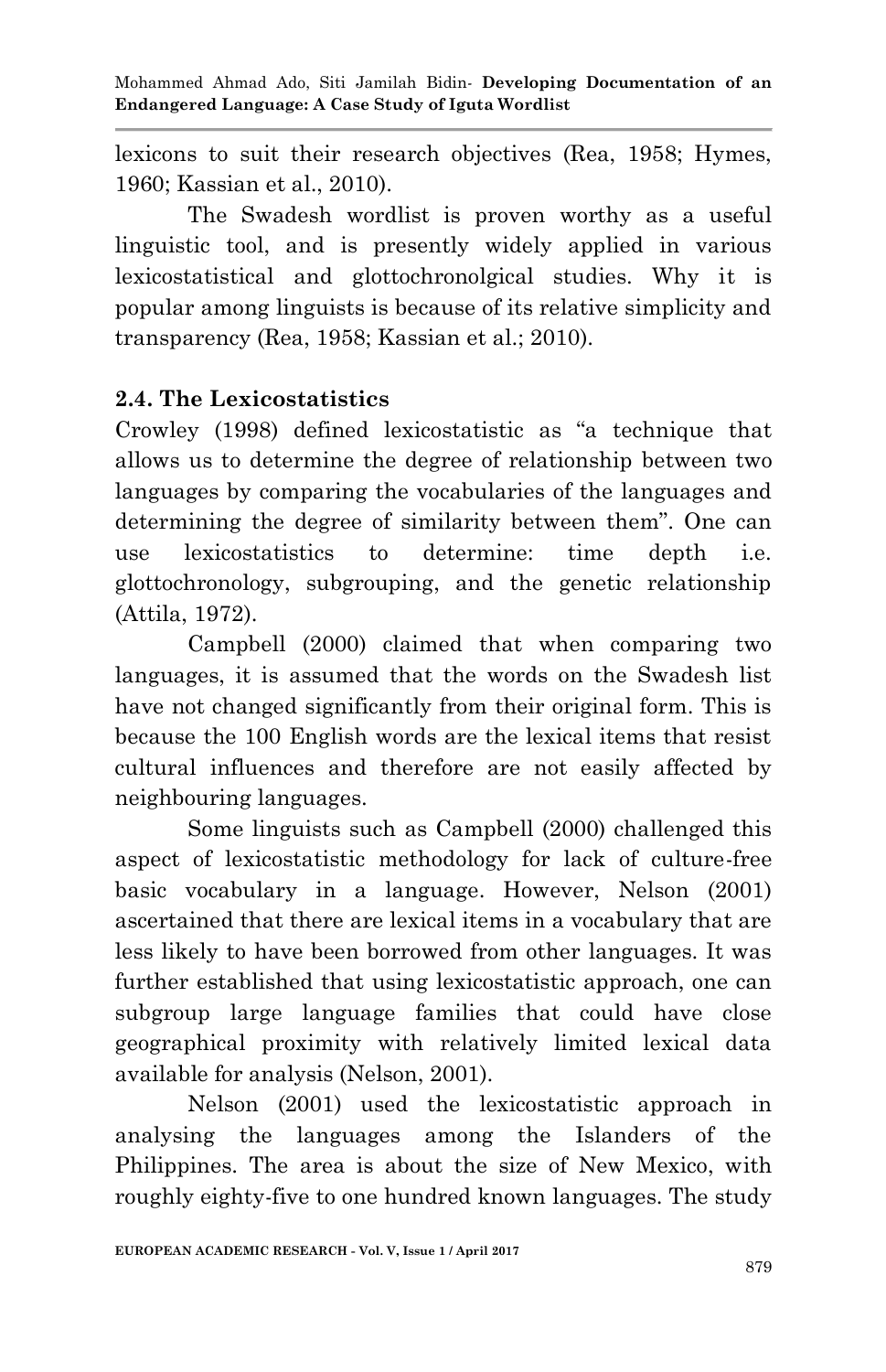used lexicostatistics to discover the historical relations among Tagalog, Ilokano, and Bikolano, three languages of the Philippines, with regard to the Wave Theory. The study further explored that both the three languages have no significant difference in terms of lexical structure. In the study Nelson (2001) utilized the Swadesh wordlist for the analysis. He calculated the rate of retention, the rate of cross-linguistic loss, and the dates of divergence among the three languages. In addition, Nelson examined the effectiveness of glottochronology as it pertains to effectively finding relationships within the Austronesian Family, specifically the major dialects in use on the Philippine island of Luzon. Similarly, the present study explored the lexicons of Iguta language by utilising the Swadesh wordlist.

## **3.0 Research Methodology**

## **3.1 Research Design**

A qualitative research design was used in this study as guidance in exploring and compiling the 465 wordlist of Iguta. The Iguta words are collected and compiled in the wordlist through the analysis of spoken data collected and recorded from the participants who are native speakers of the language.

Among other qualities of qualitative case studies, three characteristics are highly relevant to this study which are ―particularistic, descriptive, and heuristic. ‗Particularistic' to Merriam (1998) simply implies that case studies refer to a particular phenomenon among others. The case that is studied in this research is the 465 wordlist of Iguta language. Merriam views, ‗description' as the end product of a case study's phenomenon. This is because description of phenomenon provides richness and comprehensiveness of the data. In this study detailed description of Iguta wordlist was given as provided by the participants. Conclusively, by ‗heuristic' it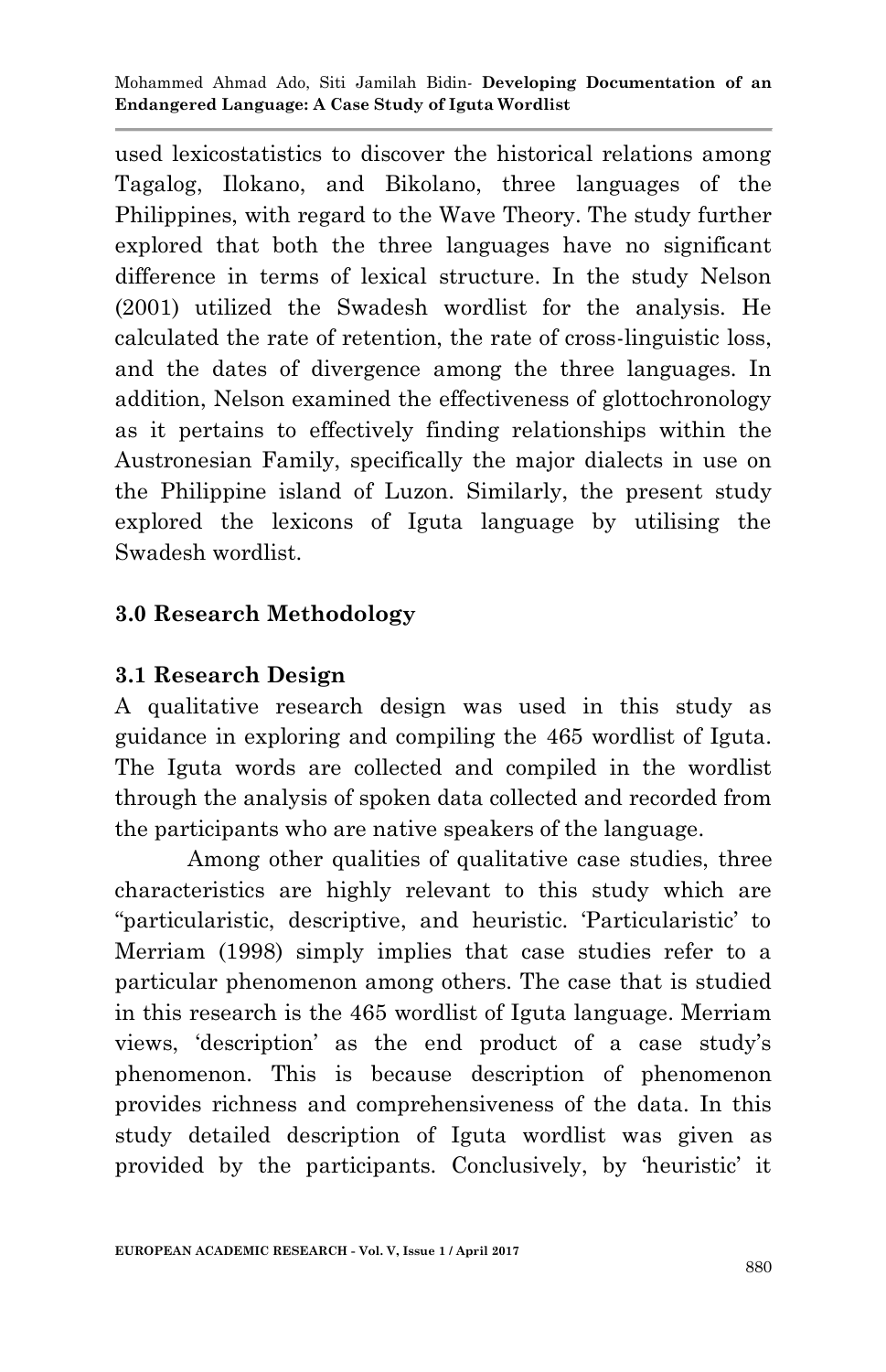means the case study provides clear understanding of a given phenomenon under study.

### **3.2 Sampling**

In order to achieve the objective of this study, a typical sampling strategy was used under the purposive sampling method in selecting the sites and persons that are typical for this kind of study. During the interview session the snowball sampling method was used under the guardianship of the traditional rulers of the research villages (Haruna, 2010).

## **3.2.1 Criteria for the Sampling of Participants**

The following criteria were used in the sampling of the Iguta Andirgiza speakers as participants:

- a) Anaguta native speakers.
- b) Age is within forty (40) to sixty-five (65). This age range was chosen because it was assumed that these participants would be a matured user of the language.
- c) Twenty (20) participants were selected and interviewed for the study.

The selection of the speakers was made possible with the approval of the traditional leaders of the people and their Iguta development association, whose consent was sought to ensure a reliable data collection. From each of Naraguta, Babale, Rafin-Jaki and Maza villages, four (4) participants were selected including their rulers totalling sixteen (16) participants. However, only two participants from each of Zakiliyo and Kunga villages were selected and interviewed due to the nature of the settlements which have less number of speakers scattered in the dispersed areas.

## **3.2.2 Profiles of the Participants**

The participants who are native speakers of the Andirgiza dialect of Iguta language were drawn from different occupational and educational background. The selection of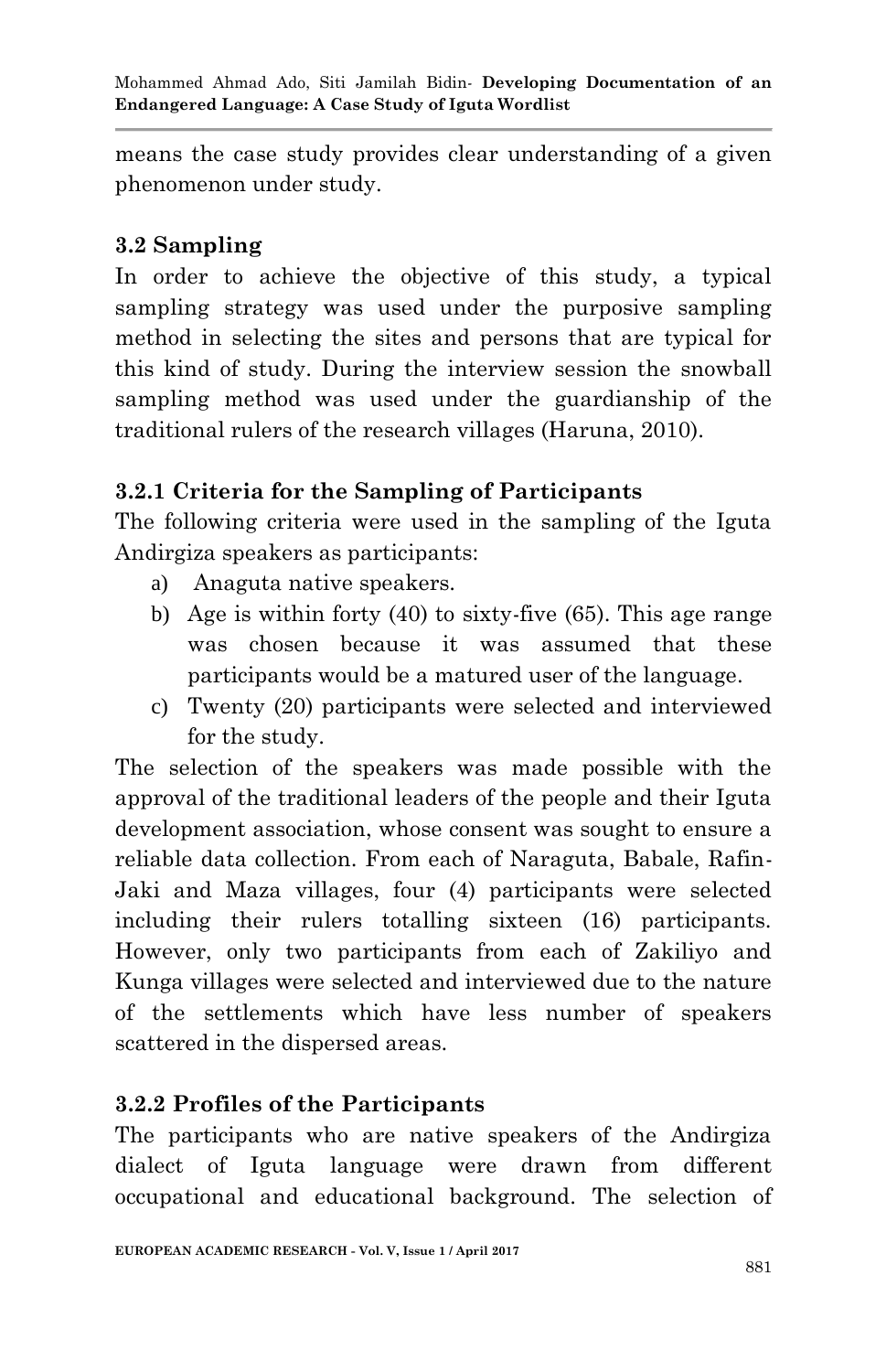participants with different personality ensured the representation of data with full choice of dictions from different works of life which is considered rich and trustworthy for the research. In addition, other issues like age, gender, ethnic background, and the number of languages spoken by the participants were also considered. In the process of providing information about the twenty participants, for confidentiality, pseudonyms were used in representation of their names. However, other information is presented as accurate as provided by the participants.

## **3.3 Data Collection Procedures (Fieldwork)**

Based on the research design, qualitative interviews with the 400 wordlist together with open ended questions were designed and administered to the participants during the qualitative interview (Swadesh, 1955; Bailey, 2007; Kassian, Starostin, Dybo, & Chernov, 2010). In this respect, several ethics of the interview were considered i.e. being very careful about choice of words, avoiding yes or no questions, being flexible and polite to interviewees by selecting and making choice of environment that is conducive.

The designed structured interview was divided into two parts. The first part is the introduction which was designed to gather demographic information including the participants' name, age, village/town, ethnic group, occupational and educational background and the number of languages spoken by each participant. The second part was based on the 400 wordlist (Swadesh, 1955), which was provided to the participants in order to elicit the equivalent of each of the words in Andirgiza dialect of Iguta language.

Secondary data collection source in this study was tape recorded. Alongside the tape-recording, the researcher also recorded the interview in written form. The tape recorded interview was used subsequently as a guide for the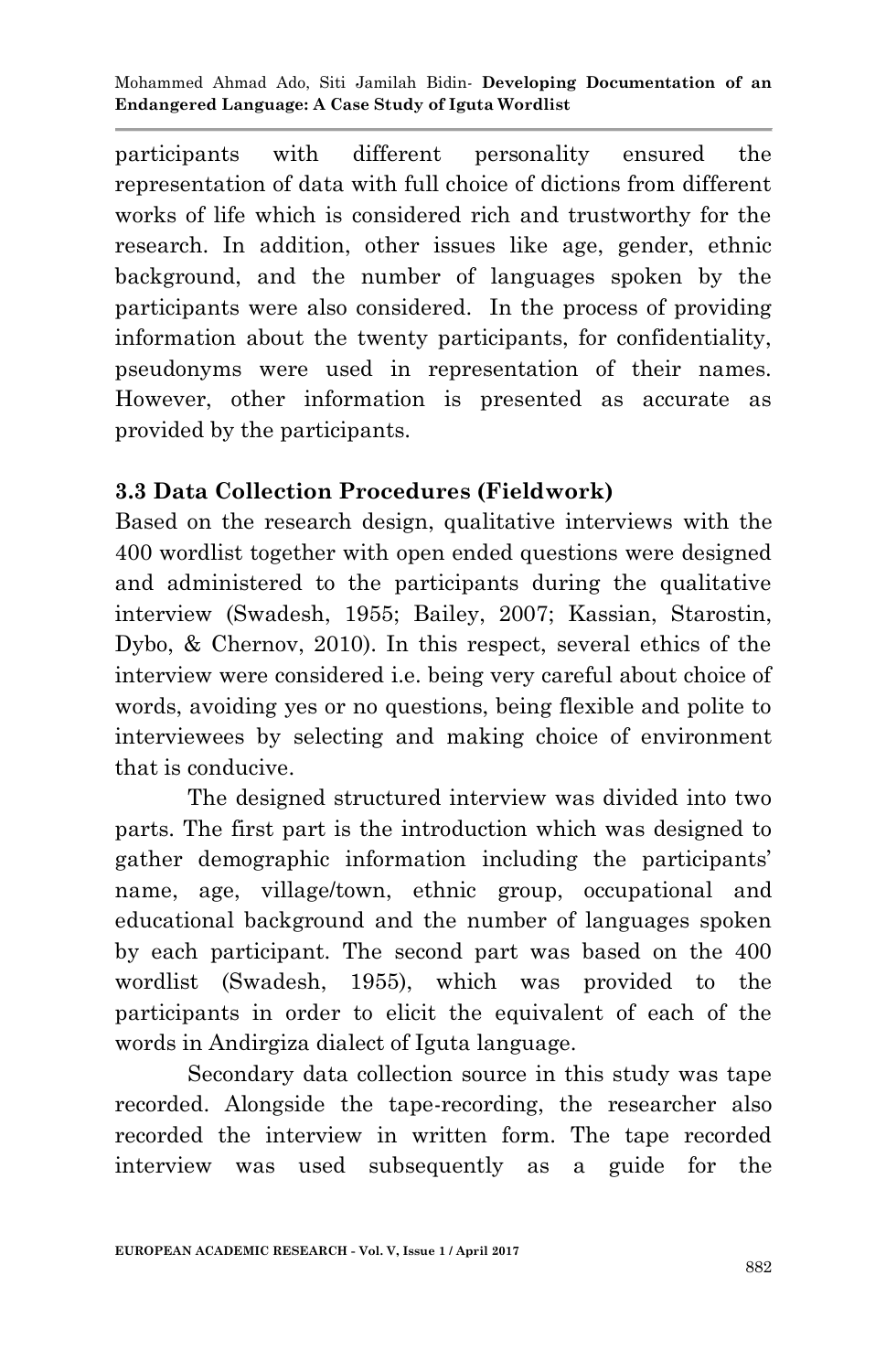transcription of the data collected and its tone marking. This is in line with Puvenesvary (2011: 29-30) who stated that:

> ―The need for recording an interview session cannot be underestimated. This is because tape recording enables the interviewer to capture the actual words (preserves actual language) of the interviewee, thus increasing the accuracy of the data collection. Other than that, it also allows the interviewer to be more attentive to the interviewee because it frees the interviewer from writing down everything that is said".

Another method adopted in this study is unobtrusive observation. This kind of observation was useful in observing certain phenomenon such as tone marking in the words that were uttered by the participants because Iguta is a tonal language. During the interview session the participants were carefully observed by the researcher on how they pronounce each word from the data. Sometimes the researcher had to imitate the way the participants pronounce the Iguta words before recording them in writing. This process is in line with the assertion of Badsiz (2011) that a careful observation is fundamental for good reflection and expectation of the result from research data. Tone plays a significant role in tonal languages. The change of tone affects the meaning of words in tonal languages. Therefore, the adaptations of interviews with observation in this study have assisted the researcher in discovering how the words are properly pronounced.

## **3.3.1 Distribution of 400 Wordlist**

The Swadesh's (1955) 400 wordlist is a set of words designed in the English language to serve as a guide and instrument for collecting its equivalents from any language of one's choice as data for linguistic research, documentation and analysis. However, additional 65 items in the wordlist were required to be added in order to complement the non-existing equivalents of some words in the language due to cultural and social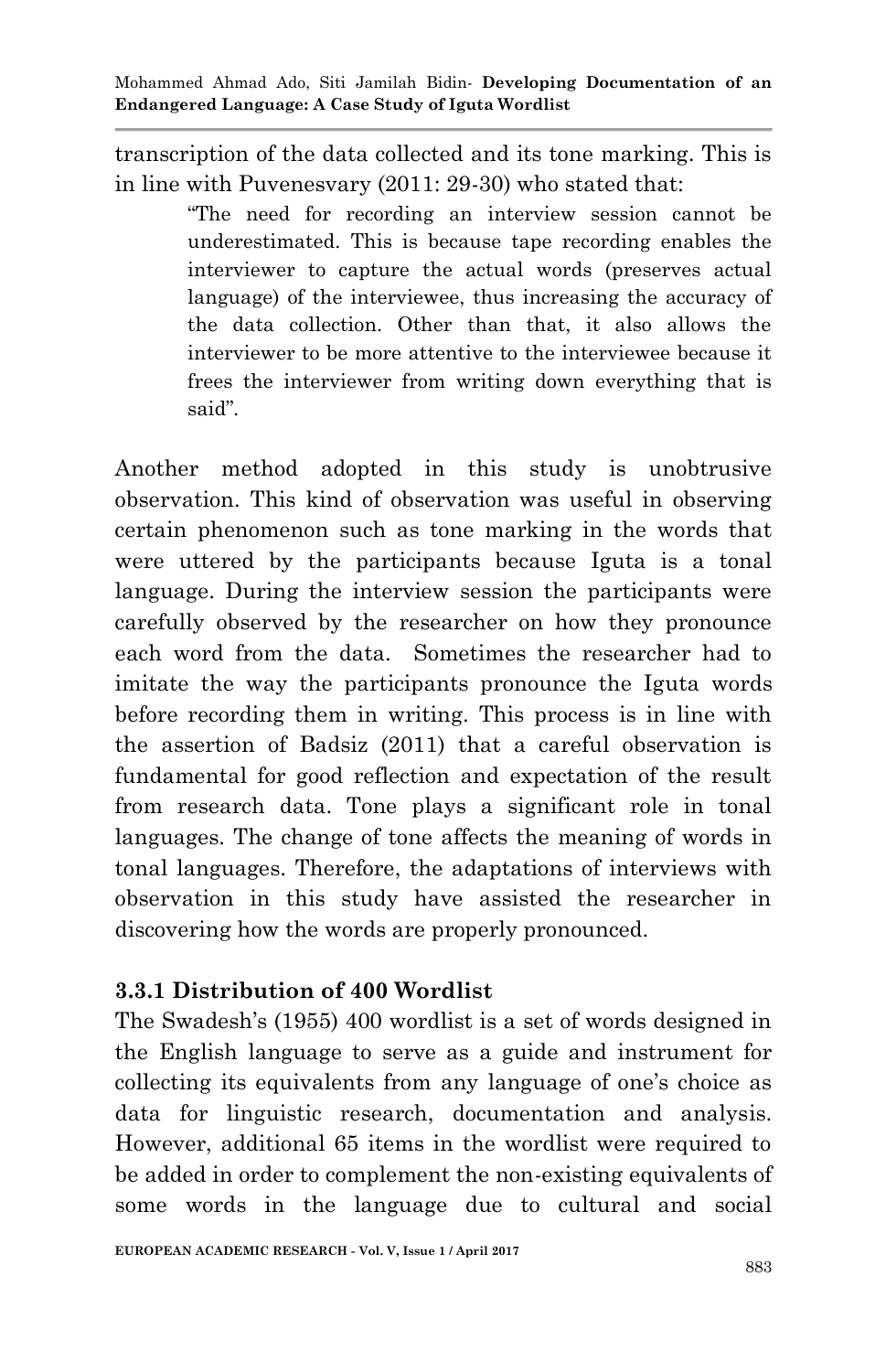difference between Andirgiza dialect of Iguta and English language from the 400 wordlist that was designed.

The actual interviews were conducted with twenty participants, four from each of the Naraguta, Babale, Maza and Rafin-Jaki villages, and two each from Kunga and Zakaliyo villages. Each of these twenty participants was provided with a 100 wordlist to which he/she gave their equivalents in Andirgiza dialect of Iguta language. The interview was administered in Hausa to the participants who do not understand English and it was administered in both Hausa and English to those who have little understanding of the English language. Similarly, the participants with English proficiency were interviewed in the English language.

## **3.4 Method of Data Analysis**

A qualitative hand analysis strategy was used in this study in analysing the data. The researcher read and re-read the data as many times as possible, because this phase provides the bedrock for understanding the data analysed. The Iguta 465 wordlist were extracted from the participants verbally during the interview. Therefore, the data was first transcribed into written form before it was subjected to a hand analysis strategy.

The researcher organised the data into recurring concepts related to the Swadesh wordlist and generated the result. According to Taylor et al. (1998), emerging ideas or pattern structure can be obtained by analysing conversation topics, sentences, or word meanings.

The researcher transcribed the interview data and drew mind maps through a hand analysis strategy. In qualitative study, hand analysis of data refers to the process whereby the researchers read the interview data, mark it by hand, and divide it into parts based on the research idea (Creswell, 2005). In this study, the data from the interview were transcribed and analysed word for word by the hand analysis strategy.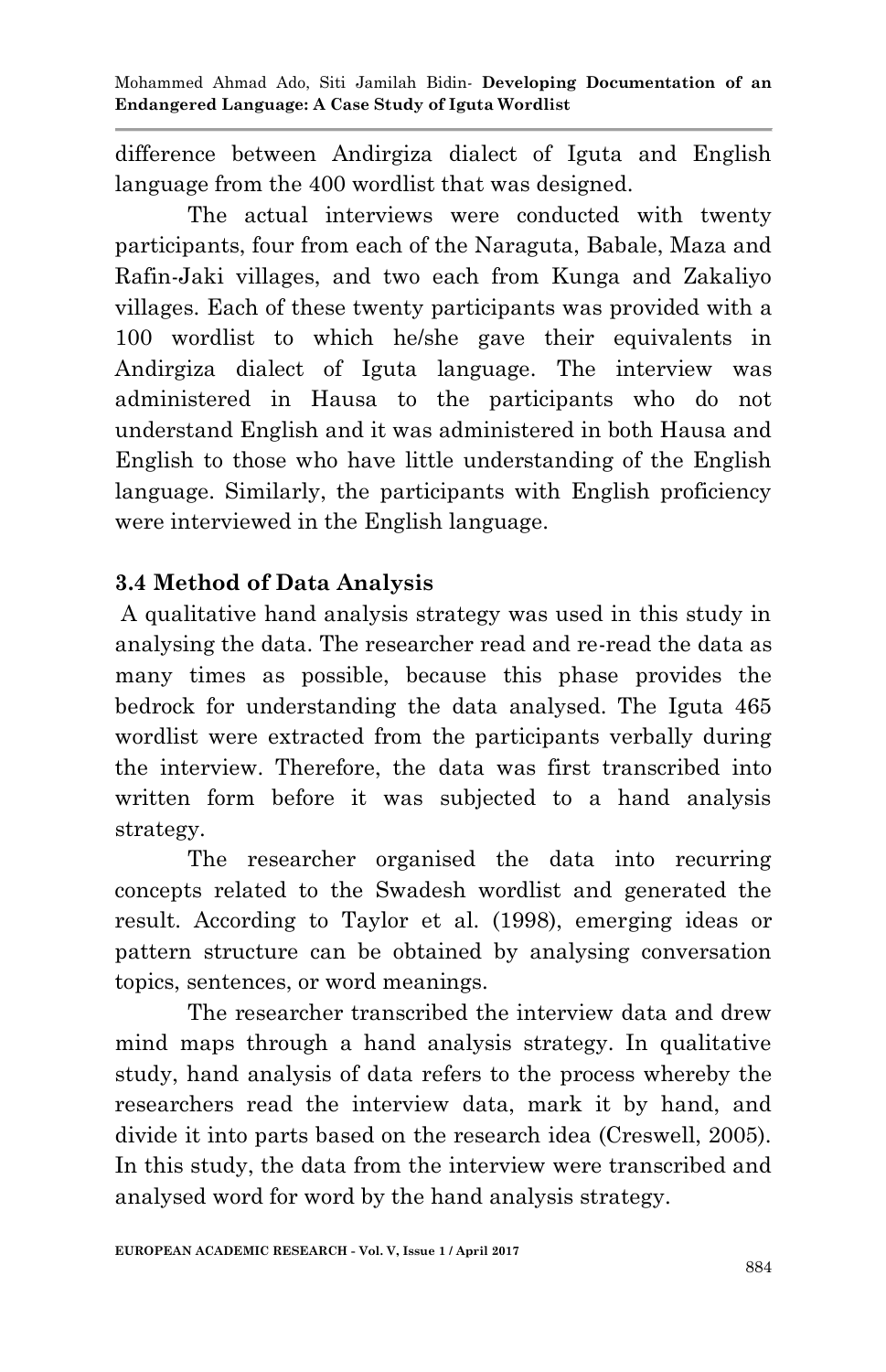## **4.0 Findings and Discussion**

The study developed a systematic linguistic document of Iguta language in the attempt to prevent the language from becoming extinct. To obtain the result of the study, Swadesh (1955) wordlist model was exactly followed. The following discussion of the results is based on two research questions.

## **4.1 The standard set of Iguta wordlists**

In an attempt to answer research question 1 of the study, *i.e.* ―what are the standard sets of Iguta Wordlist that can be used for further linguistic related studies of the language?" The Swadesh's model of 400 wordlist was used and 11 words are discovered to lack equivalents in Iguta language. In other words, 389 words have the equivalents in Iguta language, while the remaining 11 words do not. The non-existent words include; ‗animal, francholin, grey heron, hog, buffalo, dun palm tree, sweet pepper, chalk, receptacle, meningitis, born' (see Appendix A, page 21). The absent of these words could be due to the cultural differences existing between the English language which the Swadesh model is designed and the Iguta language (an African origin). Therefore, additional 66 words were added to the Swadesh (1955) wordlist to complement the non-existent words in the language. This addition is in line with the recommendation of Rea (1958), Hymes (1960) and Kassian et al. (2010). They ascertained that whenever a language under study lacks the equivalent of certain items (words) due to the absence of corresponding relia "cultural differences", the researcher is at liberty to produce more lexicons that will suit their research objectives.

 In fact, this study has discovered and provided 455 standard set of Iguta wordlist which can be used for further linguistic related studies of the language (see Appendices A & B pages, 21-39). However most of these words are provided with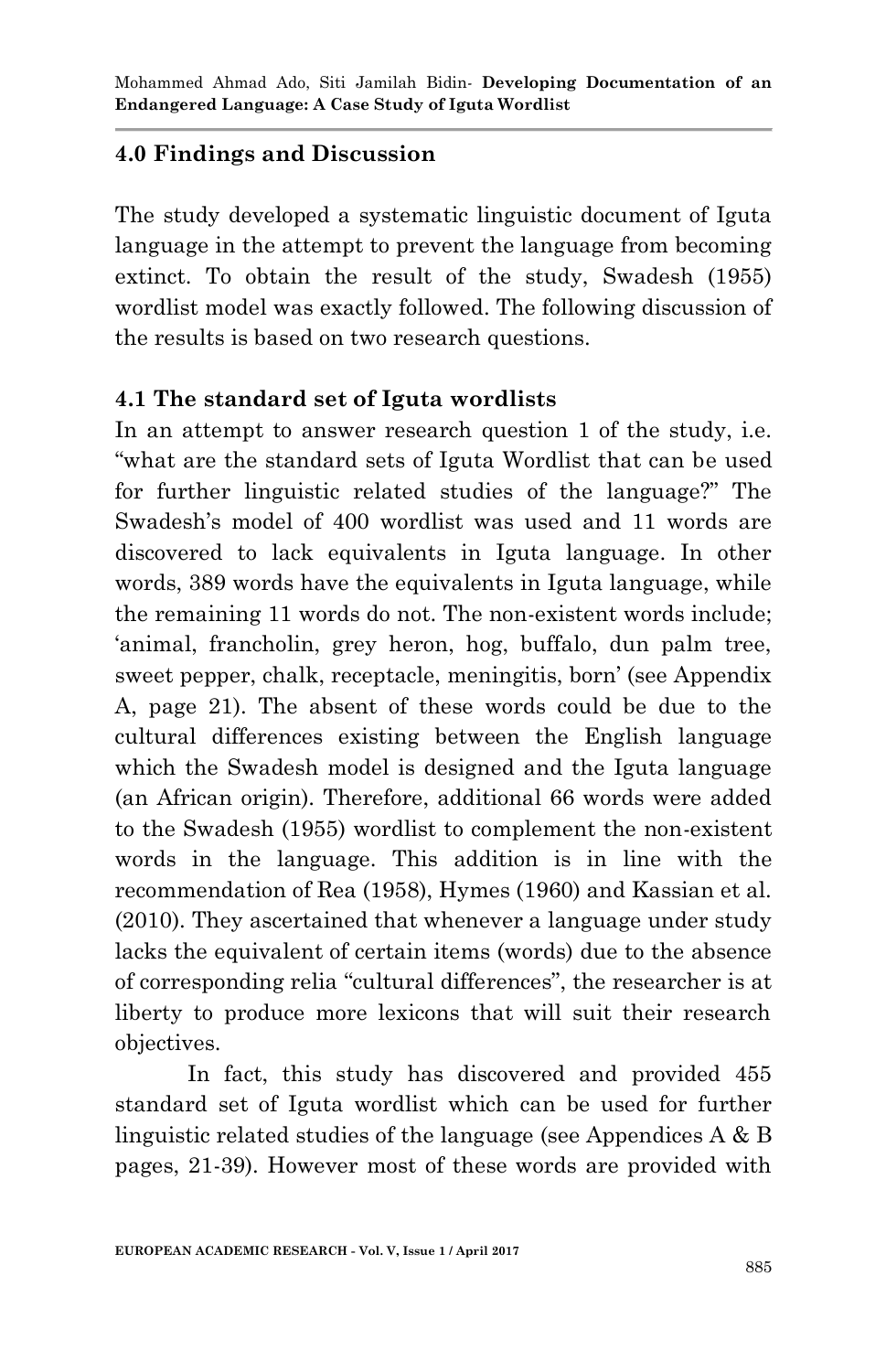their plural forms or quantifiers in the case of the noun classes and adjectives or adverbs.

## **4.2 The various classes of words as vocabularies in Iguta language**

The research question 2 was answered through the identification and exploration of the various classes of words as vocabularies that can best represent the most suitable layers of the lexicon existing in Iguta language through the thematic analysis of the Iguta 455 wordlist.

Based on the Swadesh (1955) wordlist, different word classes are discovered to exist in Iguta Swadesh wordlist. These include; Nouns, Pronouns, Verbs, Adjectives, Adverbs, Prepositions, Conjunctions, Interjections and an Article. Although the Iguta wordlist discovered are 455 in number, just like their English counterparts, most of these wordlist have multiple functions denotatively in the language. Examples: 'and —kìní [kini ] "conj. or preposition", 'bark — ùkûbù [ʔuku:bu] "Noun or verb", 'bite — ùrmà  $\lceil$  ?urməl "verb or noun", 'blow ùwúrbú [ʔuwu:rbu:r] / blow - yúrbù [ju:rbu] "Andigong Dialect" "noun or verb", 'bone — rùgù [rugu] "noun, verb or adjective", 'cut - túzú  $[t<sup>h</sup>$  u:zu: "verb, adjective or noun", 'far — pìyáu [pijau] "adjective or adverb" and others. Connotatively, it is also discovered that there are other word classes in the wordlist that can produce additional meanings (based on context) apart from their denotative meanings and these words includes:  $dig$ kàbàh [khabəh] denotatively refers to verb but in another context can be used as a noun in Iguta language. Dust — ùkíhú [ukihu] is a noun class but contextually can function as a verb' (see appendix  $A \& B$ , page 21-39) for detailed illustrations.

The result shows that the 'Nouns' with connotative meanings are 352 words and those with contextual meanings are 27. In pronoun class there are 16 words with denotative functions. While in the verb class, there are 85 words with denotative functions and 28 words with connective functions. In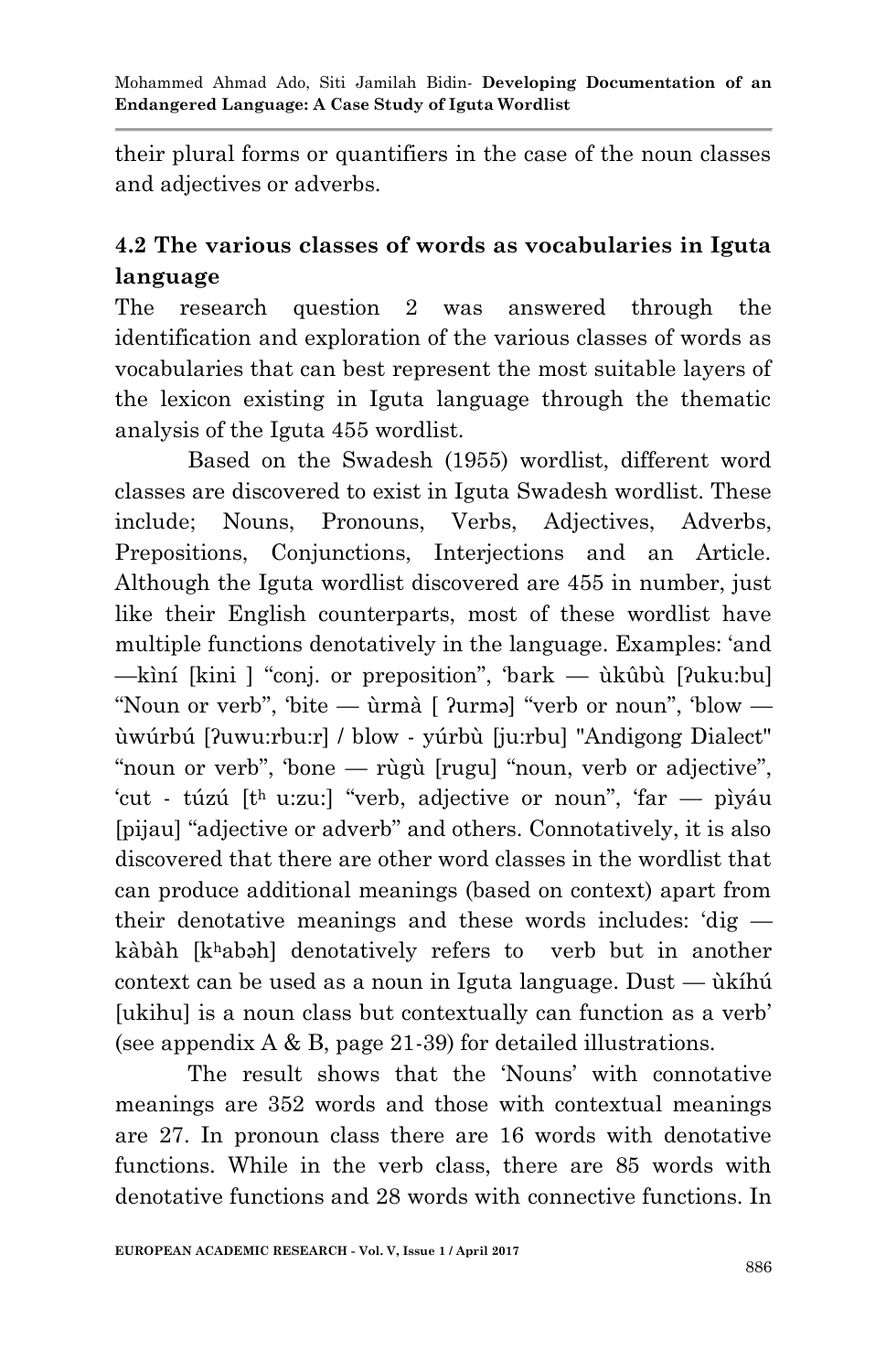Adjective word classes of Iguta language, we discovered 61 words with denotative functions and 5 words with connotative functions. Adverb class has 36 words with denotative meanings and 3 words with connotative meanings. There are 6 words with denotative meanings in the class of preposition, 4 words in conjunction class and 1 word in article class. The word class identified with least denotative and connotative functions in Iguta wordlist is interjection with 2 words as denotative and 1 word with connotative function. Due to the multiple functions of certain words in Iguta, the study has identified 563 words with denotative functions and 64 words with connotative functions from various classes of words discovered within the Iguta 455 wordlist (see appendix A & B, page 21-39).

 The commonest word class identified in Iguta Swadesh wordlist is "Noun". The types of nouns explored and identified include animals' names, part of human body, fruits, vegetables and crops as well as objects and things. The study discovered 65 words representing name of animals and birds such as  $d$ og  $$ ùwõrèh [ʔuwori] / dogs — ìyèrèh [ʔijereh], bird — ùyèn [ʔujen] / ùnyàn [ʔunjǝn] "Andigong Dialect" plural birds — ìyèn [ʔijen] / birds — ùnyàndí [ʔunjǝndi:] "Andigong Dialect", Duck ègwágwá [ʔǝgwa:gwa:], Pigeon —ùkwúkwé[ʔukwu:kwe], Egret — ùbíbèlà [ʔubi:ibǝ:lǝ], Goose — ìnánúm [ʔina:nu:m], Owl figoshi [?ug Ii:], Magpie — ùgàkí [ʔugaki:], Hen — ùtòkóró [ʔutoko:ro:] / Hens — ìtókóró [ʔito:ko:ro:], Dove — ùkwùkwé / Doves — ìkwùkwé [ʔikwukwei] and others' see appendix A and B (page 21-39) for detailed examples. However, the significant finding is that Iguta language does not have a name for the word "Animal" as indicated in the item number 3 in the Iguta Swadesh wordlist (see appendix  $A \& B$ , page 21-39). The names of human body's parts identified are 33. Examples: 'eye  $-$  rìgì [rigi] / eyes — àdìjì [ʔedid3i ] / eyes — àdìjídcíhár [ʔedid3i:ditʃa:r] "Andigong Dialect", ear — ùtútòh [ʔutu:toh] / ears—tútútòh [tu:tu:toh] / ears — tútòtídí [tu:toti:di:] "Andigong Dialect", foot — ùbùnnà [ʔubunǝ]/ feet — Tùbùnà [tubunǝ], hair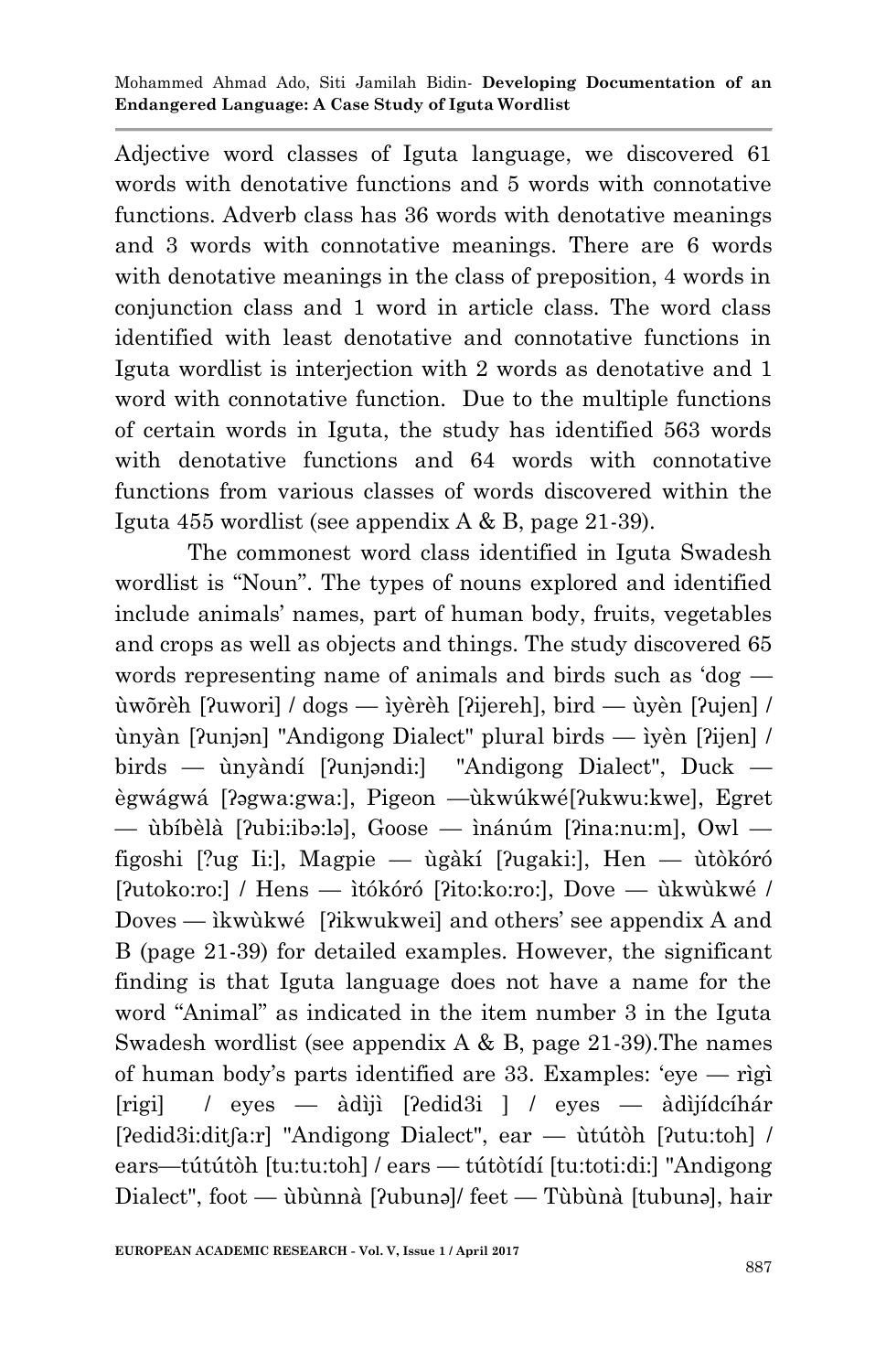— sùpàh [supǝh] / Hairs — sùpàhsídíchár [supǝhsi:di:tʃa:r], hand — ùwòráh [ʔuwora:h] / hands — tèráh [tera:h] / hands tùwàráh [tuwəra:h] "Andigong Dialect" and others' (see appendix A & B, page 21-39). In the part of names of fruits, vegetables and crops we discovered 29 words in the Iguta wordlist. The examples of these are; 'Cotton  $-$  bùdúhá [budu:ha:] / Cottons — àdúhá [ʔedu:ha:], Indigo — ùbángù [ʔuba:ŋgu], Spice — ậchíttà [ʔetʃi:ta], Pepper - bùshìtà [buʃitǝ] / Peppers - ìshìtà [ʔiʃitǝ], Corn — bìkú [biku:] / Corns — ìkó [ʔiko:], Potato — ùláurú [ʔulauru:] / Potatoes - ìláurú [ʔilauru:], Date palm — àdíbínò [ʔedi:bi:no] / Date palms - ìdíbíno [ʔidi:bi:no], Yam — ùpándón [ʔupa:ndo:n] / Yams - tùpándón [tupa:ndon], Tamarind — wám [wa:m] / Tamarind - ìwám [ $\gamma$ iwa:m] and others' (see appendix A & B, page 21-39) for detail examples. 77 names of Objects and things also formed part of the noun class found in the Iguta wordlist. Examples: 'ashes –  $m\hat{a}$  / ashes — Tùnãnfúr [tunǝ: nfur] "Anabor dialect", dust ùkíhú [ukihu], fog — ùgòskól [ʔugo:skol] / Fogs — Tùgòskól [tugosko:I], Rope — rùwé [ruwe] / Rope— rèwè [rewe] Andigong Dialect. Ropes — sùwé [suwe] / Ropes — sèwè [sewe], Sand ìshìnshí [ʔiʃinʃi:] and others' (see appendix A & B, page 21-39).

## **5. Recommendation for further studies**

The Iguta Swadesh Wordlist is the first of its kind and is not claimed to cover all aspect of human lives especially in this scientific age. Therefore, it is recommended to further identify the words from different discourse such as trade, business, science related words and others. It is interestingly to note that, this wordlist refers to as the Ado's Iguta Swadesh Wordlist can be utilised to explore and analyse the morphology related processes of Iguta language such as the morphology of nouns, verbs, adjectives, adverbs, nominal system and others. Further Studies can also be conducted on syntax, phonology, semantics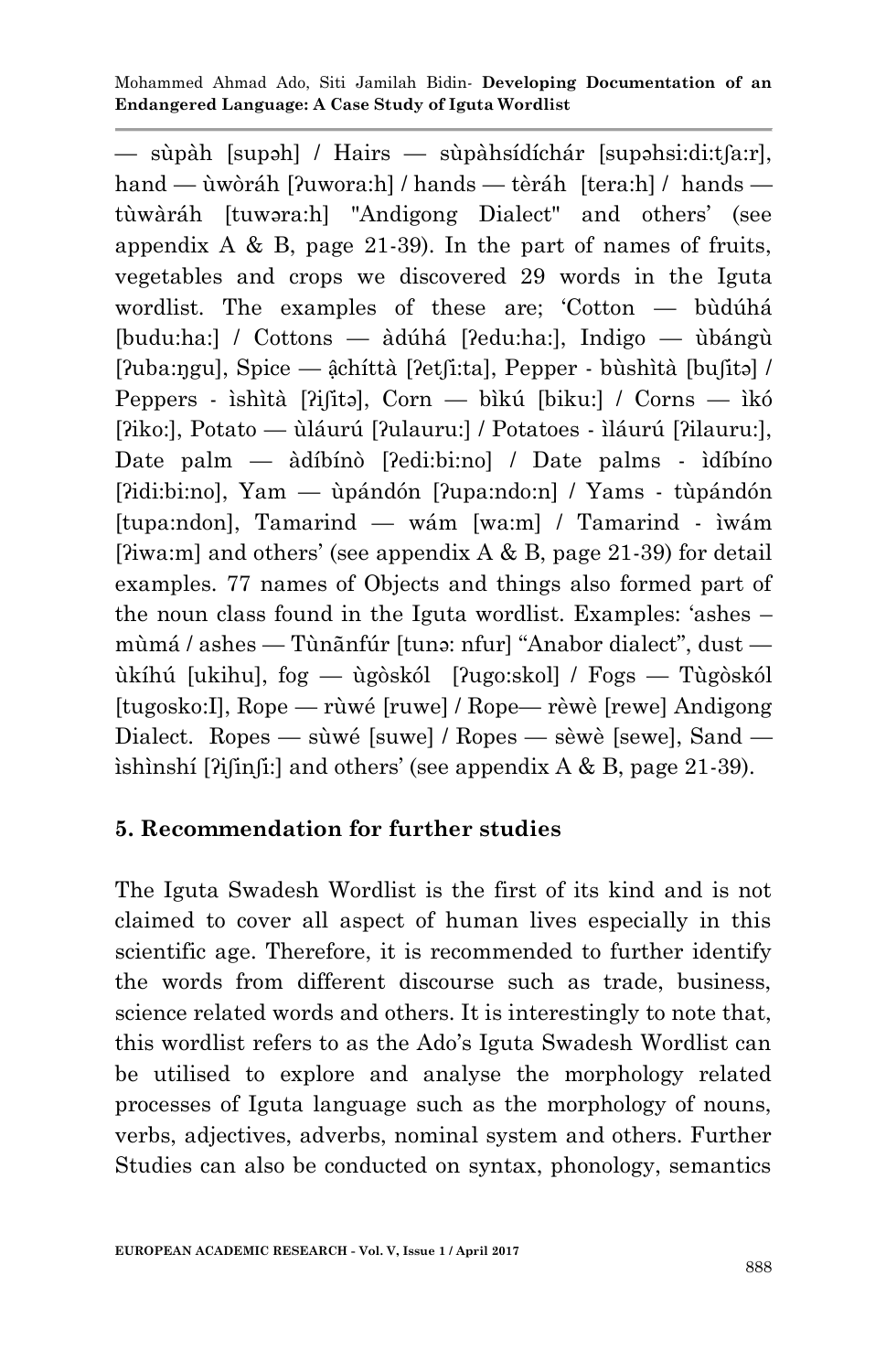and pragmatics of Iguta language using the Ado's Iguta Swadesh Wordlist as an instrument or data.

## **6. Conclusion**

Based on the findings, several conclusions can be made. Firstly, Iguta is not an extinct language. This is because Nouns, Pronouns, Verbs, Adjectives, Adverbs, Prepositions, Conjunctions, Interjections and an Article are fully reflected in the wordlist. Secondly, the dominant word class found in the Iguta Swadesh Wordlist are nouns followed by verbs. The least word class found to exist in the wordlist is an article. Other features of Iguta Swadesh wordlist includes the provision of the plural forms of some of the words that are nouns, dialectal variation of how certain words are called in some of the dialects of the same language in cases where the distinction exist, as well as the tonal indication of the words reflecting the exact way the Iguta words are pronounced along with their phonetic transcriptions. However, these plural forms and the dialectal variation mentioned and exemplified of the words in the wordlist are not included in the estimation made on the quantity of different word classes discussed. This is because they are considered as part of the same examples given.

## **REFERENCES**

- 1. Attila, R. (1972). *An introduction to historical and comparative linguistics.* New York: Macmillan.
- 2. Ames, C.G. (1934). *Gazetteer of the Plateau province*. Nigeria, Jos.
- 3. Bailey, C. A. (2007). ‗A guide to qualitative field research'*.* Thousand Oaks: Pine Forge Press.
- 4. Birnbaum**,** H. (1991). *Russian linguistics*. Springer.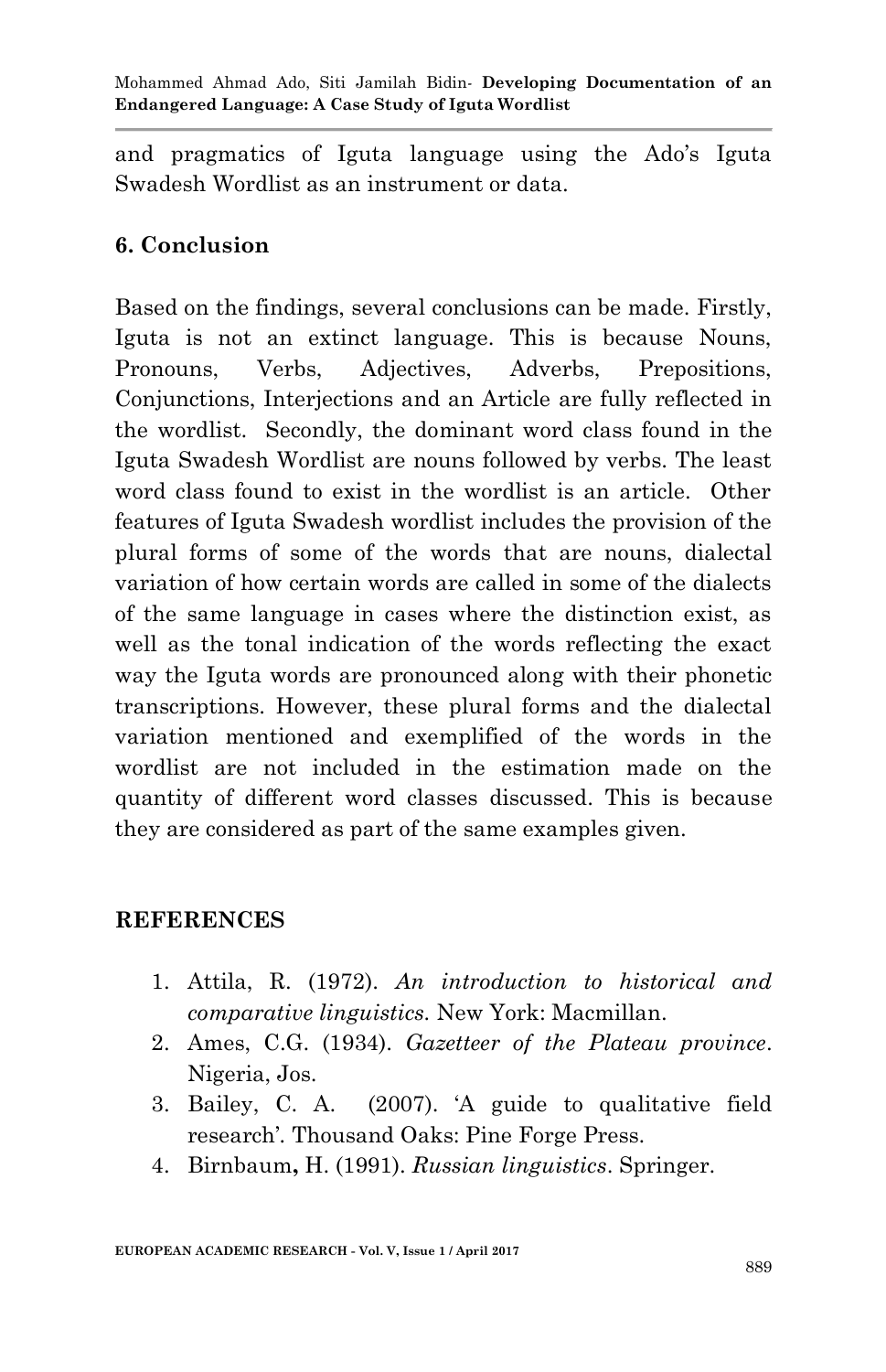- 5. Birnbaum, H. (1977). ‗A framework for the study of language spread'. Springer Blackwell Publishers.
- 6. Blench, R. (2007). ‗Endangered languages in West Africa'. *Language diversity endangered*,181, 140.
- 7. Brenzinger, M. (1998). ‗Endangered languages in Africa': R. Koppe.
- 8. Brenzinger, M. (2007a). Further evidence for a Niger-Saharan macro phylum'. *Proceedings of the 8th Nilo-Saharan Linguistics Colloquium, University of Hamburg, August 22-25, 2001, Ed.*
- 9. Cahill, L., Paiva, D., Doran, C., Evans, R., Mellish, C., Reape, M., & Scott, D. (1999). ‗Towards a reference architecture for natural language generation systems'.
- 10. Campbell, L. (2000). *Historical linguistics: An introduction Cambridge*. MIT Press.
- 11. Collin, B., & Sylvia, P. J. (1998). *Encyclopaedia of bilingualism and bilingual education*. University of Wales Bango.
- 12. Conrad, A. W., & Fishman, J. A. (1976). *English as a world language: The evidence*.
- 13. Creswell, J. W. (2005). *Educational research: Planning, Conducting, and evaluating quantitative and qualitative research*. New Jersey: Pearson Education.
- 14. Crowley, T. (1998). *An introduction to historical linguistics*. 2nd (ed.) Auckland, New Zealand: Oxford University Press.
- 15. Crystal, D. (1997). *Languages*. *Civilization, 40-45.*
- 16. Crystal, D. (2000). *Language death.* Cambridge. Cambridge University Press.
- 17. Dansal, M. (2005). *Endangered languages.* London Heinemann.
- 18. Diamond, S. (1960). ‗Anaguta cosmography: The linguistics and Behavioural implications'. *Anthropological linguistics*, 31-38.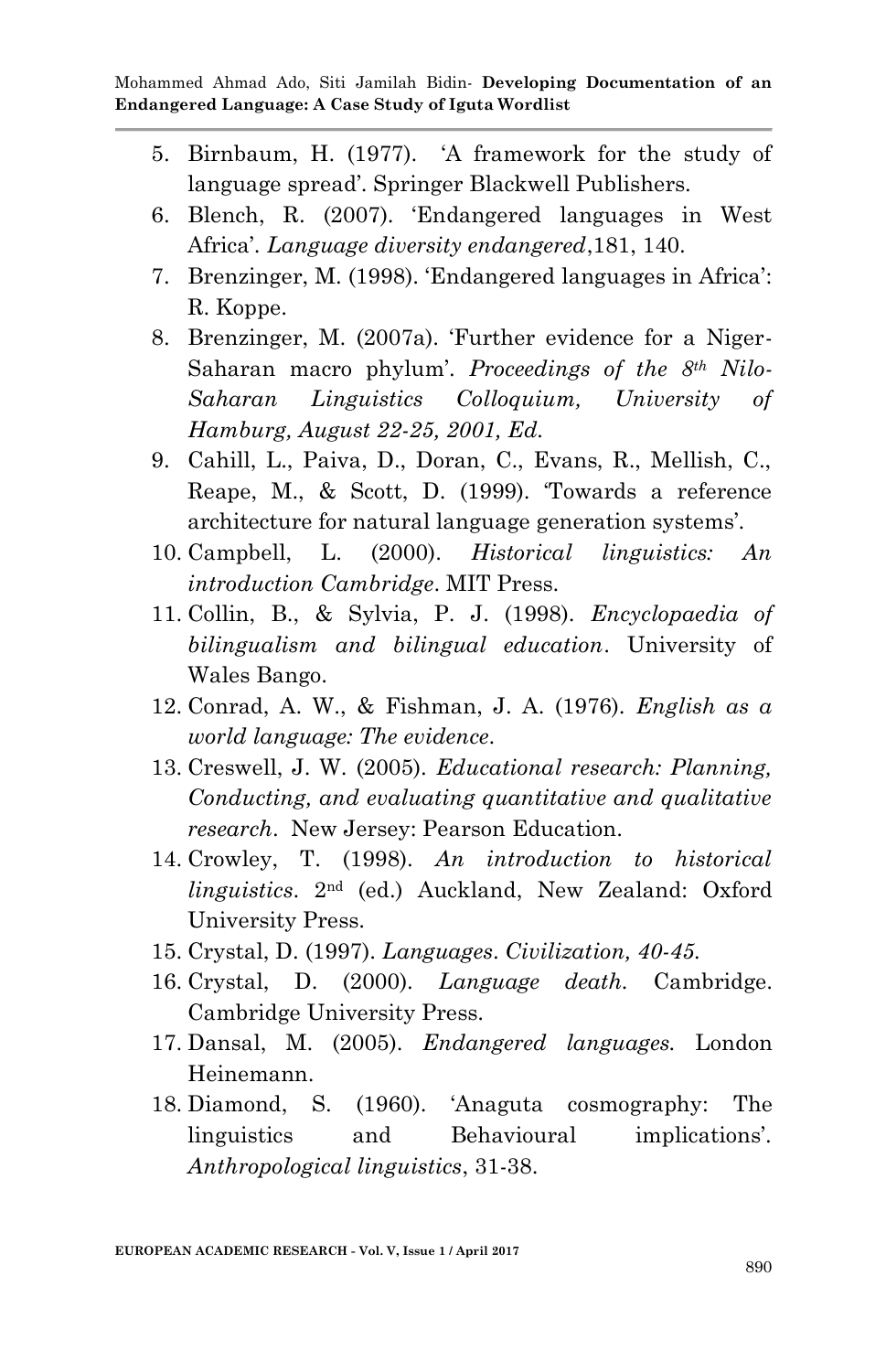- 19. Diamond, S. (1967). ‗Suburban Primitives' in Julien Steward (ed). Three African Tribes in Transition. *Chicago*.
- 20. Diamond, S. (1993). ‗Anaguta cosmography: The linguistics and behavioural implications'. *Anthropological linguistics*, 426-434.
- 21. Dorian, N. (1998). ‗Western language ideologies and small-language prospects'. In Grenoble and Whaley (eds.) 5-21.
- 22. Errington, J. (2003). ‗Getting language rights: The rhetoric's of language endangerment and loss'. *American Anthropologist*, *105*(4), 723-732.
- 23. Fishman, J. A. (1991). ‗Reversing language shift: Theoretical and empirical foundations of assistance to threatened languages' *Clevedon,* (Vol. 76). Multilingual Matters Limited.
- 24. Fossi, A., & Lambo, A. O. (2012). ‗Cultural and linguistic hybridizations in Cameroon: English loanwords in ng mbà'. *International Journal of Linguistics*, 4(1), pp-267.
- 25. Greenberg, J. H. (1963). ‗The languages of Africa'. The Hague: Mouton, Bloomington, Indian University Press.
- 26. Greenberg, J. H. (1970). The languages of Africa'.  $(3<sup>rd</sup>$ Edition). *Bloomington: Indiana University.*
- 27. Gunn, H.D. (1953). 'People of the Plateau area of Northern Nigeria' (*London*).
- 28. Gwom, S. L. (1983). ‗History of Jos and political development of Nigeria', *Jos*.
- 29. Hale, K. (1992). ‗Endangered languages: on endangered languages and the safeguarding of diversity'. Language, *68*(1), 1-42.
- 30. Haruna, S. H. (2010). *Research methods: A simple guide To Educational Inquiry*. Kano, Nigeria.
- 31. Haruna, A. (2014). Research and developments in the study of endangered languages in Nigeria: Status,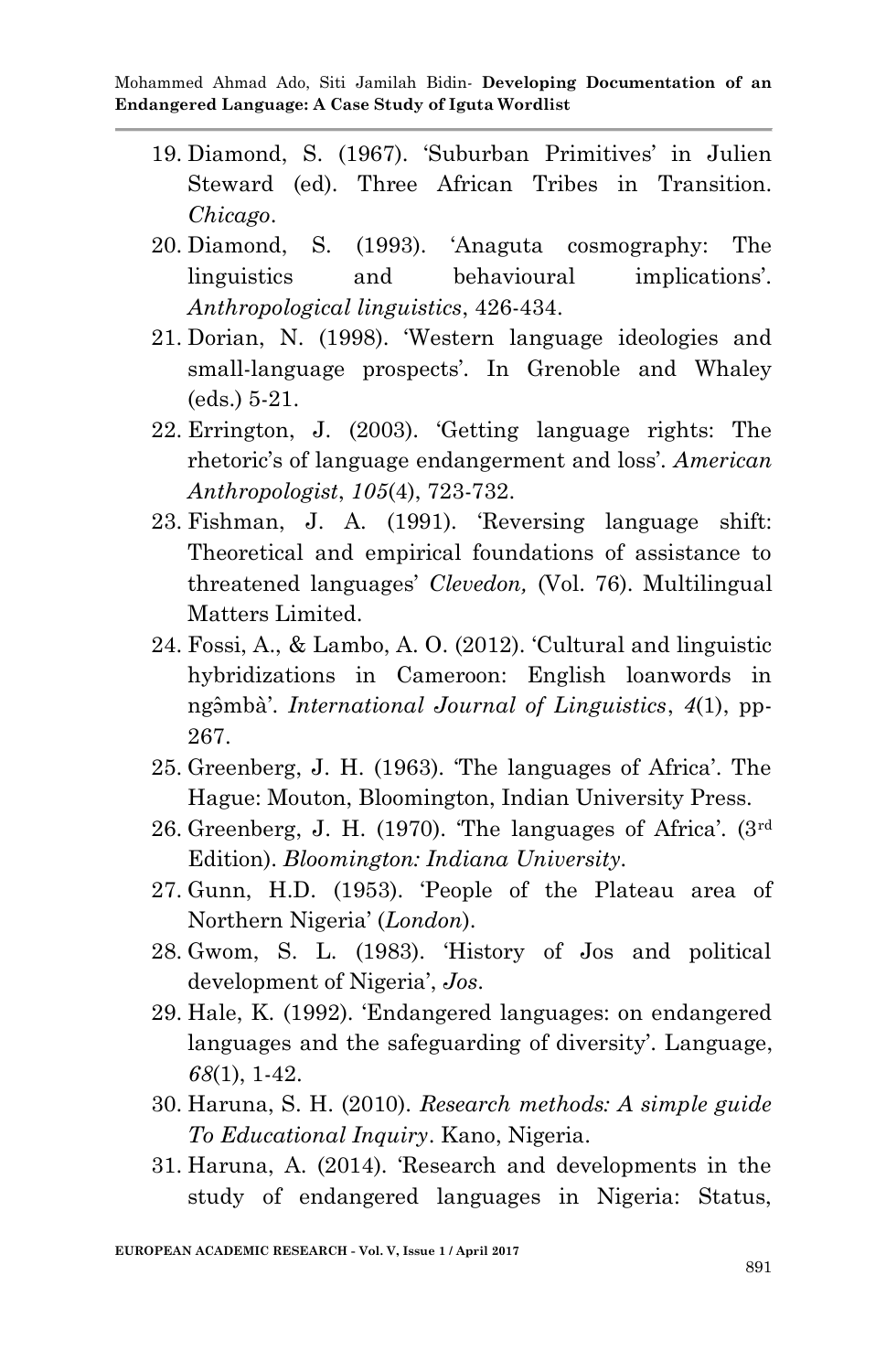strategy, documentation and preservation': *A paper read at the First International Conference on endangered languages in honour and memory of Professor M.K.M. Galadanci held at Bayero University Kano*

- 32. Himmelman, N. P. (2008). ‗Reproduction and preservation of linguistic knowledge: Linguistics' response to language endangerment'. *Annual review of anthropology*, *37*, 337-350.
- 33. Isichei, E. (1991). ‗On being invisible: a historical perspective of the Anaguta and their neighbours'. *The International Journal of African Historical Studies*, *24*(3), 513-556.
- 34. Jungraithmayr, H. (1963).*Die sprache der sura (Maghavul) in Nordnigerien*. Auǖ. 45, 95-123.
- 35. Kassian, A., Starostin, G., Dybo, A., & Chernov, V. (2010). ‗The swadesh wordlist'. *an attempt at semantic specification.* Journal of Language Relationship, 4, 46- 89.
- 36. Ladefoged, P. (1992). ‗Another view of endangered languages'. *Language*, *68*(4), 809-811.
- 37. Merriam, S.B. (1998). ‗Qualitative research and case study applications in education'. *San Francissco: Jossey-Bass Publishers.*
- 38. Mufwene, S. S. (2004). ‗Language birth and death'. *Annual Review of Anthropology*, 201-222.
- 39. NBTT, (2006). ‗How to read and write Irigwe Language and Bible Translation Project & Nigeria Bible Translation Trust: Jos'.
- 40. Nelson, H. (2001). ‗Lexicostatistics applied to the historical development of three languages of the Philippines'. In *Deseret Language and Linguistic Society Symposium* (Vol. 27, No. 1, pp. 45-61).
- 41. Nyam, A. M. (1988). ‗The Afizere people of Nigeria', Jos.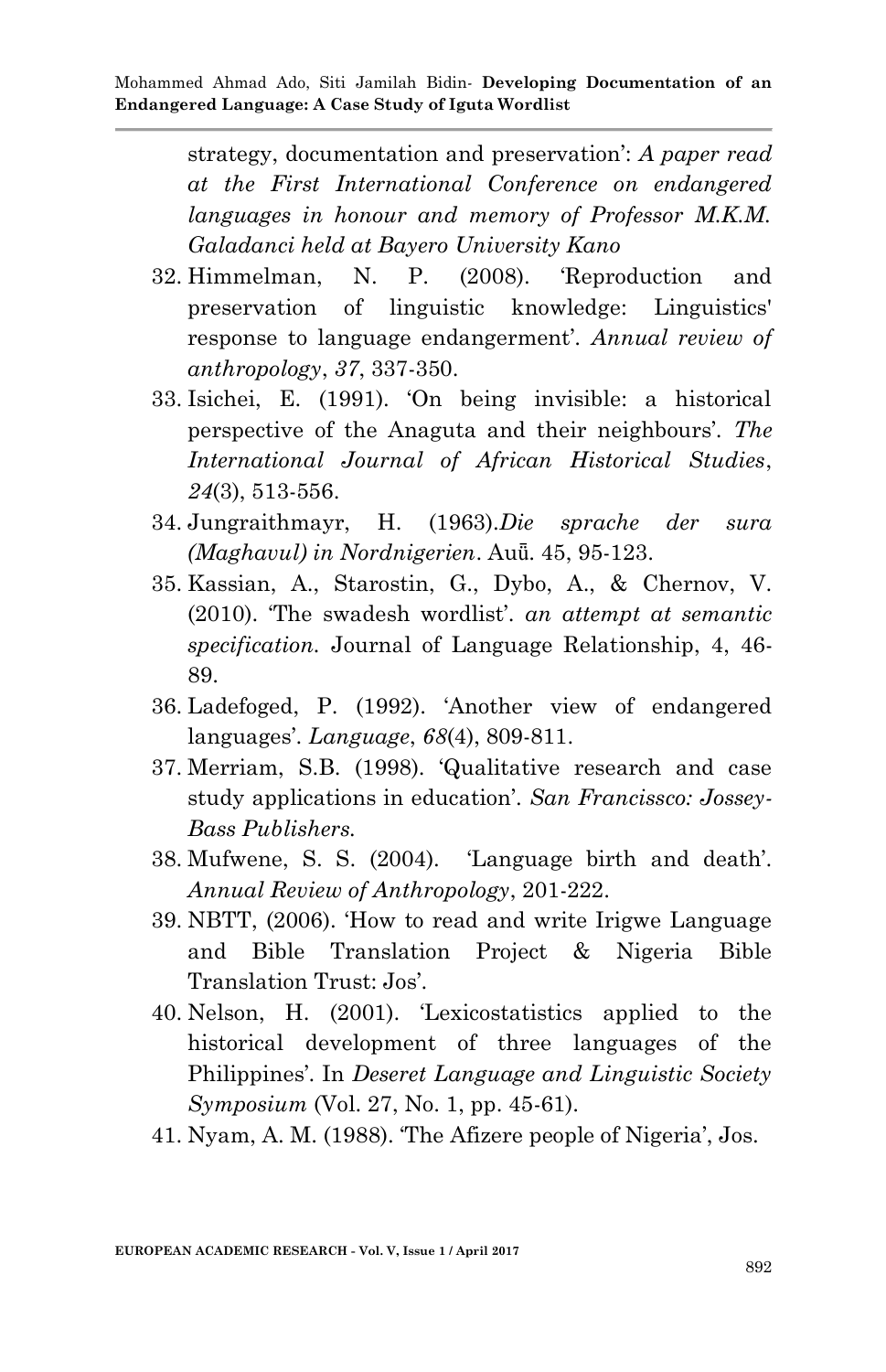- 42. Puvenesvary, M. et al. (2011). *Qualitative research: data collection & data analysis techniques.* University Utara Malaysia Press, Sintok.
- 43. Hymes, D. H. (1960a). ‗Lexicostatistics so far'. *Current Anthropology*, *1*(1), 3-44.
- 44. Hymes, D. H. (1960b). 'More on lexicostatistics'. *Current anthropology*, *1*(4), 338-345.
- 45. Rea, J. A. (1958). ‗Concerning the validity of lexicostatistics'. *International journal of American linguistics*, 145-150.
- 46. Sands, B. (2009). ‗Africa's linguistic diversity'. *Language and Linguistics Compass, 3*(2), 559580.
- 47. Swadesh, M. (1955). ‗Towards greater accuracy in lexicostatistic dating'. *International journal of American linguistics*, 121-137.
- 48. Taylor, S. J. & Bogdan, R. (1998). *Introduction to qualitative research methods: A guidebook and resources.*  New York: John Wiley and sons.
- 49. UNESCO, (2013). *Atlas of the World's languages in danger*.
- 50. Wiese, A. M., & Garcia, E. E. (1998). ‗The bilingual education act: language minority students and equal educational opportunity'. *Bilingual Research Journal, 22(1), 1-18.*
- 51. Williamson, K. Shimizu, K. (1968). ‗Benue-Congo Comparative Wordlist', *vol. 1. Ibadan: West African Linguistic Society.*
- 52. Williams, K. Blench, R. (2000). ‗Niger-Congo'. *Derek and Bernd Heine (eds.) African languages*. *Cambridge:* Cambridge University Press 11-12.
- 53. Wurm, S.A. (1998). 'Methods of language maintenance and revival with selected cases of language endangerment in the word'. In: Matsumura, Kazuto (ed.) *Studies in Endangered Languages.* Tokyo: Hituzi Syobo (ICHEL Linguistic Studies 1): 191-211.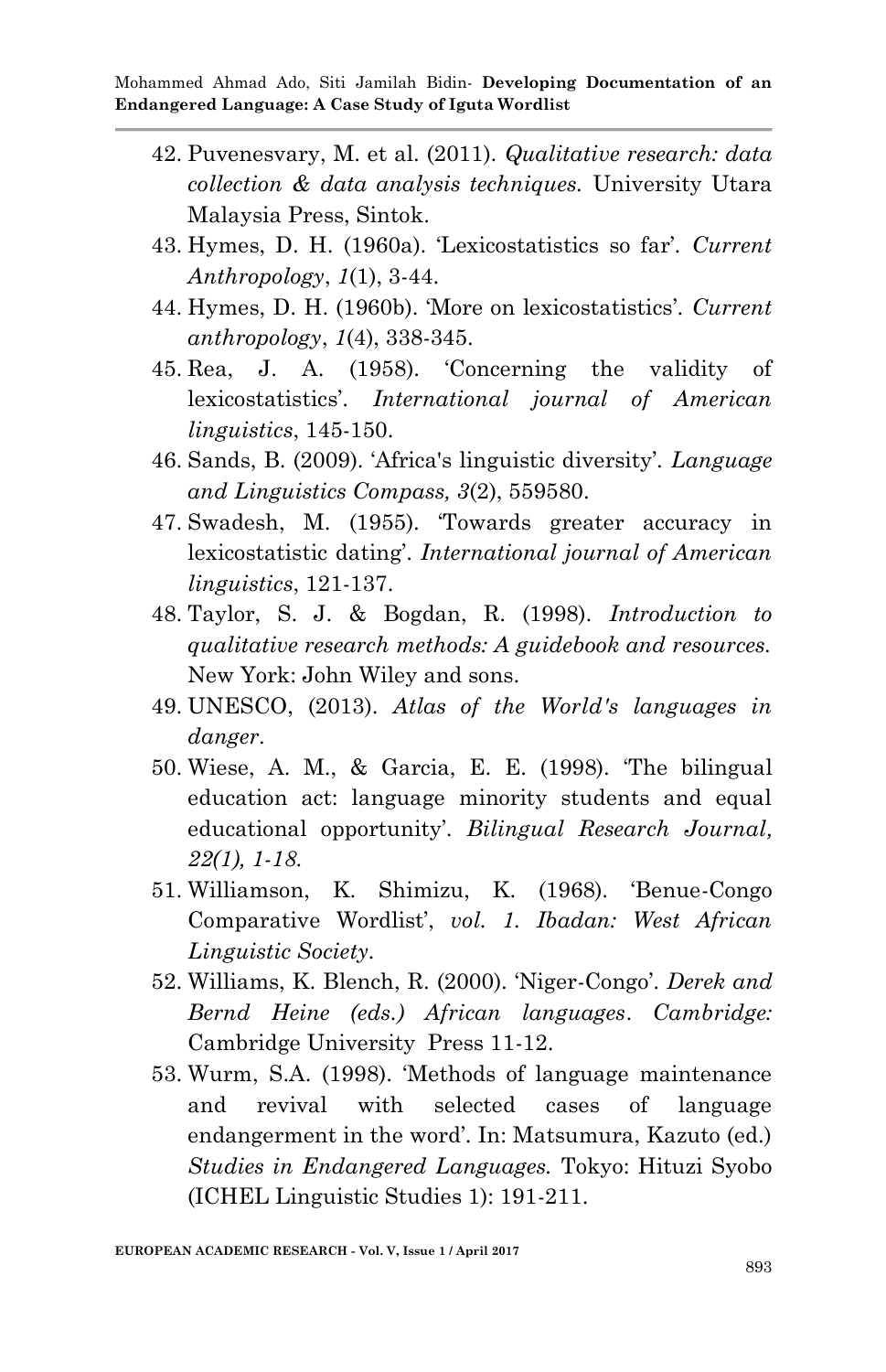54. Wurm, S.A. (2003). ‗The language situation and language endangerment in the Greater Pacific Area'. In: Mark Janse, Siljmen Tol and assisted by Vincent Hendriks (Ed.). *Language death and language maintenance: theoretical, practical and descriptive approaches, Amsterdam/Phikadelphia: John Benjamins Publishing Company:* 15-47.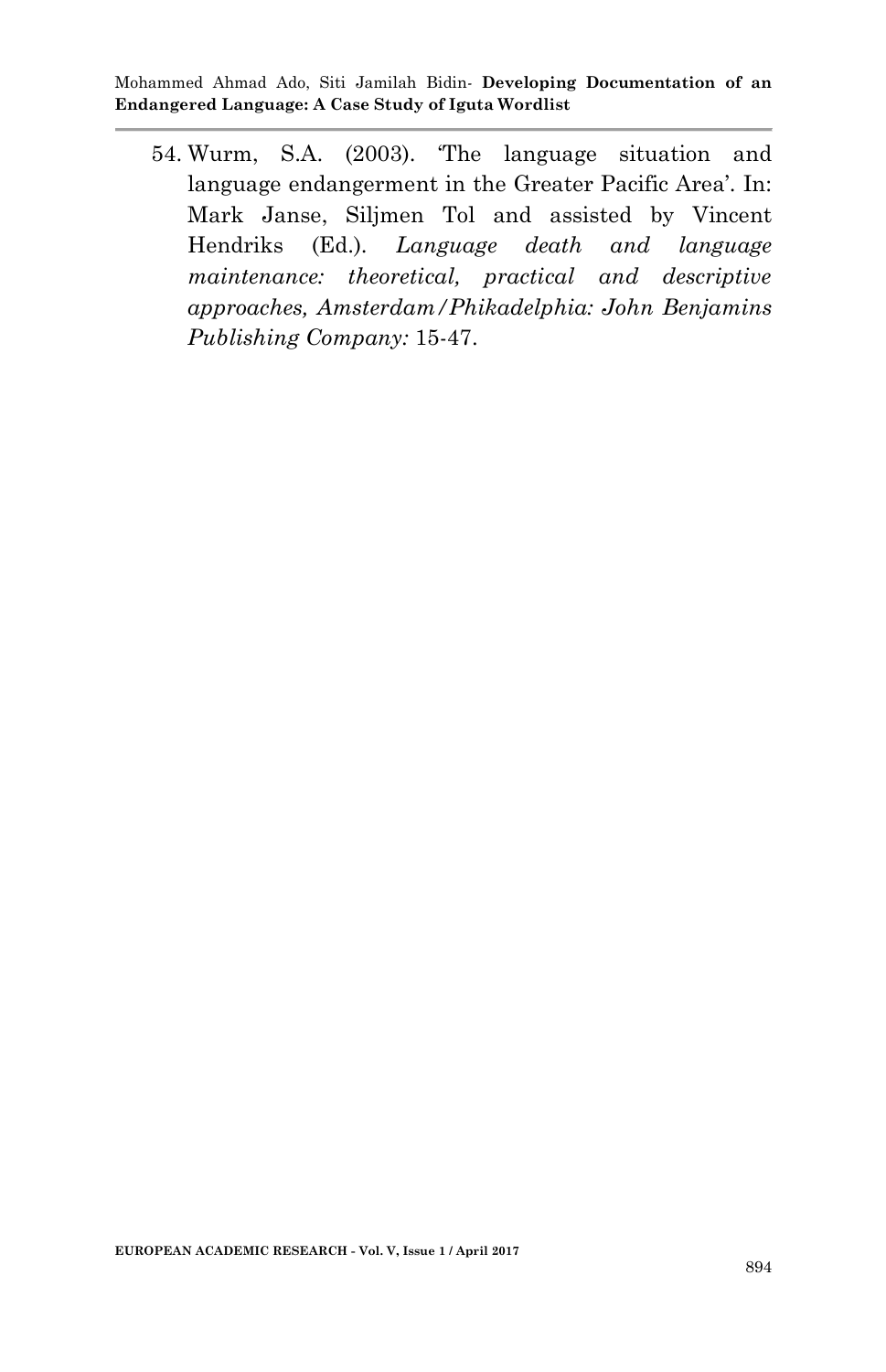## **APPENDIX**

## **Ado's Iguta 400 Wordlist (Mainly Andirgiza Dialect)**

| $\mathrm{S/N}$ | <b>GLOSS</b>                                                                                          | classes<br>word<br>with<br>Denotative<br>$\prime$<br>connotative | Commentary (plural forms, and variation of usage in<br>other Iguta dialects apart from Andirgiza dialect) |
|----------------|-------------------------------------------------------------------------------------------------------|------------------------------------------------------------------|-----------------------------------------------------------------------------------------------------------|
| 1.             | all - kùsúm [kusum]                                                                                   | function (s)<br>Adj. / adv. /                                    |                                                                                                           |
|                |                                                                                                       | pron.                                                            |                                                                                                           |
| 2.             | and -kìní [kini]                                                                                      | Conj. / prep.                                                    | and - kíní[kini]<br>(Andigong dialect)                                                                    |
| 3.             | Animal - no name                                                                                      |                                                                  |                                                                                                           |
| 4.             | ashes - mùmá                                                                                          | Noun / verb                                                      | ashes — Tùnānfúr[tuna:nfur]<br>(Anabor dialect)                                                           |
| 5.             | At - nìrá [nira:]                                                                                     | preposition                                                      |                                                                                                           |
| 6.             | back - àmárú [əma:ru:]                                                                                | Noun<br>Adverb                                                   |                                                                                                           |
| 7.             | bad - ùshôrò [ʔu,ʃɔːr]                                                                                | Adjective<br>$\prime$<br>Noun                                    |                                                                                                           |
| 8.             | bark — ùkûbù [?uku:bu]                                                                                | Noun / Verb                                                      | barks — Tùkùbú [tuku:bu]                                                                                  |
| 9.             | because<br>ìmínká                                                                                     | Conjunction                                                      | Bàkànándé [bekana:nde]                                                                                    |
|                | [?imi:nka:]                                                                                           |                                                                  | "Andigong Dialect".                                                                                       |
| 10.            | belly - àsóng [ason]                                                                                  | Noun                                                             | bellies - mùsóng [muso:n] plural form<br>bellies — àsóndí [ậso:ndi:] "Anabor Dialect"                     |
| 11.            | big — ùgbáu [?ugbau]                                                                                  | Adjective                                                        | big — Tùbúgbáu [tubu:gbau] great quantity<br>big — ùbándí [ʔubandi:] "Annabor Dialect"                    |
| 12.            | bird — ùyèn [?ujen]<br>ùnyàn [ʔunjən] "Andigong<br>Dialect"                                           | Noun                                                             | birds - iyèn [?ijen] plural form<br>birds — ùnyàndí [ʔunjəndi:] plural form in<br>"Andigong Dialect"      |
| 13.            | bite — ùrmà [ ?urma]                                                                                  | Verb / Noun                                                      | bites - ùrúnzà [ʔuruːnzə]                                                                                 |
| 14.            | black<br>ùgúubúh                                                                                      | Adjective                                                        | blacks — àguúbúh [agu:buh]                                                                                |
|                | [?ugu:buh]<br>tàntúbùgùh<br>[tentu:buguh]"Andigong<br>Dialect"<br>gùbà<br>[gubə]"Andisama<br>Dialect" |                                                                  | great in quantity<br>tàntúbùgbùhdí[tentu:bugubuhdi]<br>"Andigong Dialect" great in quantity               |
| 15.            | blood - mùnyí [munji:]                                                                                | Noun / Verb                                                      | The<br>blood<br>is<br>mànyímùndíchár<br>too<br>much<br>[menjimundi:tʃa:r]                                 |
| 16.            | blow<br>ùwúrbú<br>[?uwu:rbu:r]                                                                        | Noun / Verb                                                      | blows — ùwúrbùz <sup>·ù</sup> [?uwu:rbuzu]                                                                |
|                | blow<br>yúrbù<br>[juːrbu]<br>$\overline{\phantom{a}}$<br>"Andigong Dialect"                           |                                                                  | urbuchár [ʔurbutʃaːr] "Andigong Dialect" great quantity in<br>both dialects                               |
| 17.            | bone — rùgù [rugu]                                                                                    | N/V/Adj.                                                         | bones — sùgù [sugu] plural form                                                                           |
| 18.            | breathe<br>ùvúnkoà<br>[ʔuvuːŋkwəː]                                                                    | Verb                                                             | breathe - ùvùkhúzàh [?uvunkhu:zh]<br>great in extent                                                      |
| 19.            | burn - jìshá [d3ʃa:]                                                                                  | Verb / Noun                                                      | burn - ùdòkhó [?udokwo:] "Andigong Dialect"                                                               |
| 20.            | child — vàná (m) [vəna]<br>vàshá (f) [vəʃa]                                                           | Noun                                                             | children - àndígyénzè [andi:gja:nze]<br>plural form                                                       |
| 21.            | cloud - ùwér [?uwer]                                                                                  | Noun / Verb                                                      | cloud without rain - tùwér [thuwer]                                                                       |
| 22.            | $\text{cold} - \text{toòtó}$ $[th \text{oto}]$                                                        | Adjective<br>Noun                                                |                                                                                                           |
| 23.            | come — Ráu [rau]                                                                                      | Verb                                                             |                                                                                                           |
| 24.            | count – bàrà [bərə]                                                                                   | Verb / Noun                                                      | counts — bàràchár [bərətʃa:r] plural form<br>counts — bàrà én [bara en] "Andigong Dialect" plural form    |
| 25.            | cut - túzú [th u:zu:]                                                                                 | V / Adj. / N                                                     |                                                                                                           |
| 26.            | day — Rìchídí [ritʃi:di:]                                                                             | Noun                                                             | days - tùwén [tuwen] plural form                                                                          |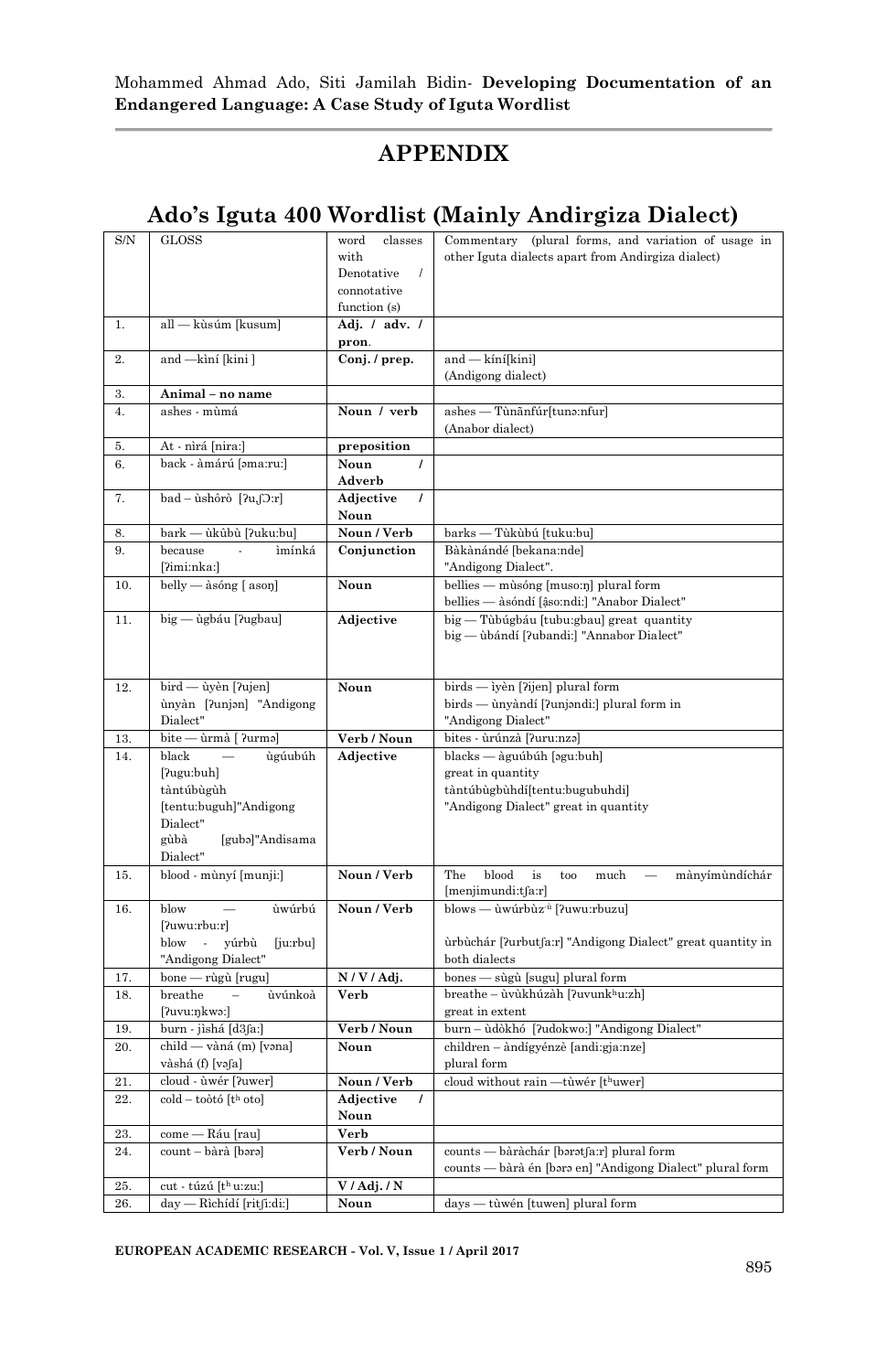|     |                                                  |                       | days. tùwéntídí [tuwenti:di:]                                                |  |  |  |
|-----|--------------------------------------------------|-----------------------|------------------------------------------------------------------------------|--|--|--|
|     |                                                  |                       | great in quantity                                                            |  |  |  |
| 27. | die — ùwí [ʔuwi:]                                | Verb / Noun           | dies — ùwízí [ʔuwiːziː] great in quantity                                    |  |  |  |
| 28. | $dig$ - kàbàh [khabəh]                           | Verb / (Noun)         | digs — kàbàhchár [kʰ əbəhtfa:r]                                              |  |  |  |
|     |                                                  |                       | Kàbàhténchár [kʰ əbəhtent∫a:r]                                               |  |  |  |
|     |                                                  |                       | great quantity or extent                                                     |  |  |  |
| 29. | dirty<br>màjúnú                                  | Adj. $/$ V $/$        | dirty — múnchár [muntfar] Adv. intensifier                                   |  |  |  |
|     | [məd3u:nu]                                       | Adv.                  | mùjínúmúdíchár[mud3i:nu:mu:di:tʃa:r]<br>"Andigong                            |  |  |  |
|     |                                                  | (intensifier)         | Dialect"                                                                     |  |  |  |
| 30. | dog — ùwõrèh [ʔuwori]                            | Noun                  | dogs — iyèrèh ['ijereh] plural form                                          |  |  |  |
| 31. | drink — sùwà [suwə]                              | Verb                  | drinks — sùwàchár [suwətʃa:r]                                                |  |  |  |
|     |                                                  | (Noun)                |                                                                              |  |  |  |
| 32. | dry - ùwá [?uwa:]                                | Verb / Adj. /         | dries — tùmàwá [tuməwa:] great in degree                                     |  |  |  |
|     |                                                  | (N)                   |                                                                              |  |  |  |
| 33. | dull — ùlàkàr [ʔuləkər]                          | Adjective             | dulls — tílàkàr [ti:ləkər] great in degree                                   |  |  |  |
|     |                                                  | (N)                   |                                                                              |  |  |  |
| 34. | dust — ùkíhú [ukihu]                             | Noun / (V)            |                                                                              |  |  |  |
| 35. | ear — ùtútòh [?utu:toh]                          | Noun                  | ears-tútútòh [tu:tu:toh] plural form                                         |  |  |  |
|     |                                                  |                       | ears — tútòtídí [tu:toti:di:] "Andigong Dialect" plural form                 |  |  |  |
|     |                                                  |                       |                                                                              |  |  |  |
|     |                                                  |                       |                                                                              |  |  |  |
| 36. | earth — úpànàh [ʔuːpənəh]                        | Noun $/(V)$           | village — úpànà [ʔuːpənəh]                                                   |  |  |  |
|     |                                                  |                       | villages — túpànàh [tu:panah] "Andigong Dialect" plural                      |  |  |  |
|     |                                                  |                       | form                                                                         |  |  |  |
| 37. | eat — rìyà [rija] or rínzậ                       | Verb                  | eats — riyachar [rijotfa:r] great in quantity                                |  |  |  |
|     | [ri:nza:]                                        |                       | eater - máríría [ma:ri:rija] noun form                                       |  |  |  |
|     |                                                  |                       |                                                                              |  |  |  |
| 38. | $\log g$ - Rìngàh [ringəh]                       | Noun / (V)            | eggs — àngàh [?eŋgəh] plural form                                            |  |  |  |
|     |                                                  |                       | eggs — ànnándíchár [ʔenaːhdiːtʃaːr] "Andigong Dialect"                       |  |  |  |
|     |                                                  |                       | plural form                                                                  |  |  |  |
| 39. | $eye - rigi$ [rigi]                              | Noun / (V)            | eyes — àdìjì ['ledid3i ] plural form                                         |  |  |  |
|     |                                                  |                       | eyes — àdìjídcíhár [?edid3i:ditfa:r] "Andigong Dialect"                      |  |  |  |
|     |                                                  |                       | plural form                                                                  |  |  |  |
| 40. | fall — ùrì [ʔuri]                                | Verb / (N)            | falls — ùrízí ['lurizi:] great in extent                                     |  |  |  |
| 41. | far — pìyáu [pijau]                              | Adj. / Adv.           |                                                                              |  |  |  |
| 42. | fat — tùnó [tuno:]                               | Adjective             |                                                                              |  |  |  |
|     |                                                  | Noun                  |                                                                              |  |  |  |
| 43. | father — dádá [da:da:]                           | Noun                  | fathers — hádádá [ha:da:da:] plural form                                     |  |  |  |
| 44. | fear - iyèwáh [ejewa:h]                          | Noun / Verb           | fears — iyèwáchár [?ejewa:tʃa:r]                                             |  |  |  |
|     |                                                  |                       | plural form / quality of degree                                              |  |  |  |
|     |                                                  |                       | fears – ìyèwá éndáh [?ewa:endah]                                             |  |  |  |
| 45. | feather - ùlém [?ulem]                           | Noun / Verb           | feathers — sìlém [silem] plural form                                         |  |  |  |
|     | sùpáh [supah]<br>feather -<br>"Andigong dialect" |                       | feathers -sùpàhsídíchár [supahsi:di:tʃa:r]<br>"Andigong"                     |  |  |  |
|     | few                                              | Adjective<br>$\prime$ | Dialect" plural form                                                         |  |  |  |
| 46. | yàngòlóm<br>[?jəngolo:m]                         | (Noun)                |                                                                              |  |  |  |
|     |                                                  |                       |                                                                              |  |  |  |
| 47. | fight — ùkwárá [?ukʷa:ra:]                       | Verb / (Noun)         | fights — ùkwáráchár [ukʷa:ra:tʃa:r]                                          |  |  |  |
|     |                                                  |                       | plural form / great in quantity or degree                                    |  |  |  |
| 48. | fire — ùráh [?ura:h]                             | Noun / Verb           | fire — ùkwáráchár [ʔukwara:htʃa:r]                                           |  |  |  |
|     |                                                  |                       | great in quantity or degree                                                  |  |  |  |
| 49. | fish — bùgíní [bugi:ni:]                         | Noun                  | Fishes - igíní[?egi:ni.] plural form                                         |  |  |  |
|     |                                                  |                       | $\operatorname{fishes}$ — ìgínídíchár ['legi:ni:di:tʃa:r] "Andigong dialect" |  |  |  |
|     |                                                  |                       | plural form                                                                  |  |  |  |
| 50. | five — shùbì [fubi]                              | Adjective             |                                                                              |  |  |  |
|     |                                                  | Noun                  |                                                                              |  |  |  |
| 51. | mànnùkónnúz<br>float<br>$\overline{\phantom{0}}$ | Verb                  |                                                                              |  |  |  |
|     | [mənuko:nui:]                                    |                       |                                                                              |  |  |  |
|     | float                                            |                       |                                                                              |  |  |  |
|     | ùrèmàríríyá[?urimari:ri:ja]                      |                       |                                                                              |  |  |  |
|     | "Andigong Dialect"                               |                       |                                                                              |  |  |  |
| 52. | ùkúnkú<br>flow                                   | Noun / Verb           | flow much - mànùkùrìkúchá[mənuku:riku:tʃa:r]                                 |  |  |  |
|     | [uku:ŋ3ku:]                                      |                       | —mànnùyángúrzíhmárí<br>flow<br>much                                          |  |  |  |

**EUROPEAN ACADEMIC RESEARCH - Vol. V, Issue 1 / April 2017**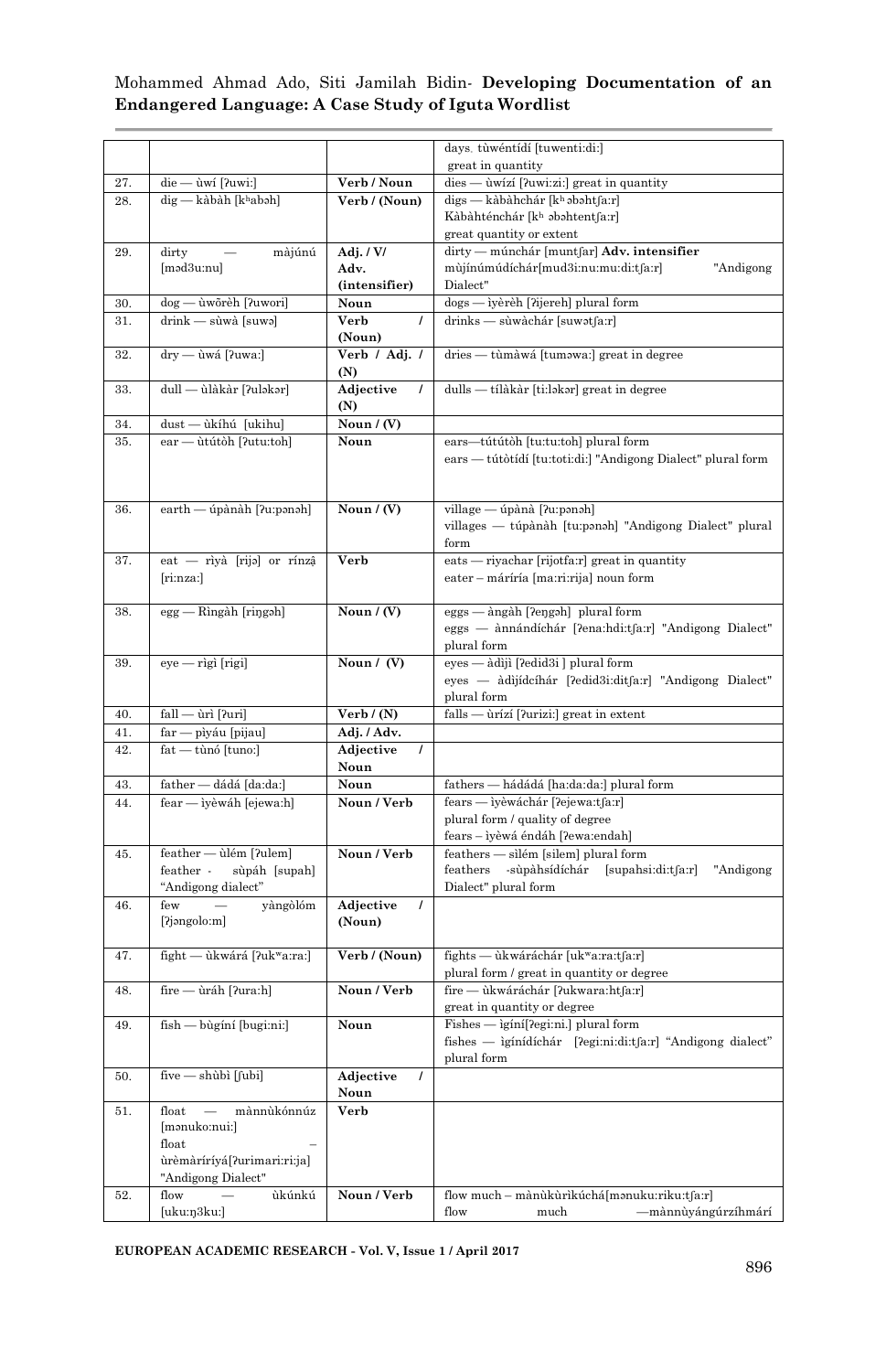|     |                                                      |                       | [manuja:ngu:rzihma:ri:] "in Andigong Dialect"                                                                             |
|-----|------------------------------------------------------|-----------------------|---------------------------------------------------------------------------------------------------------------------------|
| 53. | flower<br>tùryóngín                                  | Noun                  | flowers — tùryóngínchá [turjo:ŋgi:ntʃr]                                                                                   |
|     | [turning in]<br>flower $-$                           |                       | flowers — upúlawadíchár [?upu:lowadi:tfa:r]                                                                               |
|     | ùpúlàwá[upu:ləwa:]"in                                |                       | "Tarwgon dialect" plural form                                                                                             |
|     | Tarwgon dialect"                                     |                       |                                                                                                                           |
|     |                                                      |                       |                                                                                                                           |
| 54. | fly — ùtúnnó [ʔutu:no:]                              | Verb / Noun           | flies — ùtúnnóchár [?utu:notfa:r] plural form                                                                             |
| 55. | fog — ùgòskól [?ugo:skol]                            | Noun / Verb           | Fogs — Tùgòskól [tugosko: I] plural form /                                                                                |
|     |                                                      |                       | great in quantity or degree                                                                                               |
| 56. | foot — ùbùnnà [ʔubunə]                               | Noun                  | feet — Tùbùnà [tubuna] plural form                                                                                        |
| 57. | four — Nànzí [nanzi:]                                | Noun / Adj.           |                                                                                                                           |
| 58. | Bànàchíchí<br>fruit                                  | Noun / (Verb)         | fruits — Tichíchí [titʃi:tʃi:] plural form                                                                                |
|     | [banatfi:tfi!]                                       |                       |                                                                                                                           |
| 59. | give — yìmbà [ʔjimbə]                                | Verb                  |                                                                                                                           |
| 60. | good — igilán [?egila:n]                             | Noun / Adv.           |                                                                                                                           |
| 61. | grass — ùkúpé [?uku:pe]                              | Noun                  | grasses — ùkúpé [ʔuku:pe] plural form                                                                                     |
| 62. | green — màrínú[mari:nu:]                             | Noun / (Verb)         | greens — ùmòrènú [ʔumorenu:] plural form                                                                                  |
|     | green – ùkwòré [?ukwore]                             |                       | greens – Tùkwòré [tukwore] "Anabor dialect"                                                                               |
|     | "Anabor Dialect"                                     |                       | plural form                                                                                                               |
| 63. | guts — Bàkúndí-ìyàwòh                                | Noun / (Verb)         |                                                                                                                           |
|     | [baku:ndi:?ejawoh]                                   |                       |                                                                                                                           |
| 64. | hair — sùpàh [supəh]                                 | Noun                  | Hairs — sùpàhsídíchár [supahsi:di:tʃa:r] plural                                                                           |
| 65. | hand — ùwòráh [ʔuwora:h]                             | Noun / (Verb)         | hands<br>$\overline{\phantom{m}}$<br>tèráh<br>[tera:h]<br>form<br>plural<br>hands — tùwàráh [tuwara:h] "Andigong Dialect" |
| 66. | he — ậmáh [?əma:h]                                   | Pronoun               | he - âmúdà [ʔəmu:d] "Annabor dialect"                                                                                     |
|     |                                                      |                       |                                                                                                                           |
| 67. | Head - Rìhpèh [rihpeh]                               | Noun $/(V)$           | heads — àpèh [?epeh] Plural form                                                                                          |
|     | head -<br>Rikpé [rikpe]                              |                       | heads — èkpé [?ikpe] "Andigong Dialect"                                                                                   |
|     | in "Andigong Dialect"                                |                       | plural form                                                                                                               |
| 68. | hear — kúndà [kuːndə]                                | Verb                  | hears — ùkúndíràh [ʔuku:ndi:rəh]                                                                                          |
|     |                                                      |                       | great in quality                                                                                                          |
| 69. | heart — ùrái [?urai]                                 | Noun                  | hearts — Tanizai [tunurai]                                                                                                |
|     | heart —rèróhó [reroho:] in                           |                       |                                                                                                                           |
|     | "Andigong dialect"                                   |                       | hearts — seroho [sereho] "Andigong dialect"                                                                               |
|     | heart ùnùrái [?unurai] in                            |                       | plural form                                                                                                               |
|     | "Anabor dialect"                                     |                       |                                                                                                                           |
|     |                                                      |                       | hearts — sùnùrái[sunurai] "Anabor dialect"                                                                                |
|     |                                                      |                       | plural form                                                                                                               |
| 70. | Dàlán-dàlán<br>$heavy -$                             | Adjective<br>$\prime$ |                                                                                                                           |
|     | [dala:n-dala:n]                                      | Adverb                |                                                                                                                           |
| 71. | here — Bàndí [bandi:]                                | N / Adv. / Adj.       |                                                                                                                           |
| 72. | hit — Lùbà [lubə]                                    | Verb<br>(Noun)        |                                                                                                                           |
| 73. | hold — Yòtò [?joto]                                  | Verb / Noun           |                                                                                                                           |
| 74. | how — màshè [məʃi]                                   | Adverb                |                                                                                                                           |
| 75. | Hunt — ùbìzù [?ubizu]                                | Verb                  |                                                                                                                           |
| 76. | husband<br>ùràhzù<br>$\hspace{0.1mm}-\hspace{0.1mm}$ | Noun                  |                                                                                                                           |
|     | [ʔurəhzu]                                            |                       |                                                                                                                           |
| 77. | 1— àmdé [?emde]<br>(or)                              | Adj. / Pron. /        | In Andigong dialect $1$ — in [ $\lim$ ]                                                                                   |
|     | àmàdí [ʔemədi:]                                      | N                     |                                                                                                                           |
| 78. | Ice — àtènè [?etene]                                 | Noun                  | In Annabor dialect                                                                                                        |
|     |                                                      |                       | Ice — àkènkèrá [?ekenkera:]                                                                                               |
| 79. | If— èm $[2im]$                                       | Conjunction           | In Andigong Dialect if - in rám [?inra:m]                                                                                 |
| 80. | In - Yèmáh [?jima:h]                                 | Adv. / Prep. /        | In — néyímè [ni:?ji:me] in Annabor dialect                                                                                |
|     |                                                      | (Adj.) / (N)          | In — nèmmáh [ni:ma:h] in Andigong dialect                                                                                 |
| 81. | — ùwúnà [ʔuwuːna]<br>Kill –                          | Verb (Noun)           |                                                                                                                           |
| 82. | Know — ìrúzúh [?iru:zu:h]                            | Verb / (Noun)         |                                                                                                                           |
| 83. | Lake — réfèndé [ri:fende]                            | Noun                  | Lakes — sífèndé [si:fende] plural form                                                                                    |
| 84. | Laugh<br>Tùzúnzà<br>$\overline{\phantom{0}}$         | Verb / (Noun)         |                                                                                                                           |
|     | [tuzu:nzə]                                           |                       |                                                                                                                           |
| 85. | Leaf - ùvá [?uva:]                                   | Noun                  | Leaves — tùvá [tuva:] plural form                                                                                         |
| 86. | $Leftside -$<br>ùsárúgúshí                           | Noun                  |                                                                                                                           |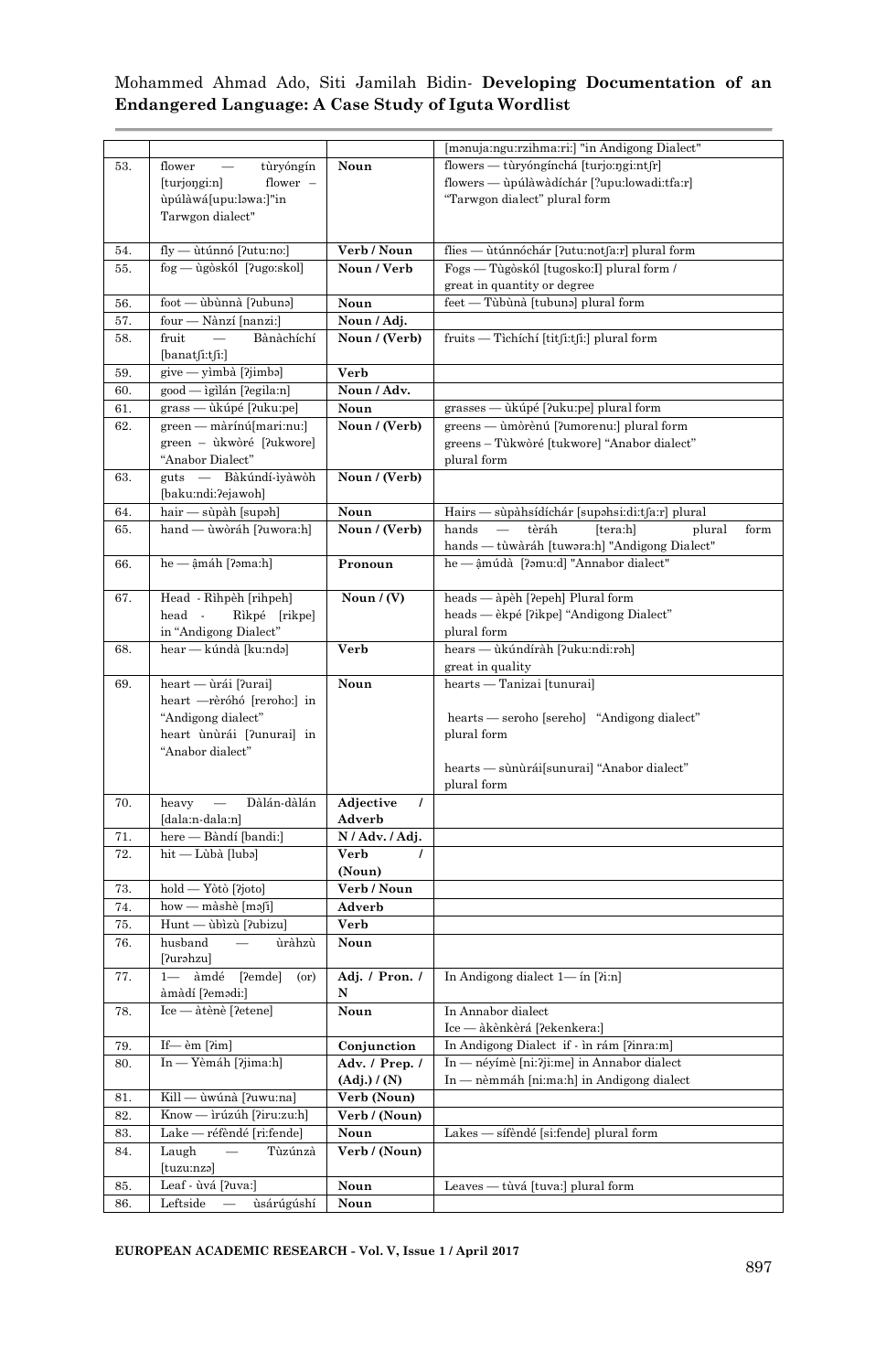|      | [?usa.ru:gu:ʃi:]                              |                       |                                                        |
|------|-----------------------------------------------|-----------------------|--------------------------------------------------------|
| 87.  | Leg — ùbùná [ʔubuna:]                         | Noun                  | Legs — Tùbùná [tubuna:] plural form                    |
|      | Leg — ùbúnná [ʔubuna:] In                     |                       | Legs — Sùbúnná [subuna:] plural form in Andigong       |
|      | Andigong dialect                              |                       | dialect                                                |
| 88.  | Lie — màlém [məlem]                           | Verb<br>1             |                                                        |
|      |                                               | 7<br>(Noun)           |                                                        |
|      |                                               | (Adverb)              |                                                        |
|      |                                               |                       |                                                        |
| 89.  | Live - tèshí [teʃi:]                          | Verb / (Adj.)         |                                                        |
| 90.  | Liver<br>ùbúnkúzú                             | Noun / (Adj.)         | Livers — Tùbúnkúzú [tubu:ŋku:zu:] plural form          |
|      | [?ubu:ŋku:zu:]                                |                       |                                                        |
| 91.  | Long — ùgébù [?ugeibu:]                       | Adj. / Adv. /         |                                                        |
|      | Long — gàbú [gabu:] In                        | (V)                   |                                                        |
|      | Andigong dialect                              |                       |                                                        |
| 92.  | Louse — bùrón [buro:n]                        | Noun                  | Lice $-$ irón [?iro:n] plural form                     |
|      |                                               |                       | Lice — iróndíchár [?iro:ndi.tʃa:r] Andigong dialect    |
| 93.  | Man - ùndúbúh                                 | Noun /                | Men - àndúbúh ['endu:bu:h] plural form                 |
|      | [?undu:bu:h]                                  | (Interjection)        |                                                        |
|      | ùndúgármàh                                    | /(Verb)               | àndúgármàh [ʔenduːgaːrmə] plural form in Andigong      |
|      |                                               |                       |                                                        |
|      | In<br>[ʔundu:ga:rmə]                          |                       | dialect                                                |
|      | Andigong dialect                              |                       |                                                        |
|      | àtàh [?etəh] in Annabor                       |                       | ànátàh [?na:təh] plural form in Annabor dialect        |
|      | dialect                                       |                       |                                                        |
| 94.  | Many — Chár [tʃaːr]                           | Adjective<br>$\prime$ |                                                        |
|      |                                               | Noun                  |                                                        |
| 95.  | Meat<br>bùnámá                                | Noun                  | Plenty of meat-innámá                                  |
|      | 'in Annabor dialect' Meat                     |                       | İnnámádíchár<br>[ina:ma:]                              |
|      | — ìnàmá [inəma:]                              |                       | [ina:ma:di:tʃa:r] plenty of meat in Annabor dialect    |
| 96.  | Mother — àngó [?engo:]                        | Noun                  | Mothers — ànángó [ʔenaːŋgoː] plural form               |
| 97.  | ùwòhóh<br>Mountain                            | Noun                  | Mountains — Tùwòhóh [tuwoho:h] plural form             |
|      | [?uwoho:]                                     |                       |                                                        |
| 98.  | Mouth — ùnúh[ʔunu:h]                          | Noun / (Verb)         | Mouths — tùnúh [tunu:h] plural form                    |
| 99.  | Name - rìzíh [rizi:h]                         | Noun / (Verb)         | Names - sìzíh [sizi:h] plural form                     |
|      | Name —<br>reze<br>[reze]                      |                       | Names — sèzè [seze] plural form in Andigong dialect    |
|      |                                               |                       |                                                        |
|      | Andigong dialect                              |                       |                                                        |
| 100. | Narrow — fínzíh [fi:nzi:h]                    | Adjective/            | Narrows tùmúfínzíh [tumufi:zi:] great in extent        |
|      |                                               | (Verb)                |                                                        |
| 101. | Near — Vàtí [vati:]                           | Adj. / Adv. / V       |                                                        |
|      |                                               | / Prep.               |                                                        |
| 102. | Neck — rùmòrò [rumoro]                        | Noun / (Verb)         | Necks — sùmòrò [sumoro] plural form                    |
| 103. | Now — nànádè [nana:de]                        | Adverb<br>I           | now-now-nànà-nànádè [nənə-nəna:de] great extent        |
|      |                                               | Noun                  |                                                        |
| 104. | Night-àrríh [?eri:h]                          | Noun                  | Nights — tìrríh [tiri:h] plural form                   |
| 105. | Nose — bìmù [bimu]                            | Noun<br>Ι             | Noses — sìbímù [sibi:rnu] plural form                  |
|      |                                               | (Verb)                |                                                        |
| 106. | Not — ùwá [ʔwa:]                              | Adverb                | not— ámànì [ʔaːmani] In Andigong dialect               |
| 107. | Old — ùkàrsá [?ukərsa:]                       | Adjective<br>7        | Old — tùkàrsá [tukərsa:]                               |
|      | ùpúnkwár[?upu:kwa:r]<br>In                    | Noun                  | Old — tùpúkwár [tupu:kwa:r] In Andigong dialect        |
|      | Andigong dialect                              |                       |                                                        |
|      |                                               |                       |                                                        |
| 108. | One — dìnká [dinka:]                          | Noun<br>$\prime$      | One - Wùndáh [wunda:h] stand for pronoun               |
|      |                                               | Adjective<br>Ι        |                                                        |
|      |                                               | Pronoun               |                                                        |
|      |                                               |                       |                                                        |
| 109. | Other — zùndó [zundo:]                        | Adj. / Pron.          | Others — indindi [ʔɪndɪːndɪː] great ın quantıty        |
| 110. | Person<br>ùndúbúh<br>$\overline{\phantom{a}}$ | Noun                  | Persons — èndúbúh [?endu:bu:h] plural form             |
|      | [?undu:bu:h]                                  |                       |                                                        |
|      | Person — ùndí [?undi:]                        |                       | Persons — àndí [?endi:] plural form in Andigon dialect |
|      | Andigon Dialect                               |                       |                                                        |
| 111. | Play — ùkízàrá [?uki:zəra:]                   | Verb / Noun           | tùkízàrá [tuki:zəra:] great in extent<br>$Plavs -$     |
| 112. | Pull — wùndú [wundu:]                         | Verb / (Noun)         |                                                        |
| 113. | $Push$ —                                      | Verb / (Noun)         | Push several times                                     |
|      | chànzíh                                       |                       | Chànzíh - chànzíh [tʃa:nzih - tʃa:nzih]                |
|      | Push-chìpé<br>[tʃa:nzih]                      |                       |                                                        |
|      | in Annabor<br>[tʃipei]                        |                       |                                                        |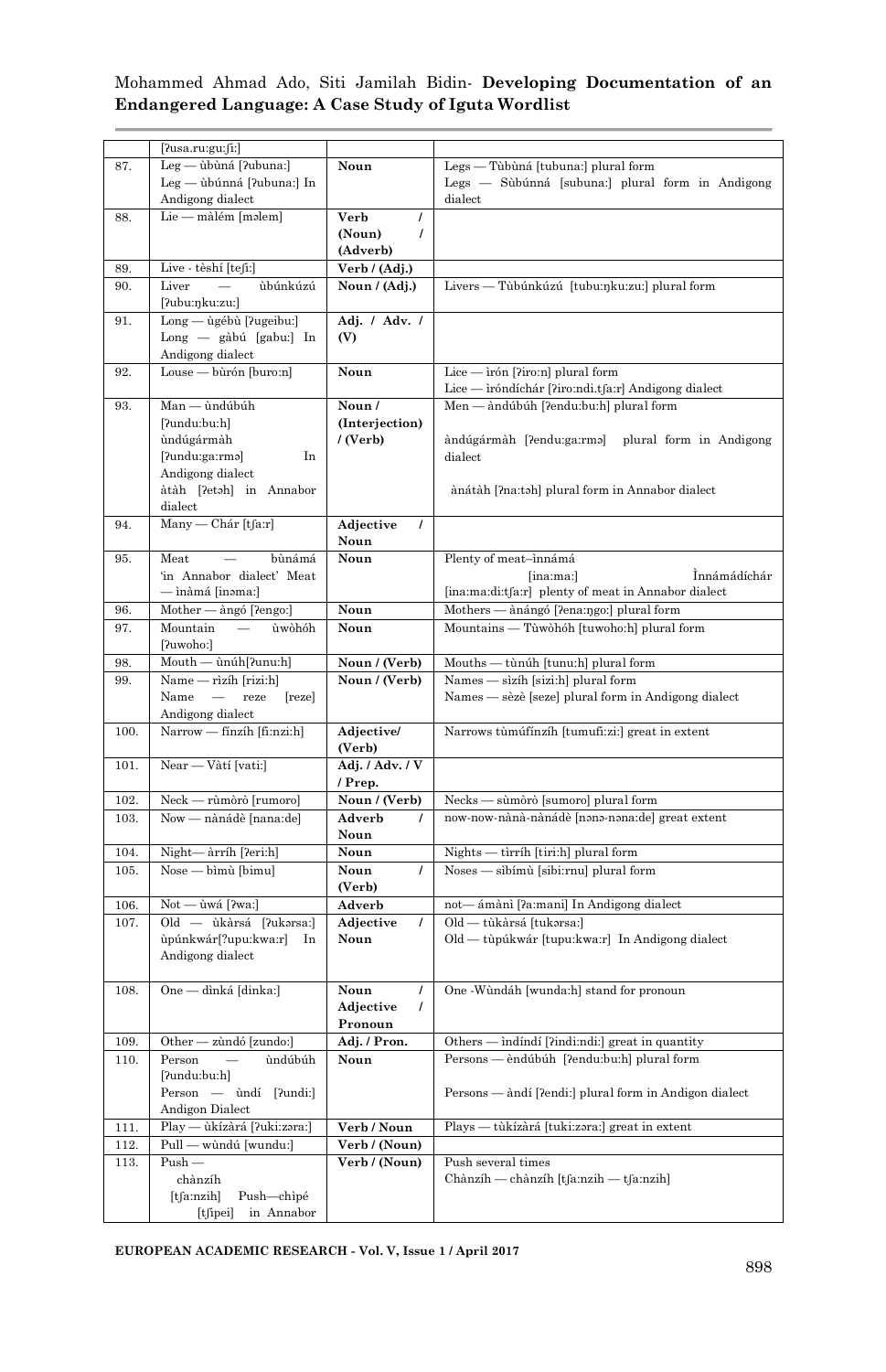|      | dialect                                    |                       |                                                        |
|------|--------------------------------------------|-----------------------|--------------------------------------------------------|
| 114. | Rain — ùré [ʔure]                          | Noun                  |                                                        |
| 115. | Red - gùvón [guvo:n]                       | Adjective<br>$\prime$ |                                                        |
|      |                                            | Noun                  |                                                        |
| 116. | Right — kànkàm [kəːŋkam]                   | N / adj. /Adv./       |                                                        |
|      |                                            | V/Interj.             |                                                        |
| 117. | Rightside — ùsár kànkàm                    | Noun                  |                                                        |
|      | [ʔusaːrkəːnkəm]                            |                       |                                                        |
| 118. | River — ùsàká [?usəka:]                    | Noun                  |                                                        |
|      |                                            |                       |                                                        |
| 119. | Road - àchúnná [?etfu:na:]                 | Noun                  |                                                        |
| 120. | Root - stárúm [sta:ru:m]                   | Noun / Verb           |                                                        |
| 121. | Rope — rùwé [ruwe]                         | Noun / Verb           | Ropes — sùwé [suwe] plural form                        |
|      | Rope— rèwè<br>[rewe]                       |                       | Ropes — sèwè [sewe] plural form in Andigong dialect    |
|      | Andigong dialect                           |                       |                                                        |
| 122. | Rotten — wùshú [wufu:]                     | Adjective             |                                                        |
| 123. | Rub — ùsúngà [?usu:ŋgə]                    | Verb / (Noun)         | Rubs — usúngúza [ʔusuːŋguːzə] great in extent          |
| 124. | Sand - ishinshí [ʔiʃinʃi:]                 | Noun                  |                                                        |
|      |                                            |                       |                                                        |
| 125. | Say — gàrá [gəra:]                         | Verb / (Noun)         |                                                        |
| 126. | Scratch —<br>ùkártúzà                      | Verb / Noun           |                                                        |
|      | [?uka:rtu:zə]                              |                       |                                                        |
| 127. | Sea —<br>ùsáká-báu                         | Noun                  |                                                        |
|      | [ˈʔusaːkaːbau]                             |                       |                                                        |
| 128. | See — ùríkírà [?uri:ki:ra]                 | Verb                  |                                                        |
| 129. | Seed - bùmùz [bumuz]                       | Noun / (Verb)         |                                                        |
| 130. | Sew — dúnzà [du:nzə]                       | Verb                  | Sews — màdónzó [mədonzo:] great in quantity            |
|      |                                            |                       |                                                        |
| 131. | Sharp — màryà [marjə]                      | Adjective             |                                                        |
|      |                                            | (Adv.)                |                                                        |
| 132. | Sit — tìrshí [tirʃi]                       | Verb                  |                                                        |
| 133. | Short<br>ìgyàwwáh                          | Adjective<br>$\prime$ | Shorts — gyàwíwàhgwá [ʔiga:wiwah] plural form / great  |
|      | [?iga:wah]                                 | Verb<br>$\prime$      | in quantity                                            |
|      |                                            | Adverb<br>$\prime$    |                                                        |
|      |                                            | Noun                  |                                                        |
| 134. | Sing — Rìmèzèh [rimeze]                    | Verb                  | Sings - sìmèzèh [simeze] great in quantity             |
| 135. | Skin — rìkàzàh [rika:zə]                   | Noun                  | Skin — sìkàzàh [sikazə] plural form                    |
| 136. | Sky - àshìrí [?afiri]                      | Noun / (Verb)         |                                                        |
|      |                                            |                       |                                                        |
| 137. | Sleep — mòrmó [mormo:]                     | Noun / Verb           | Sleep much – mòrmòchár [mormotʃa:r]                    |
| 138. | Small — gìsán [gisa:n]                     | Adj. / Adv.           | Smalls - yòngòlón [jongolo:n] great in degree / extent |
| 139. | Smell - ùnyá [unja:]                       | Verb / Noun           |                                                        |
| 140. | Smoke — mùshín [muʃi:n]                    | Noun / Verb           |                                                        |
| 141. | Smooth — wùlétí (or)                       | Adj. Verb /           |                                                        |
|      | wìlwíl                                     | Noun                  |                                                        |
| 142. | Some - zòndó [zondo:]                      | Adj. / Adv.           |                                                        |
| 143. | Snake — ùnwá [ʔunwa:]                      | Noun                  | Snakes — ingá ['inga:] plural form                     |
| 144. | $Spit$ $-\hat{u}b\hat{b}$ $[?ub\hat{b}o!]$ | Verb / (Noun)         | I spit — màsàsà [məsə:sə]example of structural use     |
|      |                                            |                       |                                                        |
| 145. | Split — ùsàtà [ʔusətə]                     | Verb / N /            | We split — usasa [?usa:sa] example of structural use   |
|      |                                            | Adj.                  |                                                        |
| 146. | $Squeeze$ —                                | Verb / (Noun)         |                                                        |
|      | ùfírkúm                                    |                       |                                                        |
|      | [?ufi:rku:m]                               |                       |                                                        |
| 147. | Stab — ùdùnnà [ʔudunə]                     | Verb / Noun           | Stabs — ùdúnzà [ʔudu:nzə] plural form                  |
| 148. | Stand — tùrá [tura:]                       | Verb / Noun           |                                                        |
| 149. | Star - tùwér [tuweir]                      | Noun                  |                                                        |
|      |                                            | Adjective             |                                                        |
| 150. | Salt — mùmú [mumu:]                        | Noun                  |                                                        |
| 151. | Stone — Rìshárí [riʃa:ri:]                 | Noun                  | Stones — Rìsháríchár plural form                       |
|      | Stone-                                     |                       | Stones — àshàrídíchár                                  |
|      | àshàrí [ʔeʃəriː]                           | (Adjective)           | [ʔeʃəri:di:tʃa:r] plural form in                       |
|      | Andigong dialect                           |                       | Andigong dialect                                       |
| 152. | Stick — ùbíndà [?ubi:nda]                  | Noun                  |                                                        |
| 153. | Straight - ùwìtú [?uwitu:]                 | Adjective<br>7        |                                                        |
|      |                                            | Noun                  |                                                        |
| 154. | Suck — sàríní [səri:ni:]                   | Verb / (Noun)         |                                                        |
|      |                                            | Noun                  |                                                        |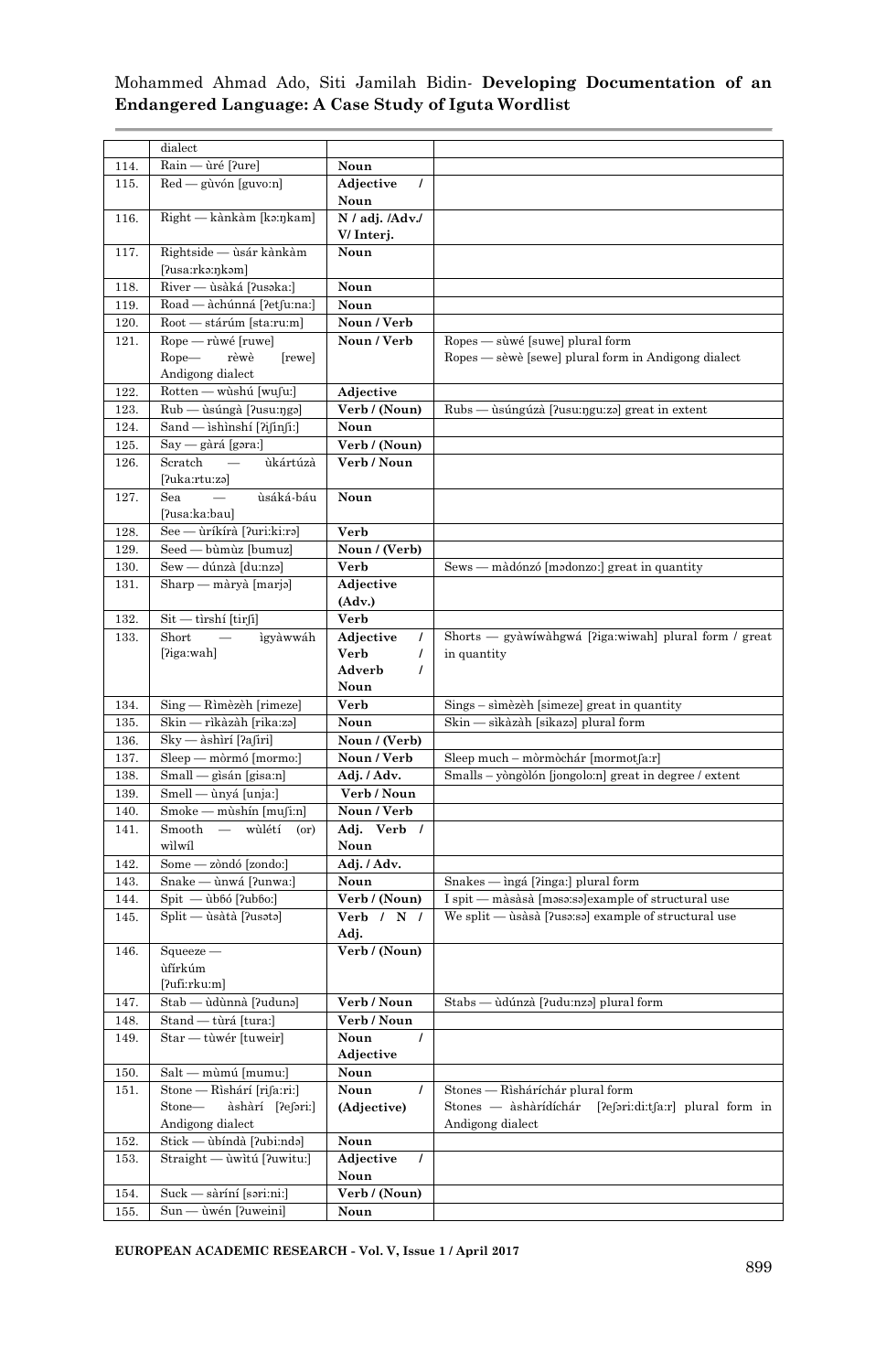| 156. | Swell — ùbújú [?ubu:dʒu:]                            | Verb                  |                                                   |
|------|------------------------------------------------------|-----------------------|---------------------------------------------------|
| 157. | Swim - tìyí [tiji:]                                  | Verb / (Noun)         |                                                   |
| 158. | Tail - rìbítú [ribi:tu:]                             | Noun / (Verb)         |                                                   |
| 159. | That $-\infty$ injimà [ $\lim_{\alpha}$              | Conjunction           | That - ùnjí [ʔundʒiː] in Andigong dialect         |
|      |                                                      | / pronoun             |                                                   |
| 160. | There — injì [?indʒi]                                | Adverb<br>$\prime$    |                                                   |
|      |                                                      |                       |                                                   |
|      |                                                      | Noun<br>I             |                                                   |
|      |                                                      | interjection          |                                                   |
| 161. | They - inádàh [?ina:da:h]                            | Pronoun               |                                                   |
| 162. | Thick -kànfán [kənfa:n                               | Adj. / (Adv.)         |                                                   |
| 163. | Thin - ùwérá [?uweira:]                              | Adj. / Adv.           |                                                   |
| 164. | Think — tùnà [tunə]                                  | Verb / Noun           |                                                   |
| 165. | $\overline{\text{This}} - \text{inga}[\text{?ngei}]$ | Pronoun               | This — indi [?indi] in Andigong dialect           |
| 166. | Three — tàrá [təra:]                                 | Noun<br>$\prime$      |                                                   |
|      |                                                      | Adjective             |                                                   |
| 167. | Throw — gùrá [gura:]                                 | Verb / (Noun)         |                                                   |
| 168. | Thou-àudí                                            | Noun                  | Thou — imidá [?imida:] in Andigong dialect        |
|      |                                                      |                       |                                                   |
|      | [?audi:]                                             | Pronoun               |                                                   |
| 169. | Tie — kìsá [kisa:]                                   | Verb / Noun           |                                                   |
| 170. | Tongue — rèlém [rilem]                               | Noun                  | Tongues — sèlém [silem] plural form               |
| 171. | Tooth — rènyìní [renji: ni.]                         | Noun                  | Teeth — ènyíní [?enji:ni:] plural form            |
| 172. | Tree — ùchíchí [?utfi:tfi:]                          | Noun                  | Trees — tìchìchì [titʃitʃi] plural form           |
| 173. | Turn — wàngàrà [waŋgara:]                            | Verb / Noun           |                                                   |
| 174. | Vomit — wínjà [wi:ndʒə]                              | Verb                  |                                                   |
| 175. | Two — rèpó [repo]                                    | Noun                  |                                                   |
|      |                                                      | Adjective             |                                                   |
| 176. | Walk - tànú [tanu]                                   | Verb / Noun           | Walks — Tànúchár [tənu:tʃa:r] great in extent     |
| 177. | Warm — pái [pai]                                     | Adj. / V / Adv.       |                                                   |
|      | Wash — ùkúnzú                                        | Verb / Noun           |                                                   |
| 178. |                                                      |                       |                                                   |
|      | [?uku:nzu:]                                          |                       |                                                   |
| 179. | Water - mìní[mini:]                                  | Noun                  |                                                   |
| 180. | We - àrdé [?erde]                                    | Pronoun               |                                                   |
| 181. | Wet — ùrínú [?uri:nu:]                               | Adjective<br>$\prime$ |                                                   |
|      |                                                      | Verb                  |                                                   |
| 182. | What — imiyó [?imijo:]                               | Pron. / Adv. /        |                                                   |
|      |                                                      | Interj.               |                                                   |
| 183. | When - èrí [?ari:]                                   | Adv. / Conj.          |                                                   |
| 184. | White — gùpín [gupi:n]                               | Adj. $/(V) / (N)$     | White — gùvón [guvo:n] in Andigong dialect        |
| 185. | Where — nàbè [nəbe]                                  | Adv. / Conj.          |                                                   |
| 186. | Who - àví [?vi:]                                     | Pronoun               |                                                   |
| 187. | Wide — chár [tʃaːr]                                  | Adj. / Adv.           |                                                   |
| 188. | Wife — ùgwàgyà                                       | Noun                  | Wives — Tùgàtútágyà [tugətu:ta:gjə] plural form   |
|      | [?ugwəgjə]                                           |                       |                                                   |
|      | Wind — ùvìnú [?uvinu:]                               | Noun                  | Winds — tùvìnú [tuvinu:] plural form              |
| 189. |                                                      |                       | Wings — tùgàngú [tugangu:] plural form            |
| 190. | Wing — ùgàngú [?ugangu:]                             | Noun                  |                                                   |
| 191. | Wipe — ùbízà [ʔubi:zə]                               | Verb / (Noun)         | $S$ weep $-$<br>ùbísà [ʔubi:sə] great in quantity |
| 192. | With — kíní [kiːniː]                                 | Preposition           |                                                   |
| 193. | Woman — ùgwá [?ugwa:]                                | Noun                  | Women — tùgwà [tugwa] plural form                 |
| 194. | Wood — tìchí [titʃi:]                                | Noun                  | Woods — ùbúshú [?ubu:fu:] plural form             |
| 195. | Worm - bùzó [buzo:]                                  | Noun / (Verb)         | Worms — izóh ['rizo:h] plural form                |
| 196. | Ye — ùmà [ʔumə]                                      | Article<br>7          |                                                   |
|      |                                                      | Pronoun               |                                                   |
| 197. | Year — rùwóh [ruwo:h]                                | Noun                  | Years — sùwóh [suwo:h] plural form                |
| 198. | Yellow — bùyèló [bujelo:]                            | Adjective             |                                                   |
|      |                                                      | Noun                  |                                                   |
| 199. | Duck — ègwágwá                                       | Noun                  |                                                   |
|      | [?əgwa:gwa:]                                         |                       |                                                   |
| 200. | Pigeon-ùkwúkwé                                       | Noun                  |                                                   |
|      | [ʔukwuːkwe]                                          |                       |                                                   |
| 201. | Egret-<br>– ùbíbèlà                                  | Noun                  |                                                   |
|      |                                                      |                       |                                                   |
|      |                                                      |                       |                                                   |
| 202. | [?ubi:ibə:lə]<br>$Goose - inánúm$                    | Noun                  |                                                   |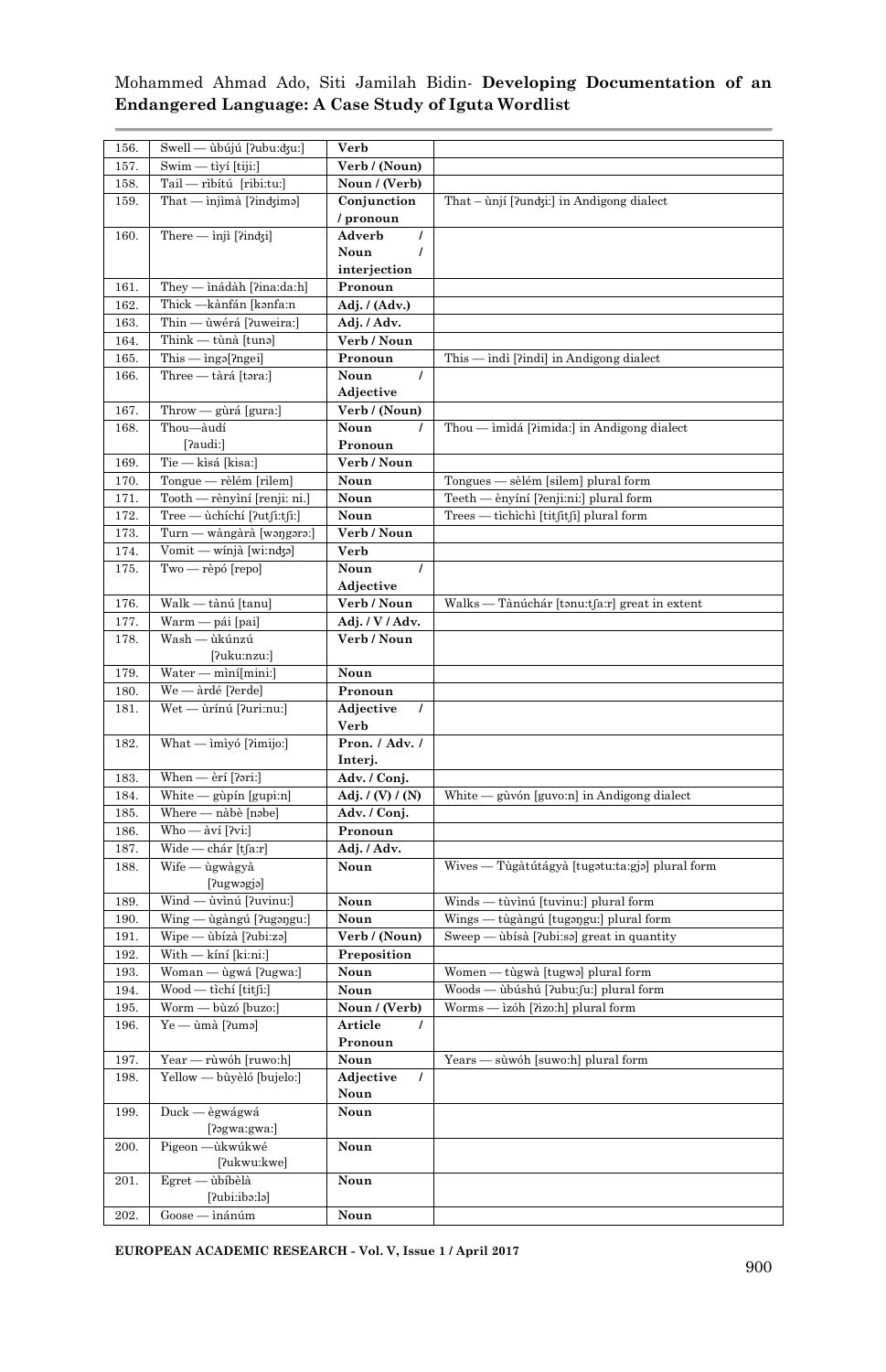|      | [?ina:nu:ml]                               |               |                                                             |
|------|--------------------------------------------|---------------|-------------------------------------------------------------|
| 203. | Owl — figoshi [?ug Ii:]                    | Noun          |                                                             |
|      |                                            |               |                                                             |
| 204. | Francholin - no name                       | Nil           | The word don't exist in the language                        |
| 205. | Magpie — ùgàkí [?ugaki:]                   | Noun          |                                                             |
| 206. | Hen — ùtòkóró [?utoko:ro:]                 | Noun          | Hens — ìtókóró [ʔito:ko:ro:]                                |
| 207. | $Dove -$                                   | Noun          | $Doves -$                                                   |
|      | ùkwùkwé                                    |               | ìkwùkwé                                                     |
|      | [?ukwukwei]                                |               | [?ikwukwei] plural form                                     |
| 208. | Stock — rìbíngà [ribi:ŋgə]                 | Noun          | Stocks — sìbíngà [sibinga] plural form                      |
| 209. | Vulture<br>ùjíjí<br>[?udʒi:dʒi:]           | Noun          | Vultures — ìjíjí [ʔidʒi:dʒi:] plural form                   |
| 210. | Guinea fowl - ùpùsílím<br>[?upusi:li:m]    | Noun          | Guinea fowl - ipùsílím [?ipusi:li:m] plural form            |
| 211. | Grey heron - No name                       | Nil           | The bird do not have name in the language                   |
| 212. | Swallow - ùtúnàh                           | Verb / (Noun) |                                                             |
|      | [ʔutuːnəh]                                 |               |                                                             |
| 213. | Leopard — ùpénk [?upeiŋk]                  | Noun          | Leopards — ìpénk [ʔipeiŋk] plural form                      |
| 214. | Duiker<br>ùshúnkò                          | Noun          | Duikers — ishúnkò [ʔiʃu:ŋko] plural form                    |
|      | [ʔuʃuːŋko ]                                |               |                                                             |
| 215. | Elephant-No name                           | Nil           | The animal do not have name in the language                 |
| 216. | Hog — No name                              | Nil           | The word do not exist in the language                       |
| 217. | Lion — ùpèng [?upeŋg]                      |               | Lions<br>ipèng [?ipeng] plural form                         |
|      | Lion — ùzàkí [?uzəki:]                     | Noun          | Lions — ùzàkíchár [ʔuzaki:tʃ a:r] plural form in Annabor    |
|      | Annabor dialect                            |               | dialect                                                     |
| 218. | Sheep - ùtàmú [?utamu:]                    | Noun          | Sheep - itàmú [?itəmu:] plural form                         |
| 219. | Cow - bùná [buna:]                         | Noun          | Cattle — iná [ʔina:]                                        |
|      | $_{\rm{Cow}\!\!-\!\!-}$<br>bìná<br>[bina:] |               |                                                             |
|      | Anagong dialect                            |               |                                                             |
| 220. | Horse — ùkwánsè<br>[?ukwa:nse]             | Noun          | Horses — ikánsè [ika:nse] plural form                       |
|      | Horse - ùkángsí [ʔukaːŋsi]                 |               | Horses - ikángsí [ʔikaːŋsi] plural form in Andigong dialect |
|      | Andigong dialect                           |               |                                                             |
| 221. | Monitor — ùngángár<br>$[20]$ lunga:nga:r   | Noun          | Monitors — ingángár [?iŋga:ŋga:r] plural form               |
| 222. | Cobra — ùpánkè<br>[ʔupaːŋkə]               | Noun          | Monitors — ingángár [?iŋga:ŋga:r] plural form               |
| 223. | Shrew mouse - ùwí<br>[2uwi!]               | Noun          | Shrew mice — iwí [?uwi:] plural form                        |
| 224. | Lizard<br>bàlkín<br>[balki:n]              | Noun          | Lizard — ibàlkín [?ibəlki:n] plural form                    |
| 225. | Scorpion — ùgílà [ʔugilə]                  | Noun          | Scorpion - ìgílà [ʔigi:lə] plural form                      |
| 226. | Mouse — ùwì [ʔuwi]                         | Noun          | $Mice - iwi$ [?iwi] plural form                             |
| 227. | Iguana lizard — ùdínhár                    | Noun          | Iguana lizard — ùdínhár [ʔudi:nha:r] plural form            |
|      | [ʔudiːnhaːr]                               |               |                                                             |
| 228. | Billy goat — ùgósó<br>[2ugo:so:]           | Noun          | Billy goats-igósò [?igo:so:]                                |
|      | Bùsàrí [busəri:]                           |               | isàrí [ʔisəriː] (Castrated ones) plural form                |
|      | (Castrated one)                            |               |                                                             |
| 229. | Nanny goat - ùmándí                        | Noun          | Nanny goats — imándí [?ima:ndi:] plural form                |
|      | [?uma:ndi:]                                |               |                                                             |
| 230. | Deer — ùbáréwà                             | Noun          | Deer - ibáréwà [?iba:re:wə] plural form                     |
|      | [?uba:rewə]                                |               |                                                             |
| 231. | Monkey — ùzárúm<br>[?uza:rum]              | Noun          | Monkeys - izárúm [?iza:ru:m] plural form                    |
| 232. | Buffalo - No name                          | Nil           | The animal has no name in the language                      |
| 233. | Donkey — ùjákí<br>[ʔuʤaːkiː]               | Noun          | Donkeys - ijákí ['idza:ki:] plural form                     |
| 234. | $Fly(n)$ - Bìshím [Bi[i:m]                 | Noun          | Flies (n) - ìshím [ʔiʃiːm] plural form                      |
| 235. | Cockroach — Bùpâpál<br>$[b$ upa: $pa:1]$   | Noun          | Cockroaches - ipậpál [?ipa:pa:1] plural form                |
| 236. | Flea — isúrá [?isu:ra:]                    | Noun          |                                                             |
| 237. | Bedbug — Bùkóngò                           | Noun          | Bedbugs - ikóngò [?iko:ŋgo] plural form                     |
|      |                                            |               |                                                             |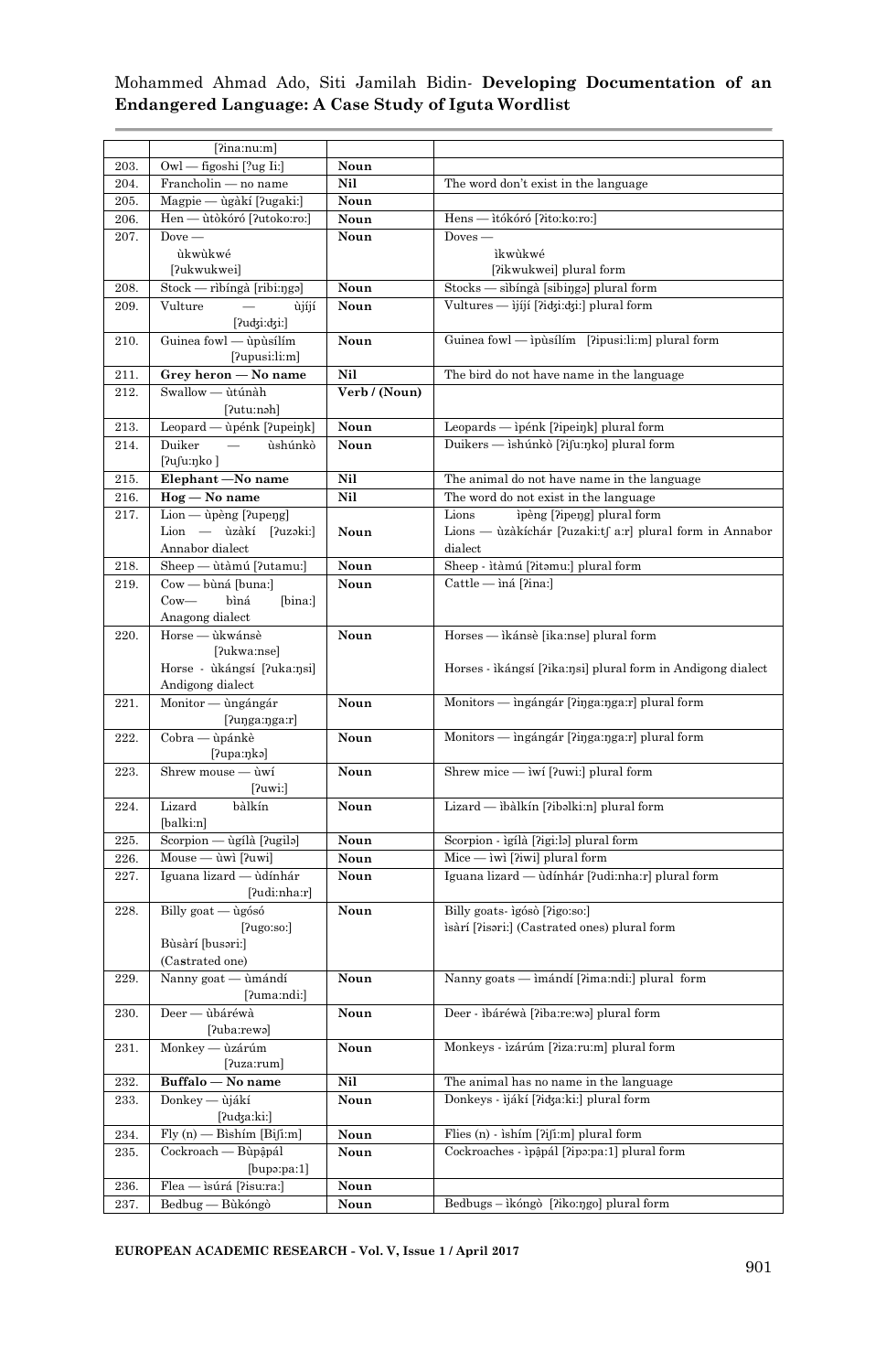|      | [buko:ŋgo]                                                  |                        |                                                                           |
|------|-------------------------------------------------------------|------------------------|---------------------------------------------------------------------------|
| 238. | Frog — bùkónbò [buko:nbo]                                   | Noun                   | Frogs - ikónbò [?iko:nbo] plural form                                     |
| 239. | Mosquito — bùyírín<br>[buji:rin]                            | Noun                   | Mosquitoes - iyírín [?iji:ri:n] plural form                               |
| 240. | Ant — bùshậní [buʃə:ni:]                                    | Noun                   | Ants - ishání [ʔifa:ni:] plural form                                      |
|      | Ant-<br>bìshéné<br>[bifene]                                 |                        |                                                                           |
|      | Anagong dialect                                             |                        |                                                                           |
| 241. | White ant - ìshán-shánè                                     | Noun                   | White ants - isháná [?ifa:ne] plural form                                 |
|      | [?i[a:n[a:ne]                                               |                        |                                                                           |
| 242. | Cotton — bùdúhá                                             | Noun                   | Cottons — àdúhá [?edu:ha:] plural form                                    |
|      | [budu:ha:]                                                  |                        |                                                                           |
| 243. | Rat — ùgàngár                                               | Noun                   | Rats - igàngár [ʔigənga:r] plural form                                    |
|      | $[2u)$ ganga: $r]$                                          |                        |                                                                           |
| 244. | Indigo — ùbángù                                             | Adjective<br>$\prime$  |                                                                           |
|      | [ʔubaːŋgu]                                                  | Noun                   |                                                                           |
| 245. | Pepper - bùshìtà [buʃita]                                   | Noun / verb            | Peppers - ishità [ʔiʃitə] plural form                                     |
| 246. | Spice — ậchíttà [ʔetʃi:ta]                                  | Noun / verb            |                                                                           |
| 247. | Corn — bìkú [biku:]                                         | Noun                   | Corns — ikó [?iko:] plural form                                           |
| 248. | Potato — ùláurú [?ulauru:]                                  | Noun                   | Potatoes - iláurú ['ilauru:] plural form                                  |
| 249. | Date palm — àdíbínò<br>[?edi:bi:no]                         | Noun                   | Date palms - idíbínò<br>[?idi:bi:no] plural form                          |
| 250. | Yam — ùpándón                                               | Noun                   | Yams - tùpándón [tupa:ndon] plural form                                   |
|      | $[2$ upa:ndo:n $]$                                          |                        |                                                                           |
| 251. | Locust-bean - ùkúrà                                         | Noun                   | Locust-beans - tùkárà                                                     |
|      | [?uku:rə]                                                   |                        | [tuku:rə] plural form                                                     |
| 252. | Dum Palm tree - No name                                     | Nil                    | The tree has no name in the language                                      |
| 253. | Cocoa-yam — rìdánkúlún                                      | Noun                   | Cocoa-yams — àdánkúlún [?eda:ŋku:lu:n]                                    |
|      | [rida:ŋku:lu:n]                                             |                        | Plural form                                                               |
| 254. | Deleb palm — bùgígínyà                                      | Noun                   | Deleb palms - igígínyà [ʔigiginjə] plural form                            |
|      | [bugigi:nja]                                                |                        |                                                                           |
| 255. | Peanut — gùjíbú [gudzibu:]                                  | Noun                   | Peanuts - ijíbú ['idʒibu:] plural form                                    |
| 256. | Tiger nut — àkùrjíbú                                        | Adjective<br>7<br>Noun |                                                                           |
| 257. | [ʔekurʤibuː]<br>Pawpaw — ríkámbúsú                          | Noun                   | Pawpaw - ákámbúsú                                                         |
|      | [ri:ka:mbu:su:]                                             |                        | [?aka:mbu:su:] plural form                                                |
| 258. | Millet — bùsùngò                                            | Noun                   | Millet - isàngò [ʔisongo] plural form                                     |
|      | [busungo]                                                   |                        |                                                                           |
| 259. | Fig tree — bùkúkà                                           | Noun                   | Fig trees -- ikúkà [ʔiku:kə] plural form                                  |
|      | [buku:kə]                                                   |                        |                                                                           |
| 260. | Sheanut - ùdàkúndé                                          | Noun                   | Sheanuts - àdàkúndé [ʔedəku:ndei] plural form                             |
|      | [?udəku:ndei]                                               |                        |                                                                           |
| 261. | Beniseed — àkíwírí-shàngà                                   | Noun                   | Beniseeds - isàngà                                                        |
|      | [ʔekiːwiːri-ʃəngə]                                          |                        | $[?i]$ əngə $]$ plural form                                               |
| 262. | Cassava — ùrógó [?uro:go:]                                  | Noun                   | Cassava - tìrógó [tiro:go:] plural form                                   |
| 263. | Tamarind — wám [wa:m]                                       | Noun                   | Tamarinds - ìwám [ʔiwaːm] plural form                                     |
| 264. | ${\bf Sweet}\quad {\bf pepper}\quad-\quad {\bf No}$<br>name | Nil                    | The vegetable has no name in the language                                 |
| 265. | Sorrel — màkàyá [məkə:ja:]                                  | Adjective<br>Ι         | Sorrels - àmàkàyá [ʔeməkə:ja:] plural form of the noun                    |
|      |                                                             | Noun                   |                                                                           |
| 266. | Sisal — rìrámá [rera:mə:]                                   | Noun                   | Sisals - sìrámá [sera:ma:] plural form                                    |
| 267. | Slave — ùlléré [?uleire]                                    | Noun                   | Slaves - Tilléré [tileire] plural form                                    |
| 268. | Son - vàná [vana:]                                          | Noun                   | Sons - màná[mana:] plural form                                            |
| 269. | Younger brother - ùhéné                                     | Noun                   | Younger brothers - hàhénó [haheino] plural form                           |
|      | [?uheine]                                                   |                        |                                                                           |
| 270. | Younger sister - ùhéné                                      | Noun                   | Younger sisters — àhénúm-mànshá                                           |
| 271. | vàshá<br>King — ùgómó [?ugo:mo:]                            | Noun                   | [?eheinu:m manfa:] plural form<br>Kings - haùgómó [haugo:mo:] plural form |
| 272. | Daughter — vàshá                                            | Noun                   | Daughters - mànshá [manfa:] plural form                                   |
|      | [vəʃa:]                                                     |                        |                                                                           |
|      | Daughter — bàshà [bəʃə]                                     |                        |                                                                           |
|      | Andigong dialect                                            |                        |                                                                           |
| 273. | Last year — rùwáríjí                                        | Noun $/$ (Adj.)        |                                                                           |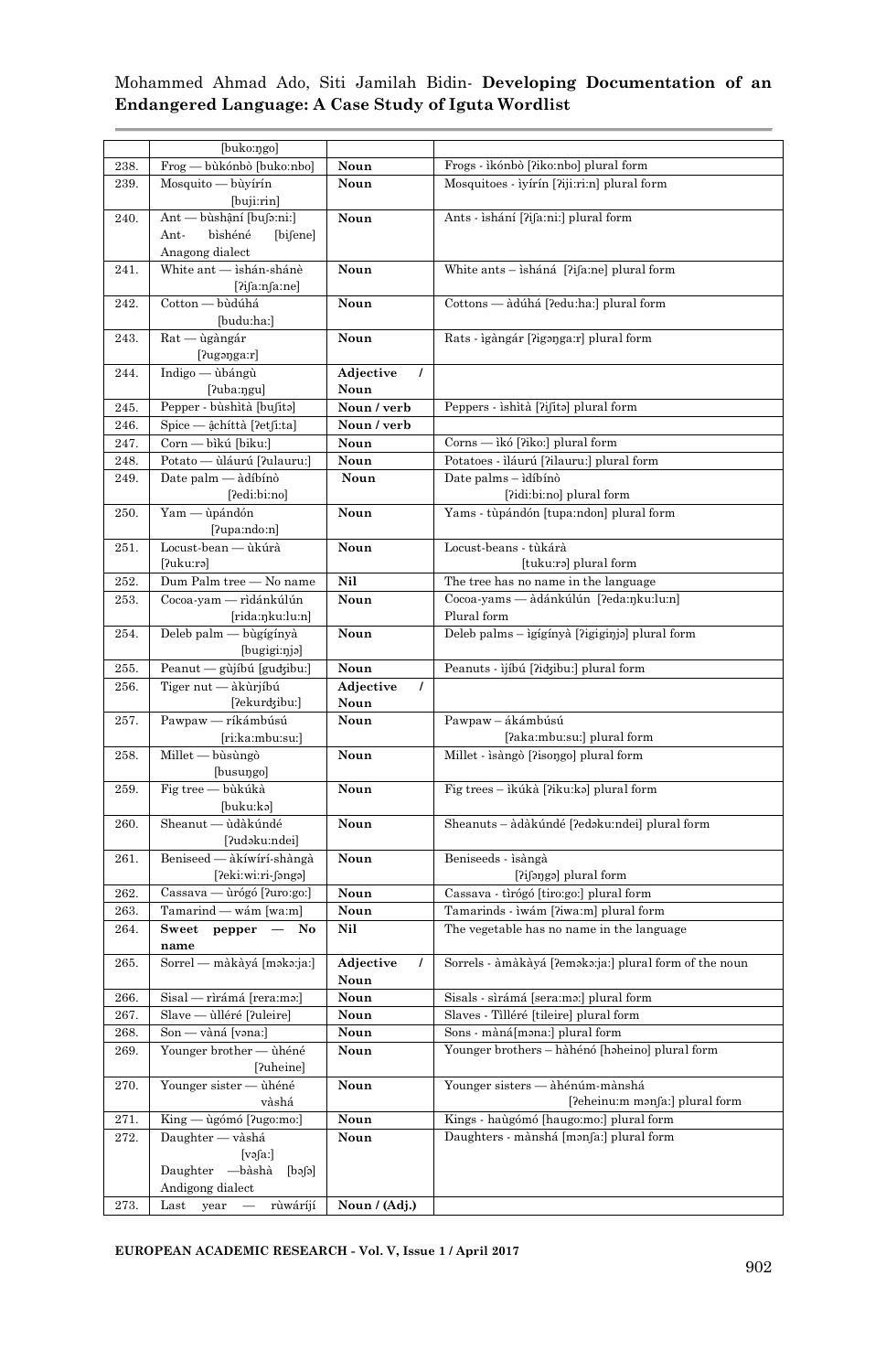|      | [ruwa:ri:] Or rùwái [ruwai]                     |                       |                                                          |  |  |
|------|-------------------------------------------------|-----------------------|----------------------------------------------------------|--|--|
| 274. | Wet season — rùkózò                             | Noun / Verb           |                                                          |  |  |
|      | [ruko:zo]                                       |                       |                                                          |  |  |
| 275. | Tomorrow - ìzú [?izu:]                          | $\prime$<br>Noun      |                                                          |  |  |
|      |                                                 | Adverb                |                                                          |  |  |
| 276. | Third day — wènjí                               | Adjective<br>$\prime$ |                                                          |  |  |
|      | wendzi: ]                                       | Noun                  |                                                          |  |  |
| 277. | Harmattan - ùkíhú                               | Noun                  |                                                          |  |  |
|      | [?uki:hu:]                                      |                       |                                                          |  |  |
| 278. | Yesterday -- nàízú [na?i:zu:]                   | Noun<br>$\prime$      |                                                          |  |  |
|      |                                                 | Adverb                |                                                          |  |  |
|      |                                                 |                       |                                                          |  |  |
| 279. | Rainy season - mànámúré                         | Noun                  |                                                          |  |  |
|      | [məna:mu:rei]                                   |                       |                                                          |  |  |
| 280. | Morning — pìmmá                                 | Noun                  | Very early morning - pímpím [Pi:mpi:m]                   |  |  |
|      | [pimma:]                                        |                       |                                                          |  |  |
| 281. | Wooden vessel - àrú                             | Adjective             | Wooden vessels - màrú [məru:] great in quantity          |  |  |
|      | [?eru:]                                         |                       |                                                          |  |  |
| 282. | Thread - bùzárí [buza:ri:]                      | Noun / Verb           | Threads - izárí [?za:ri:] plural form                    |  |  |
| 283. | Chalk — No name                                 | Nil                   | The object has no name in the language                   |  |  |
| 284. | Matchet — ậddà [ʔeda:]                          | Noun                  |                                                          |  |  |
| 285. | Bow — ùtá [ʔuta:]                               | Noun                  | Bows - tìtá[tita:] plural form                           |  |  |
| 286. | $Spring - rishí[rifi.]$                         | Noun / Verb           |                                                          |  |  |
| 287. | Loincloth — ùbákárá                             | Noun                  | Loincloths – tùbákárá [tuba:ka:ra:] plural form          |  |  |
|      | [?uba:ka:ra:]                                   |                       |                                                          |  |  |
| 288. | Receptacle - No name                            | Nil                   | The item has no name in the language                     |  |  |
| 289. | Iron rod — ùbítúyàbú                            | Noun                  | Iron rods – yàbú [jəbu:] plural form                     |  |  |
|      | [ʔubi:tu:jəbu:]                                 |                       |                                                          |  |  |
| 290. | Tray — ùpí [ʔupi:]                              | Noun                  | Trays - ipí[?ipi:] plural form                           |  |  |
| 291. | Hoe - bùsásó [busa:so:]                         | Noun                  | Hoes - isásó [?isa:so:] plural form                      |  |  |
| 292. | Blanket — imínkúpúrúfúm                         | Noun                  |                                                          |  |  |
|      |                                                 |                       |                                                          |  |  |
|      | [?imiŋku:pu:rufu:m]                             |                       |                                                          |  |  |
|      |                                                 |                       |                                                          |  |  |
| 293. | Pad - ìréhréh [?ireihreh]                       | Noun                  | Pads - réhréh [reihreh] plural form                      |  |  |
| 294. | Cap — bùfólí [buto:1i:]                         | Noun                  | Caps - ipolí [?ipo:li:] plural form                      |  |  |
| 295. | Season day — wènjí                              | Noun                  |                                                          |  |  |
|      | [wendʒi:]                                       |                       |                                                          |  |  |
| 296. | Calabash — àrú [?eru:]                          | Noun                  | Calabash — màrú [məru:] plural form                      |  |  |
| 297. | Arrow — ùrá[?ura:]                              | Noun                  | Arrows - tírá [tira:] plural form                        |  |  |
| 298. | Ladle — ùládé [?ula:dei]                        | Noun (Verb)           | Ladles - tìládé [tila:dei] plural form                   |  |  |
| 299. | Sickle - ùláujè [?ulaudʒe]                      | Noun                  | Sickles - tìláujè [tilaudʒe] plural form                 |  |  |
| 300. | Basket — àgéré[?egeire]                         | Noun                  | Baskets - tiigéré [tigeire] plural form                  |  |  |
| 301. | Reins<br>$\overline{\phantom{0}}$<br>ìmínyánzù- | Noun / Verb           |                                                          |  |  |
|      | kwánse                                          |                       |                                                          |  |  |
|      |                                                 |                       |                                                          |  |  |
|      | [imi:njə:nzu.kwənsi]                            |                       |                                                          |  |  |
| 302. | Swizzle stick - ùbúngál                         | Noun                  | Swizzles – tùbúngál [tubu:nga:1] plural form             |  |  |
|      | [?ubu:nga:1]                                    |                       |                                                          |  |  |
| 303. | Plough — àbárá [?eba:ra:]                       | Verb / Noun           |                                                          |  |  |
| 304. | $Spear$ $-$<br>ùrá-ùwírí                        | Noun / Verb           | Spears - tìrá-tùtáráh [tira:tuta:ra:] plural form        |  |  |
|      | [ʔura:?uwi:ri:]                                 |                       |                                                          |  |  |
| 305. | Hat — bùkátá [buka:ta:]                         | Noun                  | Hats - ìkátá [ʔikaːtaː] plural form                      |  |  |
| 306. | Skirt — ùbúkàrá                                 | Noun                  | Skirts - tùbúkàrá [tubu:kəra:] plural form               |  |  |
|      | [?ubu:kəra:]                                    |                       |                                                          |  |  |
| 307. | Bier — rìsáná [risa:na:]                        | Noun                  | Biers - rìsánágún [risa:na:gu:n] plural form             |  |  |
| 308. | Grinning stone — rìsháré-                       | Noun                  | Grinning stones — àsháré-rùwúhá                          |  |  |
|      | rùwúhá [riʃaːriː-ruwuːhaː]                      |                       | [?efa:re-ruwu:ha:] plural form                           |  |  |
| 309. | Slough -ìmínháráchá                             | Noun / Verb           |                                                          |  |  |
|      | [?imi:nha:ra:t∫ a:]                             |                       |                                                          |  |  |
| 310. | $Pot - ikósó$                                   | $\prime$              | Pots — tikósò [tiko:so] plural form                      |  |  |
|      |                                                 | Noun                  |                                                          |  |  |
|      | [?iko:so:]                                      | (Verb)                |                                                          |  |  |
|      | Pot — Mùkósò [muko:so ]                         |                       | Pots — mùkósó [muko:so:] plural form in Andigong dialect |  |  |
|      | Andigong dialect                                |                       |                                                          |  |  |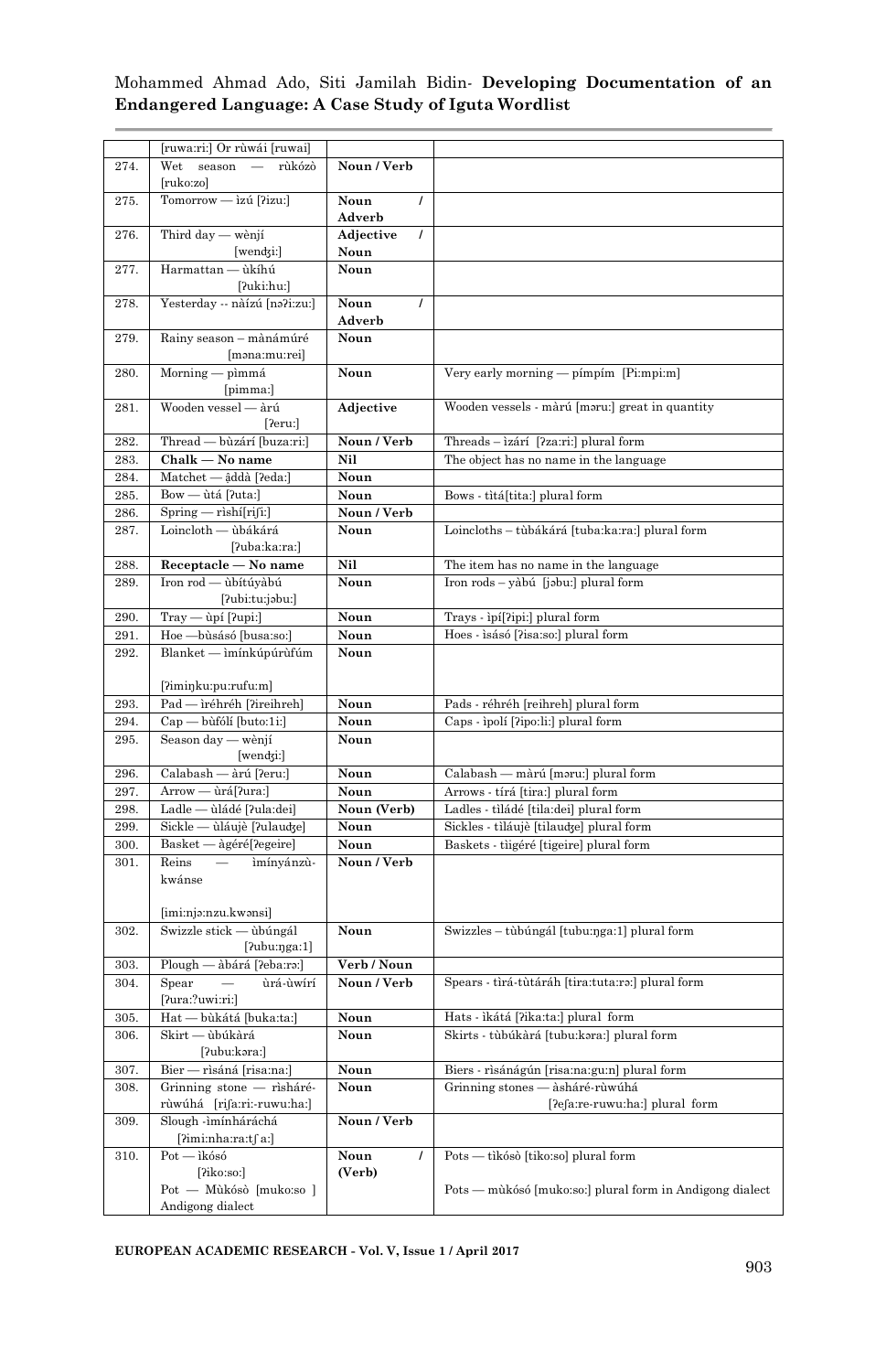| 311.         | Sword — ùvírà-gébú                          | Noun            | Swords – Mùvíráchár [muvi:ra:tfa:r] plural form         |
|--------------|---------------------------------------------|-----------------|---------------------------------------------------------|
|              | [ʔuviːrə-geibuː]                            |                 | Long sword — Tùvírà-gébúchár [tuvi:rə-geibu:tʃar]       |
| 312.         | Shoe — ùmáfóró                              | Noun / (Verb)   | Shoes - tùmáfóró [tuma:fo:ro:] plural form              |
|              | [2uma:tfa:r]                                |                 |                                                         |
| 313.         | Trap — ùyáng [ʔujaːŋg]                      | Noun / (Verb)   | Traps - iyáng [ʔija:ŋg] plural form                     |
| 314.         | Trousers — ùwándò                           | Noun            | Trousers - tùwándò [tuwa:ndo] plural form               |
|              | [ʔuwaːndo]                                  |                 |                                                         |
| 315.         | Porridge — ufúrá [?ufu:ra:]                 | Noun            |                                                         |
| 316.         | Knife — ùvírà [?uvirə]                      | Noun            | Knives — tùvírà [tuvi:rə] plural form                   |
| 317.         | ùmádárá<br>Milk<br>$\overline{\phantom{m}}$ | Noun            |                                                         |
|              | [ʔumaːdaːraː] Or<br>ùnónó                   |                 |                                                         |
|              | $[$ ?uno:no: $]$                            |                 |                                                         |
| 318.         | Cake — ùmásá [?uma:sa:]                     | Noun            |                                                         |
| 319.         | Sour milk - wánbál                          | Noun            |                                                         |
|              | [wa:nbəl]                                   |                 |                                                         |
| 320.         | Food — ìríyà [ʔirijə]                       | Noun            |                                                         |
| 321.         | Eczema<br>bùkáshí                           | Noun            | Eczema — ìkáshí [ʔika:ʃiː] when it is too much          |
|              | [buka:ʃi:]                                  |                 |                                                         |
| 322.         | Pus — tòmó [tomo:]                          | Noun            |                                                         |
| 323.         | T.B — bùyázò [buja:zo]                      | Noun            |                                                         |
| 324.         | Deaf — ùtúr [?utu:r]                        | Noun / Adj.     | Deaf — tùtúr [tutu:r] plural form                       |
| 325.         | Madness — ùlákár                            | Noun            | Too much madness— tùlákár [tula:ka:r]                   |
|              | [2ula:ka:r]                                 |                 |                                                         |
| 326.         | Goitre — wùngírà                            | Noun            |                                                         |
|              | [wuŋgi:rə]                                  |                 |                                                         |
| 327.         | Ringworm - ùtírán                           | Noun            | Ringworms— tìtírán [titi:ra:n] plural form              |
|              | [2ut:ra:n]                                  |                 |                                                         |
| 328.         | Blind — ùlíngí [?uli:ngi:]                  | Noun<br>Nil     | Blinds — tilíngí [tili:ngi:] plural form                |
| 329.<br>330. | Meningitis — no name<br>Measles — tùyányán  | Noun            | The disease is unknown in the language                  |
|              | [tuja:ŋa:n]                                 |                 |                                                         |
| 331.         | Jaundice - ùsháwárá                         | Noun /Verb      |                                                         |
|              | [2ufa:wa:ra:]                               |                 |                                                         |
| 332.         | Cough — bùyázó [buja:zo:]                   | Verb / Noun     |                                                         |
| 333.         | Syphilis — ùtúnjéré                         | Noun            |                                                         |
|              | [?utundgeirei]                              |                 |                                                         |
| 334.         | Elephantiasis — ùtúndúmí                    | Noun            |                                                         |
|              |                                             |                 |                                                         |
|              | [ʔutuːnduːmiː]                              |                 |                                                         |
| 335.         | Bilharzia — ùkónótúgà                       | Noun            |                                                         |
|              | [ʔukoːnoːtuːgə]                             |                 |                                                         |
| 336.         | Rectangular hut-ugúrá                       | Noun            | Rectangular huts — tùgúrá [tugu:ra:] plural form        |
|              |                                             |                 |                                                         |
|              | [ʔuguːraː]                                  |                 |                                                         |
| 337.         | Hut — kùbúhú [kubu:hu:]                     | Noun            | Huts — mùbúká [mubu:ka:] plural form                    |
| 338.         | Room — àdádà [ʔeda:də]                      | Noun            | Rooms — tìdádà [tida:də] plural form                    |
|              | Room — ùgúrá [?ugu:ra:]                     |                 |                                                         |
|              | Andigong dialect                            |                 |                                                         |
| 339.         | Porch - ùtúdárá                             | Noun            | Porches — tùtúdárá [tutu:da:ra:] plural form            |
|              | [?utu:da:ra:]                               |                 |                                                         |
| 340.         | Ulcer — ùkónó [ʔukoːnoː]                    | Noun            |                                                         |
| 341.         | Cave — rùwó [ruwo:]                         | Noun / Verb     | Caves — sùwó [suwo:] plural form                        |
| 342.         | Oven — àpíhú [?epi:hu:]                     | Noun            | - pìtíhú [piti:hu] plural form<br>Ovens -               |
| 343.         | Well — rùbúh [rubu:h]                       | Adv. / N / Adj. | sùbúh [subu:h] plural form / great in extent<br>Wells - |
| 344.         | Cesspit — iráshúngúngà                      | Noun            |                                                         |
| 345.         | Push -<br>- chànsíz [tʃəsi:zu:]             | Verb / (Noun)   |                                                         |
| 346.         | Sew - màdózó [mədo:zo:]                     | Verb            |                                                         |
| 347.         | - àshírá [?efi:ra:]<br>$\mathrm{Cook}$      | Noun / Verb     | Cook<br>àshíráa [ʔeʃi:ra:] plural form                  |
| 348.         | Break-<br>- pùrá [pura:]                    | Verb            | pùráchár [pura:tʃa:r] great in quantity<br>Breaks –     |
| 349.         | Roast — ùwángárá                            | Verb            | Roast much — ùwángárzá                                  |
|              | [?uwa:ŋga:ra:]                              |                 | [?uwa:ŋga:rza:] great in degree                         |

**EUROPEAN ACADEMIC RESEARCH - Vol. V, Issue 1 / April 2017**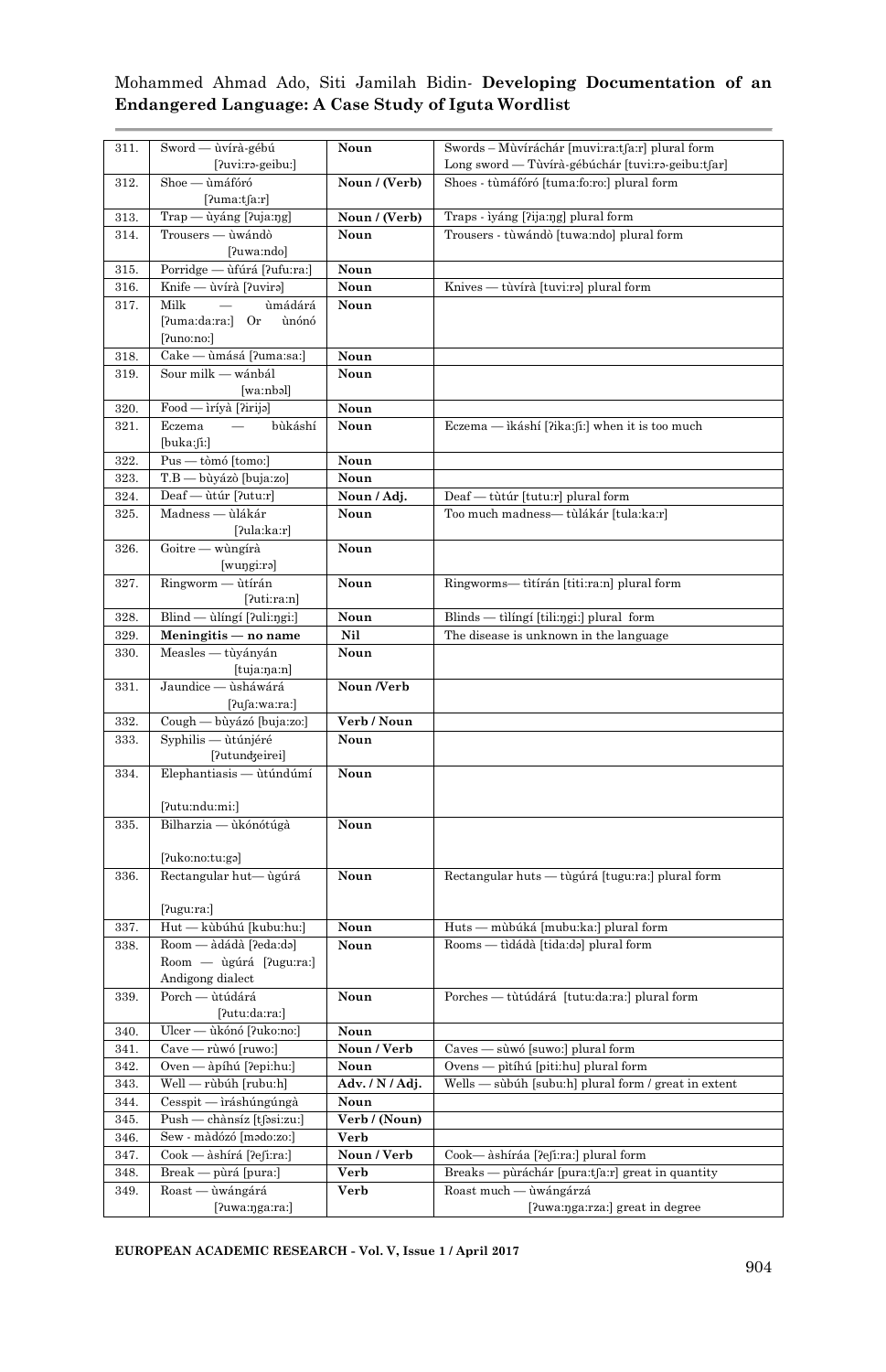| 350. | Fry — ùráhá [ʔura:ha:]                          | Verb          | Fries — tìráhá [tira:ha:] great in degree         |
|------|-------------------------------------------------|---------------|---------------------------------------------------|
| 351. | Trample — tànú [tənu:]                          | Verb / Noun   |                                                   |
|      | Tànkámá [təŋkaːmaː]                             |               |                                                   |
|      | Andigong dialect                                |               |                                                   |
|      |                                                 |               |                                                   |
| 352. | Chest — bùgésé [bugeisei]                       | Noun          | Chests — mùgésé [mugeisei] plural form            |
| 353. | Thigh — rìtáhú [rita:hu:]                       | Noun          | Thighs — sìtáhú [sita:hu:] plural form            |
| 354. | Heel — rìjìn [ridʒin]                           | Noun / (Verb) | Heels — sìjìn [sidʒin] plural form                |
| 355. | Forehead — rìjì [riʤi]                          | Noun          | Foreheads — ìjì [iʤi] plural form                 |
| 356. | Shoulder — rùgón [rugo:n]                       | Noun          | Shoulders — sùgón [sugo:n] plural form            |
| 357. | umbilical cord -                                | Noun          | umbilical cords — sèbé                            |
|      | rèbé [rebe]                                     |               | [sebe] plural form                                |
| 358. | Darkness<br>màrím                               | Noun          |                                                   |
|      | $[\text{məri:}\text{m}]$                        |               |                                                   |
|      |                                                 |               |                                                   |
| 359. | Robbery — ìgáná ègátá                           | Noun          | Robbery — igáná èmúgúntá                          |
|      | [?iga:na:                                       |               | [?iga:na: ?imu:gu:nta:] in Andigong dialect       |
|      | $\gamma$ iga: $tan$ :]                          |               |                                                   |
| 360. | Hurricane - ùvínú                               | Noun          |                                                   |
|      | [?uvi:nu:]                                      |               |                                                   |
| 361. | Snail-shell - khòlókó                           | Noun          | Snail-shells — tòkhólókó [tokholo:ko] plural form |
|      | [kʰolo:ko]                                      |               |                                                   |
| 362. | Underneath — ùbárá                              | Noun          | Underneaths — tùbárá [tuba:ra:] plural form       |
|      | [?uba:ra:]                                      |               |                                                   |
| 363. | Beer — ùkírú [?uki:ru:]                         | N / Adv. /    |                                                   |
|      |                                                 | prep.         |                                                   |
| 364. | Base / Bottom — tùbútún                         | V / Adj. N    |                                                   |
|      |                                                 |               |                                                   |
|      | [tubu:tu:n]                                     |               |                                                   |
| 365. | Princess — bàshá ùgómó                          | Noun          | Princesses — mànshá ùgómó                         |
|      | $[$ bə $[$ a: ?ugo:mo: $]$                      |               | [manfa: ?ugo:mo:] plural form                     |
| 366. | Embers — tèhná [tehna:]                         | Noun          |                                                   |
|      |                                                 |               |                                                   |
| 367. | Anger — mànám [mənaːm]                          | Noun / Verb   |                                                   |
| 368. | Love<br>$\sim$<br>ùgwáná                        | Verb / Noun   |                                                   |
|      | [?ugwa:na:]                                     |               |                                                   |
|      | (Or)                                            |               |                                                   |
|      | ùwómó                                           |               |                                                   |
|      | [ʔuwoːmoː]                                      |               |                                                   |
| 369. | Tear (n) — mùjí [muʤi:]                         | Verb / Noun   |                                                   |
| 370. | Hay — àríyá [ʔeriːjaː]                          | Noun / Verb   |                                                   |
| 371. | Tin ore — ìkwúzà                                | Noun          |                                                   |
|      | [ʔikwuːzə]                                      |               |                                                   |
| 372. | Valley — yùngúrú                                | Noun          |                                                   |
|      | [?juŋguːruː]                                    |               |                                                   |
| 373. | Broken pot-                                     | Noun          |                                                   |
|      |                                                 |               | Broken pots— tùpíhú                               |
|      | ùpíhú<br>[ʔupi:hu:]                             |               | [tupi:hu:]                                        |
| 374. | Soup stuff - àgánshírá                          | Noun          |                                                   |
|      | [2ega:njira!]                                   |               |                                                   |
|      |                                                 |               |                                                   |
| 375. | Thorn — bùkáná [buka:na:]                       | Noun          | Thorns — ikáná [?ika:na:] plural form             |
| 376. | Born —                                          |               |                                                   |
| 377. | Hoof — ùkúbú [ʔuku:bu:]                         | Noun          | Hoofs — tùkúbú [tuku:bu:] plural form             |
| 378. | Hunter — ùnábízú                                | Noun          | Hunters — ànábízú ['lena:bi:u:] plural form       |
|      | [ʔunaːbiːzuː]                                   |               |                                                   |
| 379. | Dream — ùróhó [?uro:ho:]                        | Noun / Verb   | Dreams - tùróhó [turo:ho:] plural form            |
| 380. | Screen — àtúbà [?etu:ba]                        | Noun / Verb   | Screens — tùtúbà [tutu:ba] plural form            |
| 381. | Laterite — ùdárà [?uda:ra]                      | Noun          | Laterites - tùdárà [tudara] plural form           |
| 382. | Mucus — chìmì [?uda:ra]                         | Noun          |                                                   |
| 383. | Forefinger<br>rùbóh<br>$\overline{\phantom{0}}$ | Noun          | Forefingers - sùbóh [subo:h] plural form          |
|      | [rubo:h]                                        |               |                                                   |
| 384. | Stinginess — gángán                             | Noun          |                                                   |
|      | $[$ ga:nga:n $]$                                |               |                                                   |
| 385. | Fetish<br>rìshèndé                              | Noun          |                                                   |
|      | [rifeinde]                                      |               |                                                   |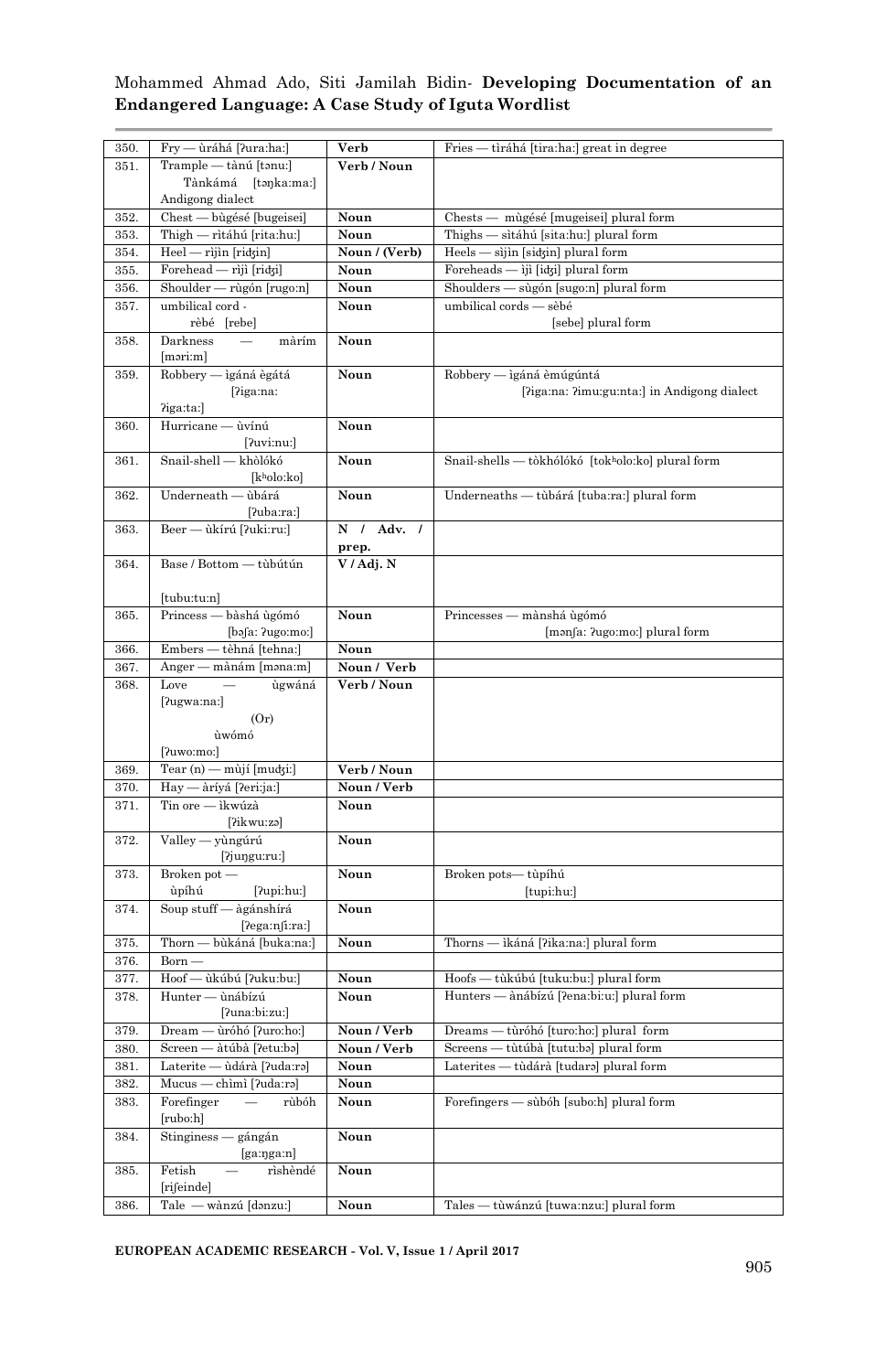|  |  |  |                                                     | Mohammed Ahmad Ado, Siti Jamilah Bidin- Developing Documentation of an |  |
|--|--|--|-----------------------------------------------------|------------------------------------------------------------------------|--|
|  |  |  | Endangered Language: A Case Study of Iguta Wordlist |                                                                        |  |

| 387. | Jump - dàngálá [dənga:la:]                | Verb / Noun      | Jump several times -                                       |
|------|-------------------------------------------|------------------|------------------------------------------------------------|
|      |                                           |                  | Dàngálá-dàngálá [dənga:la:-dənga:la:]                      |
|      |                                           |                  |                                                            |
| 388. | Moon — ùpé [?upei]                        | Noun             |                                                            |
| 389. | Gruel — kùtúm-lèm lèm                     | Noun             |                                                            |
|      | [k <sup>h</sup> utu:m]<br>leim            |                  |                                                            |
|      | leim]                                     |                  |                                                            |
| 390. | Sweat - ùtóm [?uto:m]                     | Noun / Verb      | Much sweat — utómchár [?uto:mt[a:r]                        |
| 391. | Saliva — tómó [to:mo]                     | Noun             | Much saliva — tómóchár [to:mot[a:r]                        |
| 392. | Wooden box — àshókó                       | Noun             | Wooden boxes — tùshókó [tufo:ko] plural form               |
|      | [?efo:ko]                                 |                  |                                                            |
| 393. | Thickness - kàmfàn                        | Noun             |                                                            |
|      | [kəmfa:n]                                 |                  |                                                            |
| 394. | Bravery — ijírvíwár                       | Noun             |                                                            |
|      | [?idxi:wa:r]                              |                  |                                                            |
| 395. | $Exclude - àmásùsú$                       | Verb             |                                                            |
|      | [?ema:susu:]                              |                  |                                                            |
| 396. | $\text{ Cold}$ (catarrh) $\text{Inipibi}$ | Noun<br>$\prime$ |                                                            |
|      | [2ipi:bi.]                                | (Adjective)      |                                                            |
| 397. | Gift — ùyúmbà [?uju:mbə]                  | Noun             |                                                            |
|      | Gift - kyàwtá [kyeuta:]                   |                  |                                                            |
|      | Annabor dialect                           |                  |                                                            |
| 398. | Okra — ùkú [?uku:]                        | Noun             | O k r a s - tùkú [tuku:] plural form                       |
| 399. | Finger nail — ùnókó                       | Noun             | Finger nails — tùnókó [tuno:ko:] plural form               |
|      | [?uno:ko:]                                |                  |                                                            |
| 400  | Pigeon — àkrókùkó                         | Noun             | Pigeons — ikúkó [?iku:ko:] plural form                     |
|      | [?ekro:kuko:]                             |                  |                                                            |
|      | Pigeon — ùgáshí [?uga:fi:]                |                  | Pigeons — ìgáshí [ʔiga:ʃiː] plural form in Annabor dialect |
|      | Annabor dialect                           |                  |                                                            |

## **APPENDIX B**

## **Additional 66 Iguta Wordlist**

| No.            | Gloss<br>Iguta lexemes        | word classes with Denotative /<br>connotative function (s) | Commentary (plural forms, and<br>variation of usage in other Iguta<br>dialects<br>apart from Andirgiza<br>dialect) |
|----------------|-------------------------------|------------------------------------------------------------|--------------------------------------------------------------------------------------------------------------------|
| 1.             | Arrow – ùrá [?uta:]           | Noun                                                       | Arrows - tìrá [tira:] plural form                                                                                  |
| 2.             | Breast-mànáh [məna:h]         | Noun                                                       | Breast - rèhnéh [reneih] Andoho<br>dialect.                                                                        |
| $\mathbf{3}$ . | Country - bìgìzì              | Noun                                                       |                                                                                                                    |
|                | [bigizi]                      |                                                            |                                                                                                                    |
| 4.             | $Claw - t\hat{u}n$ ókóh       | Noun                                                       |                                                                                                                    |
|                | [tuno:ko:]                    |                                                            |                                                                                                                    |
| 5.             | $\text{Catch} - \text{mòkó}$  | Verb / (Noun)                                              |                                                                                                                    |
|                | [moko:]                       |                                                            |                                                                                                                    |
| 6.             | Evening - vèvèrù              | Noun / (Verb)                                              |                                                                                                                    |
|                | [veji:ru]                     |                                                            |                                                                                                                    |
| 7.             | Female - ùgwá [?ugwa:]        | Noun / Adjective                                           | Females - tùgwá [tùgwa:] plural<br>form                                                                            |
| 8.             | $Few - y\`{on}$ [jon]         | <b>Adjective / Noun</b>                                    | Andisama dialect a clip version of                                                                                 |
|                |                               |                                                            | yangolom (see no. 46 in main table)                                                                                |
| 9.             | Fried<br>food-<br>ìmíhráhá    | Noun                                                       |                                                                                                                    |
|                | [?imi:ra:ha:]                 |                                                            |                                                                                                                    |
| 10.            | Freeze - tòtó [toto:]         | Verb / Noun                                                |                                                                                                                    |
| 11.            | $Hold$ (take) – ingá [?inga:] | Verb / (Noun)                                              |                                                                                                                    |
| 12.            | Month - ùpé [?upei]           | Noun                                                       | Months – tùpé [tupei] plural form                                                                                  |
| 13.            | Night – sùmóró [sumo:ro:]     | Noun                                                       | The<br>word<br>is commonly<br>use                                                                                  |
|                |                               |                                                            | informally in Andisama dialect (see                                                                                |

**EUROPEAN ACADEMIC RESEARCH - Vol. V, Issue 1 / April 2017**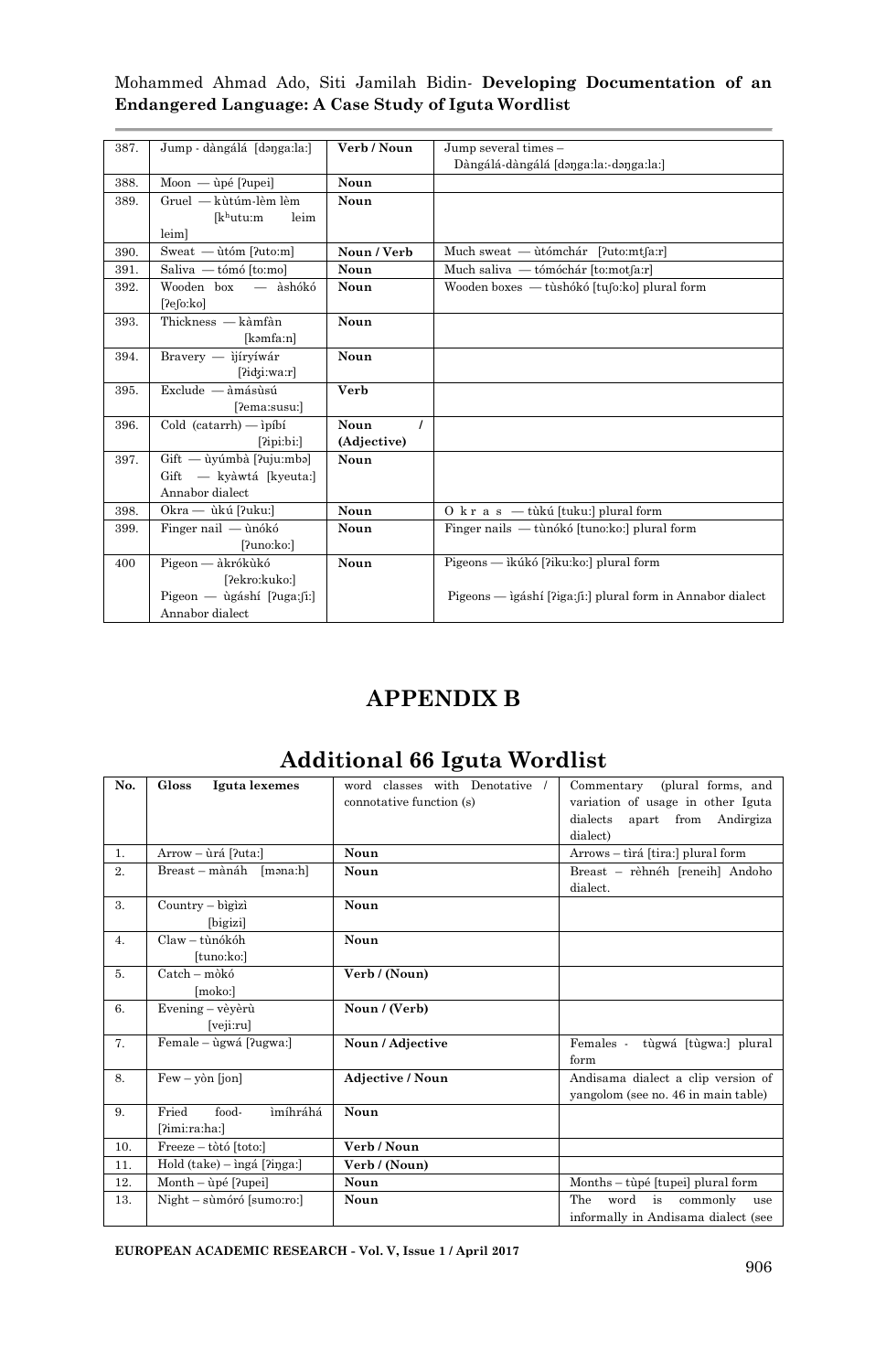|     |                                |                         | line 104 in main table)              |
|-----|--------------------------------|-------------------------|--------------------------------------|
| 15. | road-<br>Narrow<br>àchúnná     | Noun                    | Narrow roads - tùchúná               |
|     | [?atʃuːnaː]                    |                         | [tutʃu:nna:] plural form             |
| 15. | Out - sùrú [suru:]             | Adverb / Adjective      |                                      |
| 16. | Palm – rìtántán [rita:nta:n]   | Noun                    | Palms - sìtántán [sita:nta:n] plural |
|     |                                |                         | form                                 |
| 17. | Plate - àkúrá - [?aku:ra:]     | Noun / (Verb)           | Plates - àrú [ʔaru:] plural form     |
| 18. | Stream – ùsáká [?usa:ka:]      | Noun                    | Streams – tùsáká [tusa:ka:] plural   |
|     |                                |                         | form                                 |
| 19. | Spoil – ìsháiná [ʔiʃaina:]     | Verb / Noun             |                                      |
| 20. | Strong – géré [geirei]         | Adjective               |                                      |
| 21. | Stingy – ùmú-gángán            | Adjective               |                                      |
|     | $[$ ?umu:ga:nga:n $]$          |                         |                                      |
| 22. | Sweet - lém lém [le:mle:m]     | Adjective / Noun        |                                      |
| 23. | Salt – múmú [mu:mu:]           | Noun                    | Andisama<br>dialect<br>with<br>tonal |
|     |                                |                         | variation with Andirgiza (see no.    |
|     |                                |                         | 150 of the main table)               |
| 24. | Sweep - ùbísá [?ubi:sa:]       | Adjective / (Noun)      |                                      |
| 25. | Vein – sìjír [siʤi:r]          | Noun / Verb             |                                      |
| 26. | Crock - ògóró [?ogo:ro:]       | Noun                    |                                      |
| 27. | Vegetable –<br>tùnángú         | Noun                    | Vegetables – tùnángútídíchár         |
|     | [tuna:ngu:]                    |                         | $[$ tuna:ngu:ti:di:t $[$ a:r $]$     |
|     |                                |                         | plural form                          |
| 28. | Lizard<br>bùdúhúr              | Noun                    | Lizards – ìdíhár [ʔidiːhaːr]         |
|     | [budu:hu:r]                    |                         | Plural form                          |
| 29. | Village - ùpánáh [?upa:na:h]   | Noun                    | Villages - tùpánáh [tupa:na:h]       |
|     |                                |                         | Plural form                          |
| 30. | Tiger - bùdèm [budeim]         | Noun                    |                                      |
| 31. | You – ù [ʔù]                   | Pronoun                 | You – nà [na] another variation      |
| 32. | They - $\hat{a}$ [ $2a$ :]     | Pronoun                 | This word is Andisama dialect, it    |
|     |                                |                         | differs with (see no.161 of the main |
|     |                                |                         | table)                               |
| 33. | On - nátárá [na:ta:ra:]        | Adv. /Adj. / prep.      |                                      |
| 34. | Knee – rèrúng [reru:n]         | Noun                    | Knees - èrúng [?eru:ŋ]               |
| 35. | Bell – rèkpénkpéléng           | Noun / (Verb)           | Bells – èkpénkpéléng                 |
|     | [rekpeinpeilen]                |                         | [?ekpeinpeilein] plural form         |
| 36. | Cat – ùràngù [ʔurəŋgu]         | Noun                    | Cats - iràngù [?irangu] plural form  |
| 37. | Horn – rùráh [rura:h]          | Noun                    | Horns - ậrùráh [?arura:h] plural     |
|     |                                |                         | form                                 |
| 38. | Round – línkár [li:nka:r]      | Adjective / Noun / Verb |                                      |
| 39. | Tyre – rèré [rerei]            | Noun                    | Tyres - sèré [serei] plural form     |
| 40. | Finger – rìbò [ribo]           | Noun                    | Fingers - sìbò [sibo] plural form    |
| 41. | Hope - shámmáh [faːmaːh]       | Verb / Noun             |                                      |
| 42. | Pollute - ùshàhrà [ʔuʃəhrə]    | Verb / Noun             | Pollution -- ùmàshàhrà (n)           |
|     | (v)                            |                         | [ʔuməʃəhrə]                          |
| 43. | Teach - ùbànzé [?ubanzei]      | Verb / Noun             | Teacher - ndúbànzé<br>(n)            |
|     |                                |                         | [?du:bənzei]                         |
| 44. | Drive – túkáa [tu:kậ:]<br>(v)  | Verb / Noun             | Driver – ndútúkáaprú (n)             |
|     |                                |                         | [?du:tu:kậpru:]                      |
| 45. | Preach - mátárá [ma:ta:ra:]    | Verb / Noun             | Preacher - ndúmátárá                 |
|     |                                |                         | [?du:ma:ta:ra:]                      |
| 46. | Book - ùtàkàrdà [?utakardə]    | Noun                    | Books - títàkàrdà [ti:təkardə]       |
|     |                                |                         | Plural form                          |
| 47. | Car - ùmàtù [?umatu]           | Noun                    | Cars - tìmàtù [timatu] plural form   |
| 48. | Spoon – ùchùkálí [?utfuka:li:] | Noun                    | Spoons - tíchúkálí                   |
|     |                                |                         | [ti:tʃu:ka:li] plural form           |
| 49. | Plate – ùpwánú [?upa:nu:]      | Noun                    | Plates - típwánú [ti:pa:nu:]         |
|     |                                |                         | Plural form                          |
| 50. | Bag - âshòkò [?afoko]          | Noun                    |                                      |
| 51. | Knife - ùvìrà [?uvira]         | Noun                    | Knives – tìvìrà [tivirə] plural form |
| 52. | Farm - ùlám [?uleim]           | Noun                    |                                      |
| 53. | Big - bwậu [bau]               | Adjective / Adverb      | The word differs in pronunciation    |

**EUROPEAN ACADEMIC RESEARCH - Vol. V, Issue 1 / April 2017**